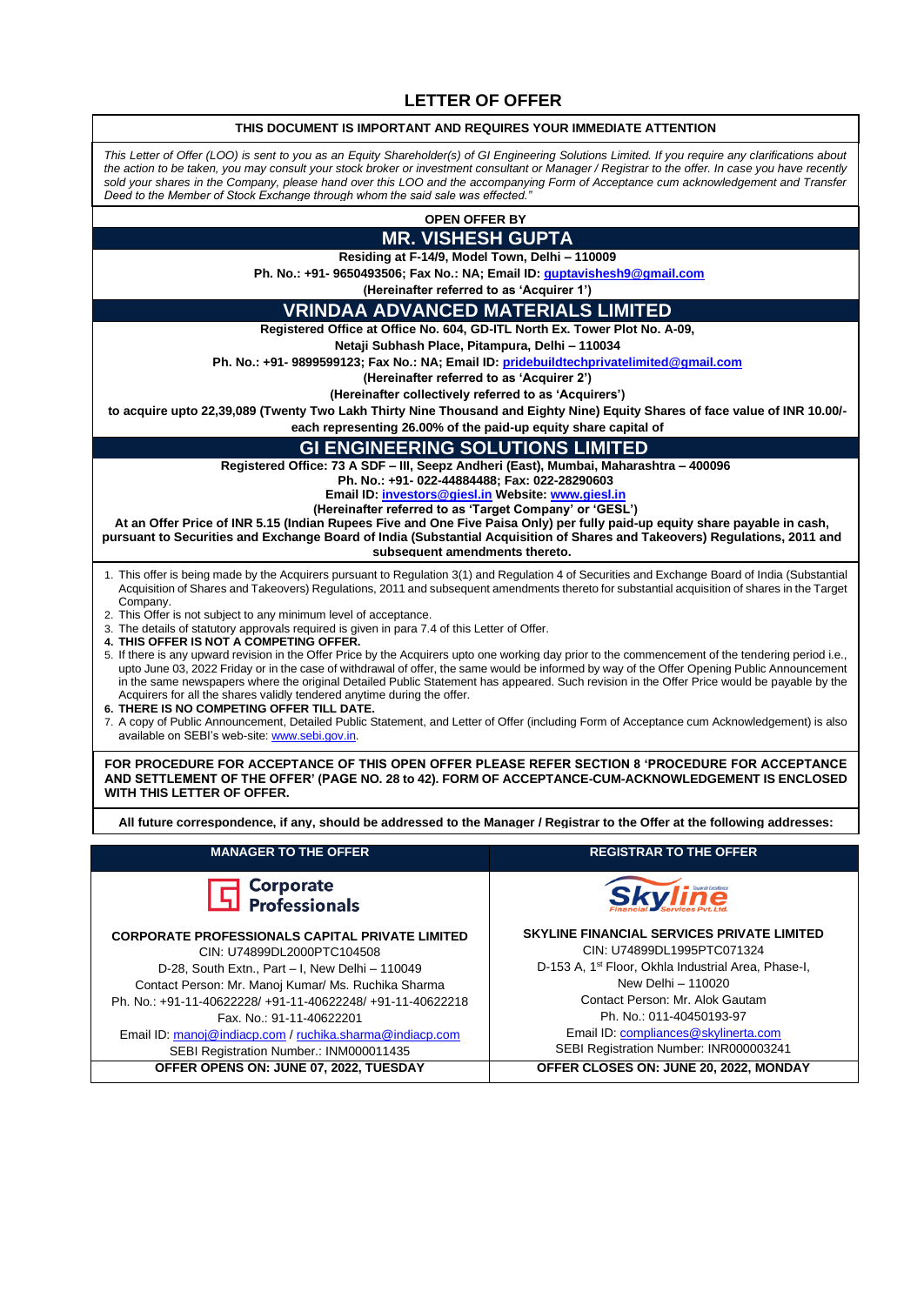## **SCHEDULE OF ACTIVITIES OF THE OFFER**

| <b>ACTIVITY</b>                                                           | <b>ORIGINAL</b>     | <b>REVISED</b>      |
|---------------------------------------------------------------------------|---------------------|---------------------|
|                                                                           | <b>DATE AND DAY</b> | <b>DATE AND DAY</b> |
| Public Announcement (PA) Date                                             | March 04, 2022      | March 04, 2022      |
|                                                                           | Friday              | Friday              |
| Detailed Public Statement (DPS) Date                                      | March 11, 2022      | March 11, 2022      |
|                                                                           | Friday              | Friday              |
| Filing of draft offer document with SEBI                                  | March 21, 2022      | March 21, 2022      |
|                                                                           | Monday              | Monday              |
| Last date for a competing offer                                           | April 01, 2022      | April 01, 2022      |
|                                                                           | Friday              | Friday              |
| Identified Date*                                                          | April 13, 2022      | May 24, 2022        |
|                                                                           | Wednesday           | Tuesday             |
| Date by which Letter of Offer will be despatched to the                   | April 22, 2022      | May 31, 2022        |
| shareholders                                                              | Friday              | Tuesday             |
| <b>Issue Opening PA Date</b>                                              | April 28, 2022      | June 06, 2022       |
|                                                                           | Thursday            | Monday              |
| by which Board<br>of<br><b>TC</b><br>shall<br>date<br>give<br>Last<br>its | April 26, 2022      | June 02, 2022       |
| recommendations                                                           | Tuesday             | Thursday            |
| Date of commencement of tendering period (Offer opening                   | April 29, 2022      | June 07, 2022       |
| Date)                                                                     | Friday              | Tuesday             |
| Date of expiry of tendering period (Offer closing Date)                   | May 13, 2022        | June 20, 2022       |
|                                                                           | Friday              | Monday              |
| Date by which all requirements including payment of                       | May 30, 2022        | July 04, 2022       |
| consideration would be completed                                          | Monday              | Monday              |

*(\*) Identified Date is only for the purpose of determining the names of the shareholders of the Target Company to whom the Letter of Offer would be sent. All owners (registered or unregistered) of equity shares of the Target Company (except the Acquirers, their persons acting in concert and the parties to any underlying agreement i.e., the Share Purchase Agreement dated March 04, 2022 and including persons deemed to be acting in concert with such parties, for the sale of shares of the Target Company) are eligible to participate in the Offer any time before the Closure of the Offer.*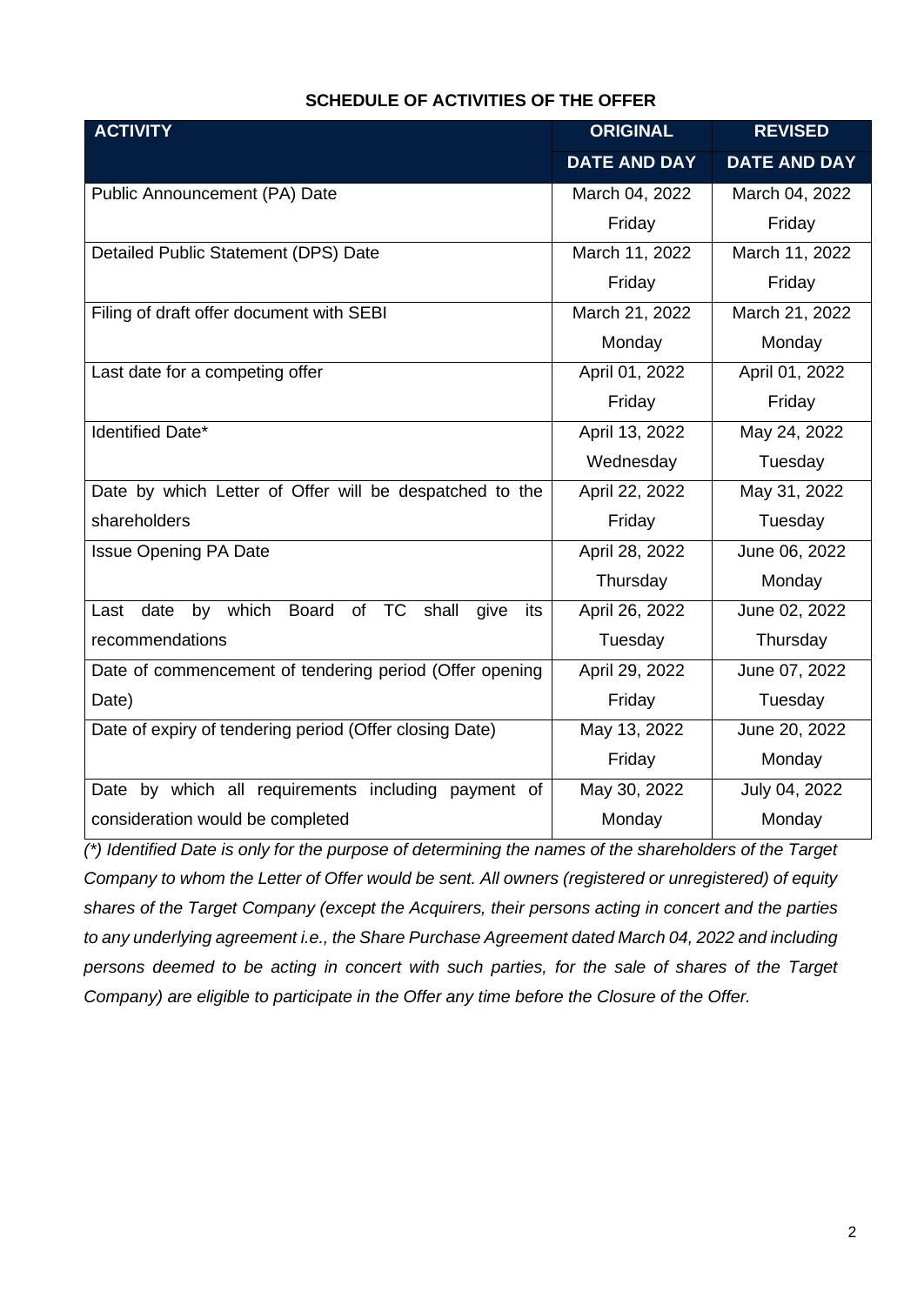## **RISK FACTORS**

**The risk factors set forth below, pertains to the Offer and are not in relation to the present or future business or operations of the Target Company or any other related matters and are neither exhaustive nor intended to constitute a complete analysis of the risks involved in participation or otherwise by a shareholder in the Offer. Public Shareholders of GESL are advised to consult their stock brokers or investment consultants, if any, for analysing all the risks with respect to their participation in this Open Offer.**

**Given below are the risks related to the transaction, proposed Offer and those associated with Acquirers:**

#### **(A) Relating to Transaction:**

- 1. This Offer is a Triggered/ Mandatory offer in terms of Regulation 3(1) and Regulation 4 of Securities and Exchange Board of India (Substantial Acquisition of Shares and Takeovers) Regulations, 2011 ('SEBI (SAST) Regulations, 2011').
- 2. In terms of Regulation 23(1) of SEBI (SAST) Regulations, 2011, there may be an event which warrants withdrawal of the Offer. The Acquirers make no assurance with respect to the market price of the shares both during the Offer Period and upon the completion of the Offer and disclaims any responsibility with respect to any decision by any Shareholder on whether to participate or not to participate in the Offer. To the best of the knowledge of the Acquirers, for the acquisition of 26.00% of the Paid up Equity Share Capital of the Target Company under this Offer, no statutory and other approval(s) is required.

#### **(B) Relating to the Offer:**

- 1. This Offer is subject to the provisions of SEBI (SAST) Regulations, 2011, and in case of non‐ compliance by the Acquirers with any of the provisions of the SEBI (SAST) Regulations, 2011, the Acquirers shall not act upon the acquisition of equity shares under this Offer.
- 2. In the event that either (a) the regulatory approvals are not received in a timely manner; or (b) there is any court or regulatory order to stay the offer; or (c) SEBI instructs Acquirers not to proceed with the Offer, then the Offer process may be delayed beyond the schedule of activities indicated in this Letter of Offer. Consequently, the payment of consideration to the shareholders of GESL, whose shares have been accepted in the Offer as well as the return of shares not accepted by the Acquirers, may be delayed. In case of delay in receipt of any statutory approval, SEBI has the power to grant extension of time to the Acquirers for payment of consideration to the shareholders of the Target Company who have accepted the Offer within such period, subject to the Acquirers agreeing to pay interest for the delayed period if directed by SEBI in terms of Regulation 18(11) and Regulation 18(11A) of the SEBI (SAST) Regulations, 2011.
- 3. In the event of over-subscription to the Offer, the acceptance will be on a proportionate basis.
- 4. The Acquirers make no assurance with respect to any decision by the shareholders on whether or not to participate in the offer. It is understood that the shareholders will be solely responsible for their decisions regarding their participation in this Offer.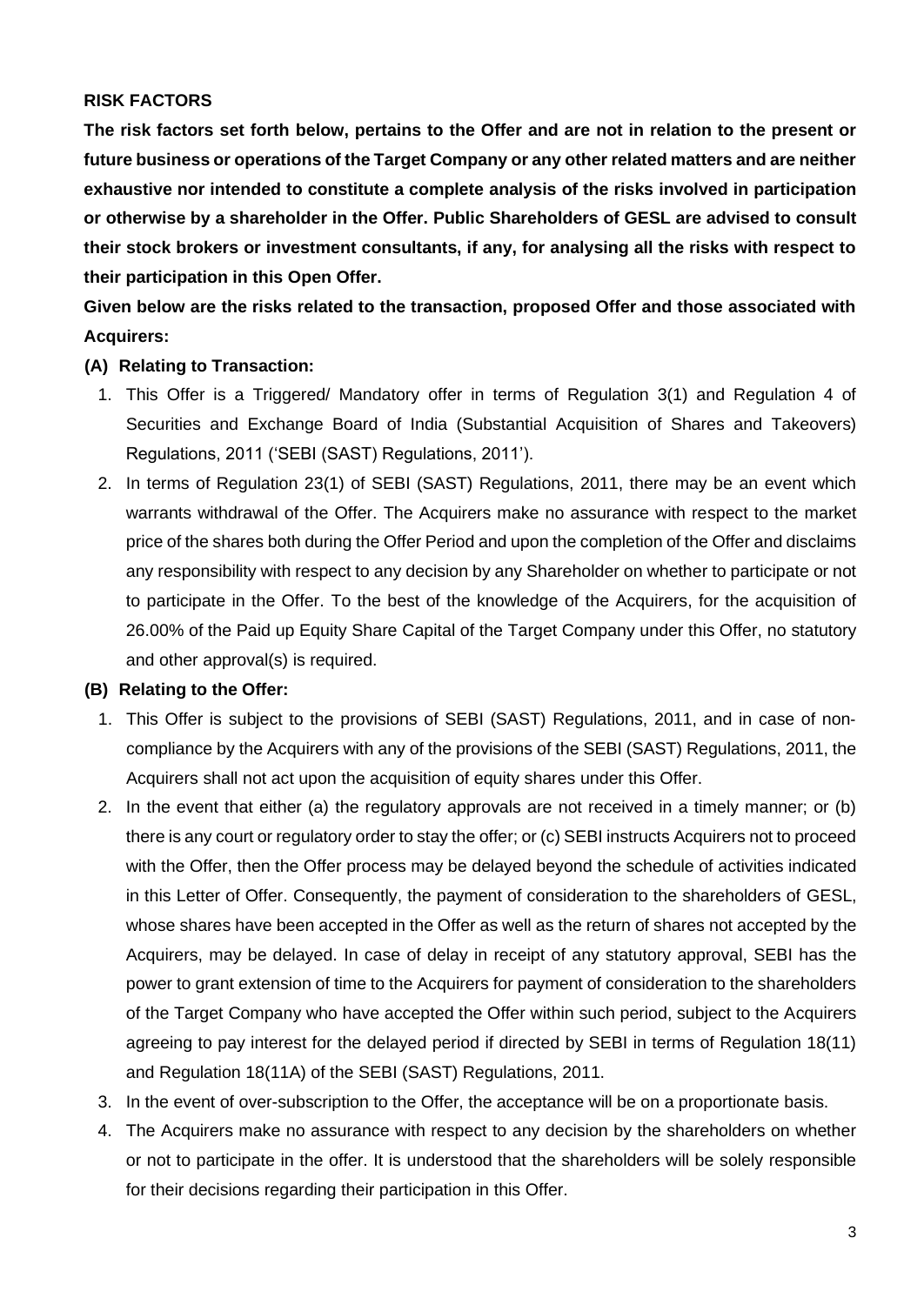- 5. The tendered physical shares and the documents would be held in trust by the Registrar to the Offer until the completion of Offer formalities and the shareholders who will tender their equity shares would not be able to trade such equity shares held in trust by the Registrar to the Offer during such period. The Acquirers and the Manager to the Offer accept no responsibility for statements made otherwise than in the Letter of Offer (LOO)/ Detailed Public Statement (DPS)/ Public Announcement (PA) and anyone placing reliance on any other sources of information (not released by the Acquirers) would be doing so at his / her / its own risk.
- 6. This LOO has not been filed, registered with or approved in any jurisdiction outside India. Recipients of the LOO who are resident in jurisdictions outside India should inform themselves of and comply with all applicable legal requirements. This Offer is not directed towards any person or entity in any jurisdiction or country where the same would be contrary to applicable laws or regulations or would subject the Acquirers or the Manager to the Offer to any new or additional registration/approval requirements.
- 7. The Shareholders should note that, under SEBI (SAST) Regulations, 2011, once the Shareholders have tendered their Equity Shares, they will not be able to withdraw their Equity Shares from the Offer during the Tendering Period even in the event of a delay in the acceptance of Equity Shares under the Offer and/or the payment of consideration.

#### **(C) Relating to Acquirers:**

- 1. No person is acting as Person Acting in Concert ('PAC') with the Acquirers in this Open Offer.
- 2. The Acquirers make no assurance with respect to the financial performance of the Target Company and expressly disclaims any responsibility with respect to any decision by the Shareholders on whether or not to participate in the Offer.
- 3. The Acquirers make no assurance with respect to their investment/ divestment decisions relating to their proposed shareholding in the Target Company.
- 4. The Acquirers will not be responsible in any manner for any loss of equity share certificate(s) and Offer acceptance documents during transit. The shareholders of the Target Company are advised to adequately safeguard their interest in this regard.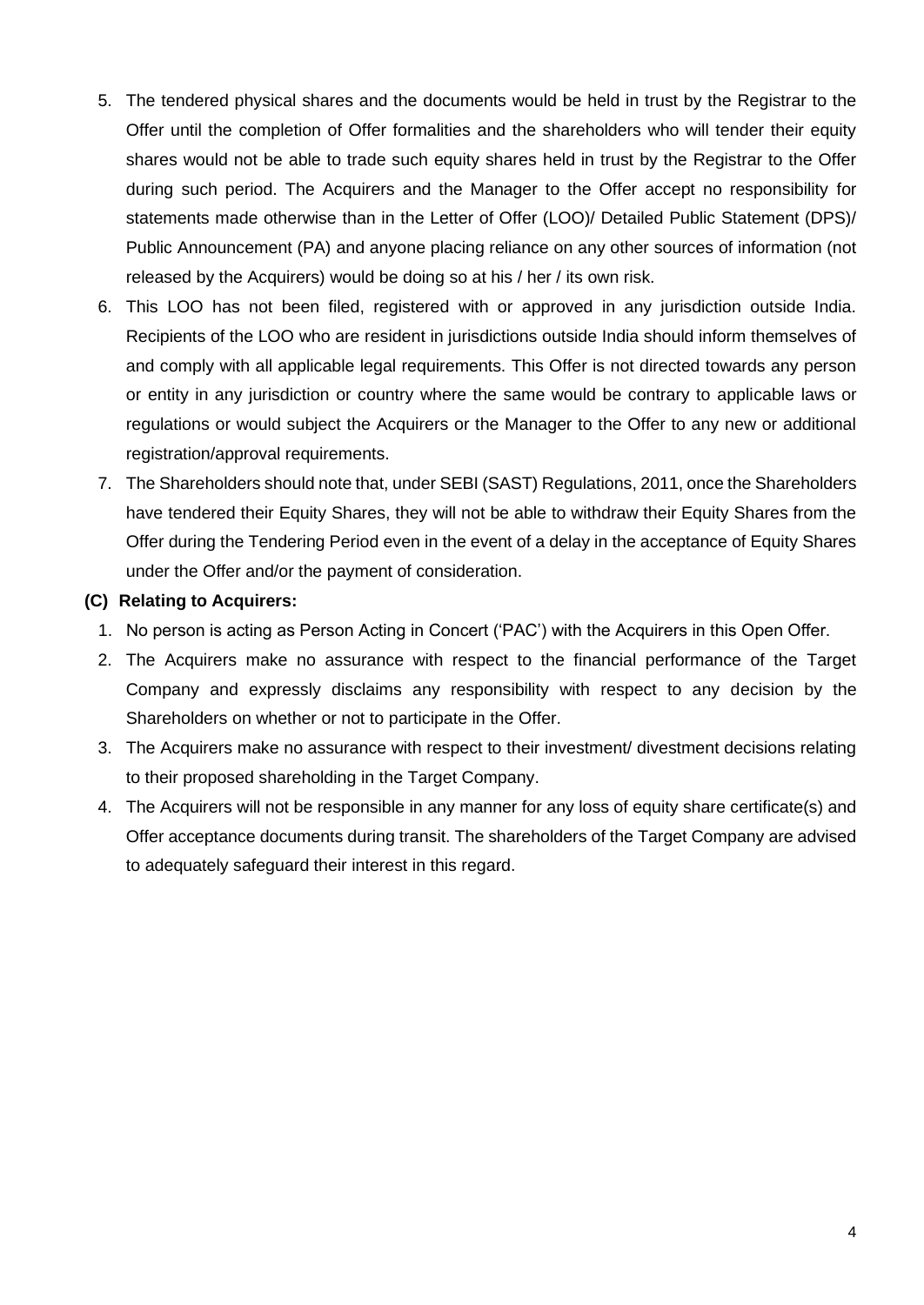# **INDEX**

| Sr. No. | <b>Subject</b>                                       | Page No. |
|---------|------------------------------------------------------|----------|
| 1.      | <b>Definitions</b>                                   | 06       |
| 2.      | <b>Disclaimer Clause</b>                             | 09       |
| 3.      | Details of the Offer                                 | 09       |
| 4.      | <b>Background of Acquirers</b>                       | 12       |
| 5.      | Background of the Target Company                     | 18       |
| 6.      | Offer Price and Financial Arrangements               | 22       |
| 7.      | Terms and Conditions of the Offer                    | 26       |
| 8.      | Procedure for Acceptance and Settlement of the Offer | 28       |
| 9.      | Documents for Inspection                             | 42       |
| 10.     | <b>Declaration by Acquirers</b>                      | 43       |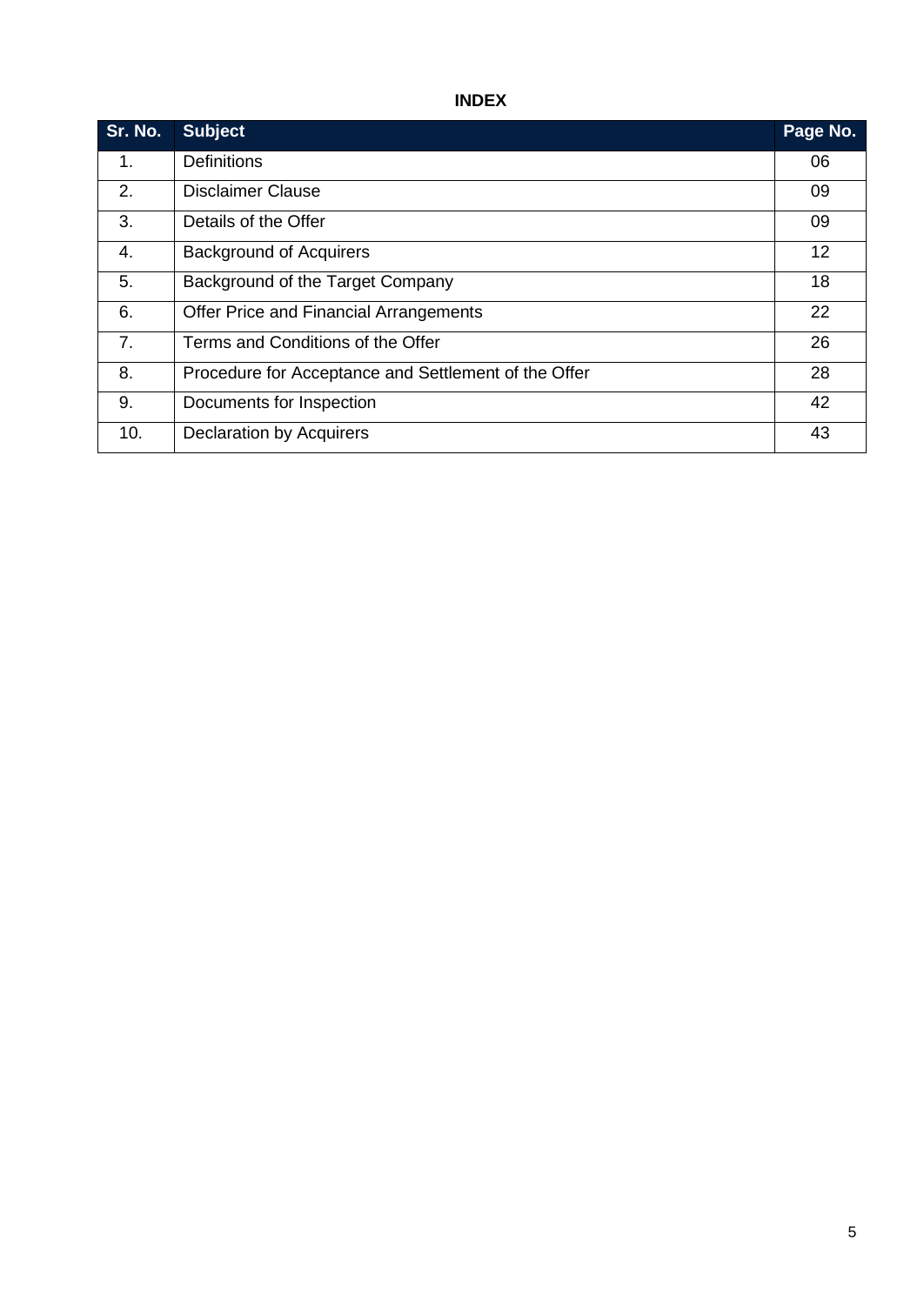## **1. DEFINITIONS**

| <b>S. No.</b> | <b>Abbreviations</b>              | <b>Particulars</b>                                                        |  |
|---------------|-----------------------------------|---------------------------------------------------------------------------|--|
| 1.            | <b>Acquirers or The Acquirers</b> | Mr. Vishesh Gupta<br>٠                                                    |  |
|               |                                   | Vrindaa Advanced Materials Limited<br>٠                                   |  |
| 2.            | Board of Directors / Board        | Board of Directors of GI ENGINEERING SOLUTIONS                            |  |
|               |                                   | <b>LIMITED</b>                                                            |  |
| 3.            | Book Value<br>equity<br>per       | Net worth / Number of equity shares issued                                |  |
|               | share                             |                                                                           |  |
| 4.            | <b>BSE</b>                        | <b>BSE Limited</b>                                                        |  |
| 5.            | <b>Buying Broker</b>              | Nikunj Stock Brokers Limited                                              |  |
| 6.            | <b>CDSL</b>                       | Central Depository Services (India) Limited                               |  |
| 7.            | <b>CIN</b>                        | <b>Corporate Identification Number</b>                                    |  |
| 8.            | Companies Act, 2013               | The Companies Act, 2013, as amended from time to time                     |  |
| 9.            | Detailed Public Statement         | The Detailed Public Statement in connection with the Open                 |  |
|               | or DPS                            | Offer, published on behalf of the Acquirers on March 11,                  |  |
|               |                                   | 2022 in Business Standard - English (all editions), Business              |  |
|               |                                   | Standard – Hindi (all editions) and Pratahkal – Marathi                   |  |
|               |                                   | (Mumbai edition)                                                          |  |
| 10.           | Depositories                      | CDSL and NSDL                                                             |  |
| 11.           | DLOO or Draft Letter of           | This Draft Letter of Offer is the document filed with SEBI                |  |
|               | Offer                             | pursuant to Regulation 16(1) of the SEBI (SAST)                           |  |
|               |                                   | Regulations, 2011                                                         |  |
| 12.           | <b>DP</b>                         | <b>Depository Participant</b>                                             |  |
| 13.           | <b>EPS/ Earning Per Share</b>     | Profit after Tax / Number of Equity Shares issued                         |  |
| 14.           | <b>Escrow Agreement</b>           | Escrow Agreement dated March 04, 2022 between                             |  |
|               |                                   | Acquirers, Escrow Agent and Manager to the Offer                          |  |
| 15.           | Bank/<br>Escrow<br>Escrow         | YES Bank Limited having its branch office at D-12, South                  |  |
|               | Agent                             | Extension, Part - II, New Delhi - 110049                                  |  |
| 16.           | <b>Equity Shareholders</b>        | All holders of Equity Shares, including Beneficial Owners                 |  |
| 17.           | <b>Equity Shares or Shares</b>    | Fully paid-up equity shares of face value of INR 10.00 each               |  |
|               |                                   | of the Target Company                                                     |  |
| 18.           | <b>FEMA</b>                       | The Foreign Exchange Management Act, 1999, as amended                     |  |
|               |                                   | or modified from time to time                                             |  |
| 19.           | Form of Acceptance                | Form of Acceptance cum Acknowledgement                                    |  |
| 20.           | <b>Identified Date</b>            | The date falling on the 10 <sup>th</sup> (Tenth) Working Day prior to the |  |
|               |                                   | commencement of the Tendering Period i.e., May 24, 2022,                  |  |
|               |                                   | Tuesday for the purpose of determining the Shareholders to                |  |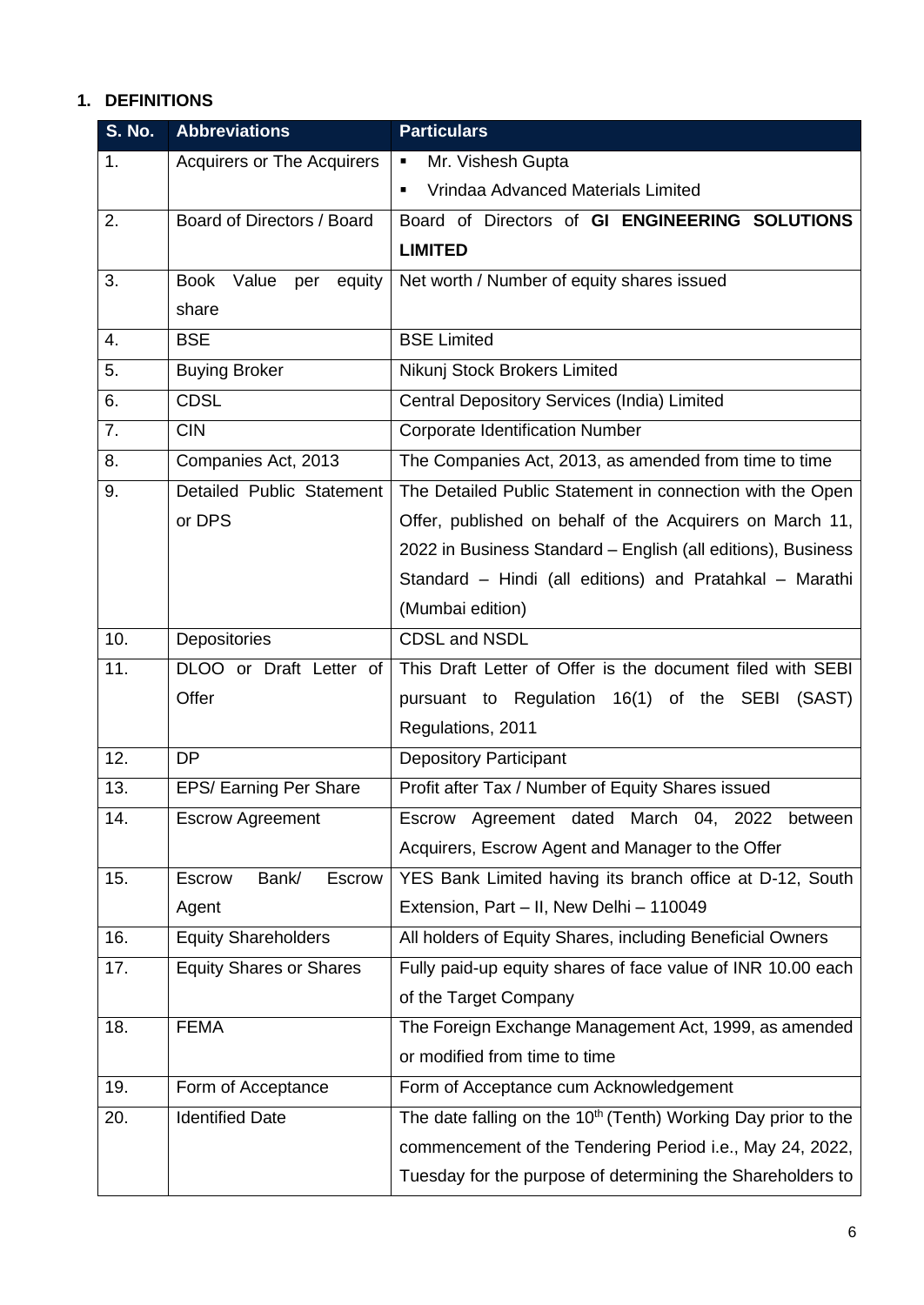|     |                               | whom the Letter of Offer ('LOO') in relation to this Offer shall     |  |  |
|-----|-------------------------------|----------------------------------------------------------------------|--|--|
|     |                               | be sent                                                              |  |  |
| 21. | <b>INR</b>                    | <b>Indian Rupees</b>                                                 |  |  |
| 22. | Manager to the Offer or,      | Corporate Professionals Capital Private Limited                      |  |  |
|     | <b>Merchant Banker</b>        |                                                                      |  |  |
| 23. | N.A.                          | Not Available/Not Applicable                                         |  |  |
| 24. | <b>NSDL</b>                   | National Securities Depository Limited                               |  |  |
| 25. | <b>NSE</b>                    | National Stock Exchange of India Limited                             |  |  |
| 26. | <b>NRI</b>                    | Non-Resident Indian                                                  |  |  |
| 27. | LOO/ Letter of Offer          | Letter of Offer is the document which shall be dispatched to         |  |  |
|     |                               | the shareholders of the Target Company post receipt of               |  |  |
|     |                               | observation letter from SEBI                                         |  |  |
| 28. | Offer or The Offer or Open    | Open Offer to acquire upto 22,39,089 (Twenty Two Lakh                |  |  |
|     | Offer                         | Thirty Nine Thousand and Eighty Nine) Equity Shares                  |  |  |
|     |                               | representing 26.00% of the Paid up Equity Share Capital of           |  |  |
|     |                               | the Target Company at an offer price of INR 5.15/- (Indian           |  |  |
|     |                               | Rupees Five and One Five Paisa Only) per fully paid-up               |  |  |
|     |                               | equity share payable in cash                                         |  |  |
| 29. | <b>Offer Period</b>           | March 04, 2022 Friday to July 04, 2022, Monday                       |  |  |
| 30. | <b>Offer Price</b>            | INR 5.15/- (Indian Rupees Five and One Five Paisa Only)              |  |  |
|     |                               | per fully Paid up Equity Share payable in cash                       |  |  |
| 31. | Paid<br>Equity<br>Share<br>up | INR 8,61,18,780 (Indian Rupees Eight Crore Sixty One Lakh            |  |  |
|     | Capital                       | Eighteen Thousand Seven Hundred Eighty only) divided into            |  |  |
|     |                               | 86,11,878 (Eighty Six Lakh Eleven Thousand Eight Hundred             |  |  |
|     |                               | Seventy Eight) Equity Shares of INR 10.00 (Indian Rupees             |  |  |
|     |                               | Ten only) each                                                       |  |  |
| 32. | <b>PAT</b>                    | <b>Profit After Tax</b>                                              |  |  |
| 33. | Persons<br>eligible<br>to     | shareholders<br>GI<br><b>ENGINEERING</b><br>the<br>All<br>Registered |  |  |
|     | participate in the Offer      | SOLUTIONS LIMITED and unregistered shareholders who                  |  |  |
|     |                               | own the Equity Shares of GI ENGINEERING SOLUTIONS                    |  |  |
|     |                               | LIMITED any time prior to the Closure of Offer, including the        |  |  |
|     |                               | beneficial owners of the shares, except the Acquirers, their         |  |  |
|     |                               | persons acting in concert and the parties to any underlying          |  |  |
|     |                               | agreement i.e. the Share Purchase Agreement dated March              |  |  |
|     |                               | 04, 2022 and including persons deemed to be acting in                |  |  |
|     |                               | concert with such parties, for the sale of shares of the Target      |  |  |
|     |                               | Company                                                              |  |  |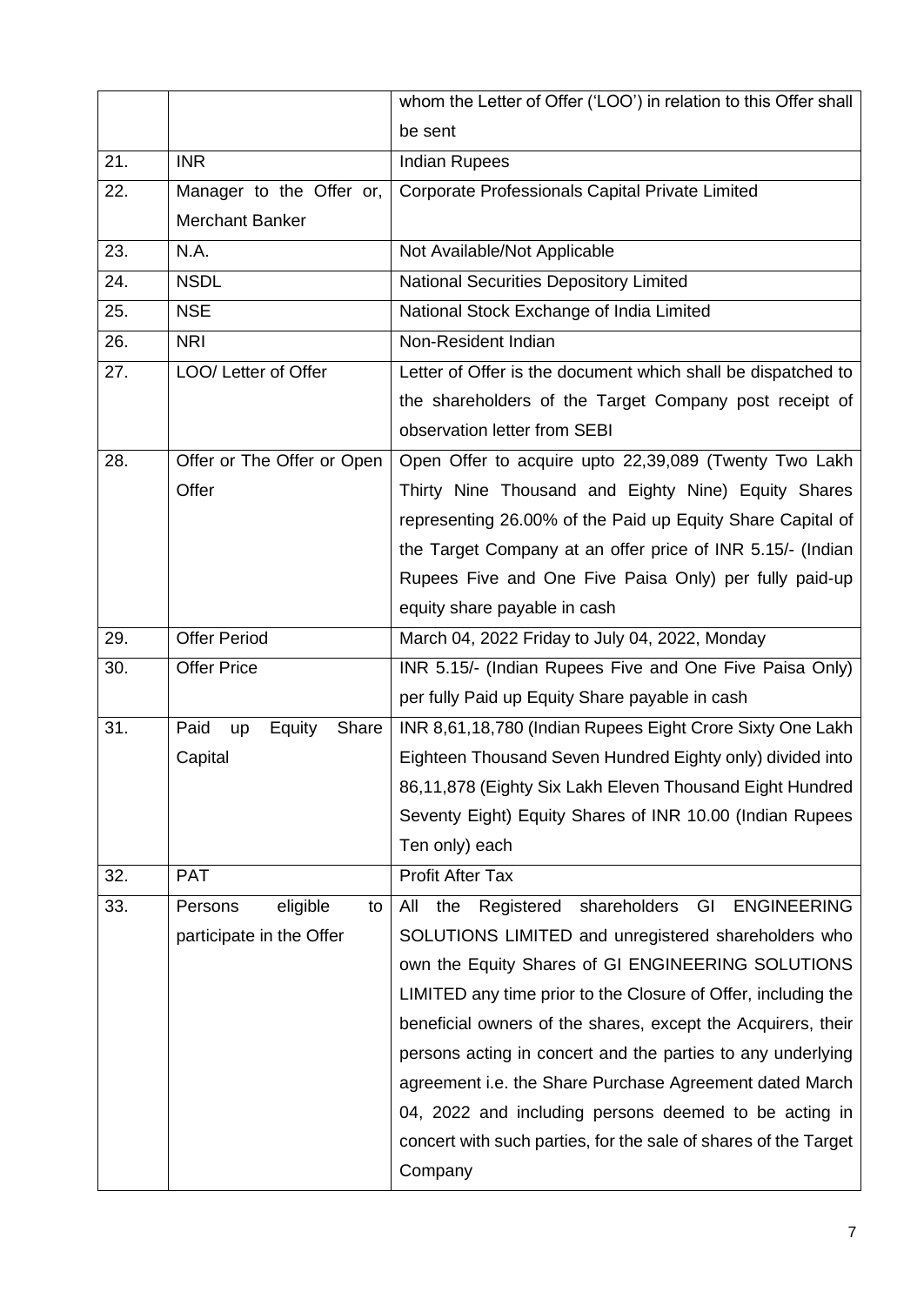| 34. | Public Announcement or        | Public Announcement submitted to BSE, NSE, SEBI and TC        |  |  |
|-----|-------------------------------|---------------------------------------------------------------|--|--|
|     | <b>PA</b>                     | on March 04, 2022, Friday                                     |  |  |
| 35. | <b>Public Shareholders</b>    | All the shareholders of the Target Company who are eligible   |  |  |
|     |                               | to tender their Equity Shares in the Offer, except the        |  |  |
|     |                               | Acquirers, person acting in concert with the Acquirers,       |  |  |
|     |                               | existing members of the promoter and promoter group of the    |  |  |
|     |                               | Target Company, person acting in concert with the member      |  |  |
|     |                               | of promoter and promoter group and the parties to the         |  |  |
|     |                               | underlying SPA (as defined below)                             |  |  |
| 36. | Registrar or Registrar to the | Skyline Financial Services Private Limited,<br>an<br>entity   |  |  |
|     | Offer                         | registered with SEBI under the SEBI (Registrar to Issue and   |  |  |
|     |                               | Share Transfer Agents) Regulations, 1993, as amended or       |  |  |
|     |                               | modified from time to time                                    |  |  |
| 37. | <b>RBI</b>                    | The Reserve Bank of India                                     |  |  |
| 38. | Return on Net Worth           | (Profit After Tax/Net Worth) *100                             |  |  |
| 39. | <b>SCRR</b>                   | Securities Contracts (Regulation) Rules, 1957, as amended     |  |  |
|     |                               | or modified                                                   |  |  |
| 40. | <b>SEBI Act</b>               | Securities and Exchange Board of India Act, 1992              |  |  |
| 41. | <b>SEBI</b>                   | Securities and Exchange Board of India                        |  |  |
| 42. | SEBI (ICDR) Regulations,      | SEBI (Issue of Capital and Disclosure Requirements)           |  |  |
|     | 2018                          | Regulations, 2018, and subsequent amendments thereto          |  |  |
| 43. | SEBI (LODR) Regulations,      | Securities and Exchange Board of India (Listing Obligations   |  |  |
|     | 2015                          | and Disclosure Requirements) Regulations, 2015 and            |  |  |
|     |                               | subsequent amendments thereto                                 |  |  |
| 44. | SEBI (SAST) Regulations,      | Securities and Exchange Board of India (Substantial           |  |  |
|     | 2011                          | Acquisition of Shares and Takeovers) Regulations, 2011 and    |  |  |
|     |                               | subsequent amendments thereto                                 |  |  |
| 45. | Sellers or the Sellers        | Mr. Sajid Siraj Malik<br>٠                                    |  |  |
|     |                               | Mrs. Saroja Malik<br>п                                        |  |  |
| 46. | <b>SPA</b>                    | The Share Purchase Agreement entered on March 04, 2022        |  |  |
|     |                               | by the Acquirers to acquire 33,89,116 (Thirty Three Lakh      |  |  |
|     |                               | Eighty Nine Thousand One Hundred and Sixteen) Equity          |  |  |
|     |                               | Shares representing 39.35% of the Paid-up Equity Share        |  |  |
|     |                               | Capital of the Target Company from the Sellers at an agreed   |  |  |
|     |                               | price of INR 5.08/- (Indian Rupees Five and Eight Paise only) |  |  |
|     |                               | per Equity Share aggregating to INR 1,72,16,710/- (Rupees     |  |  |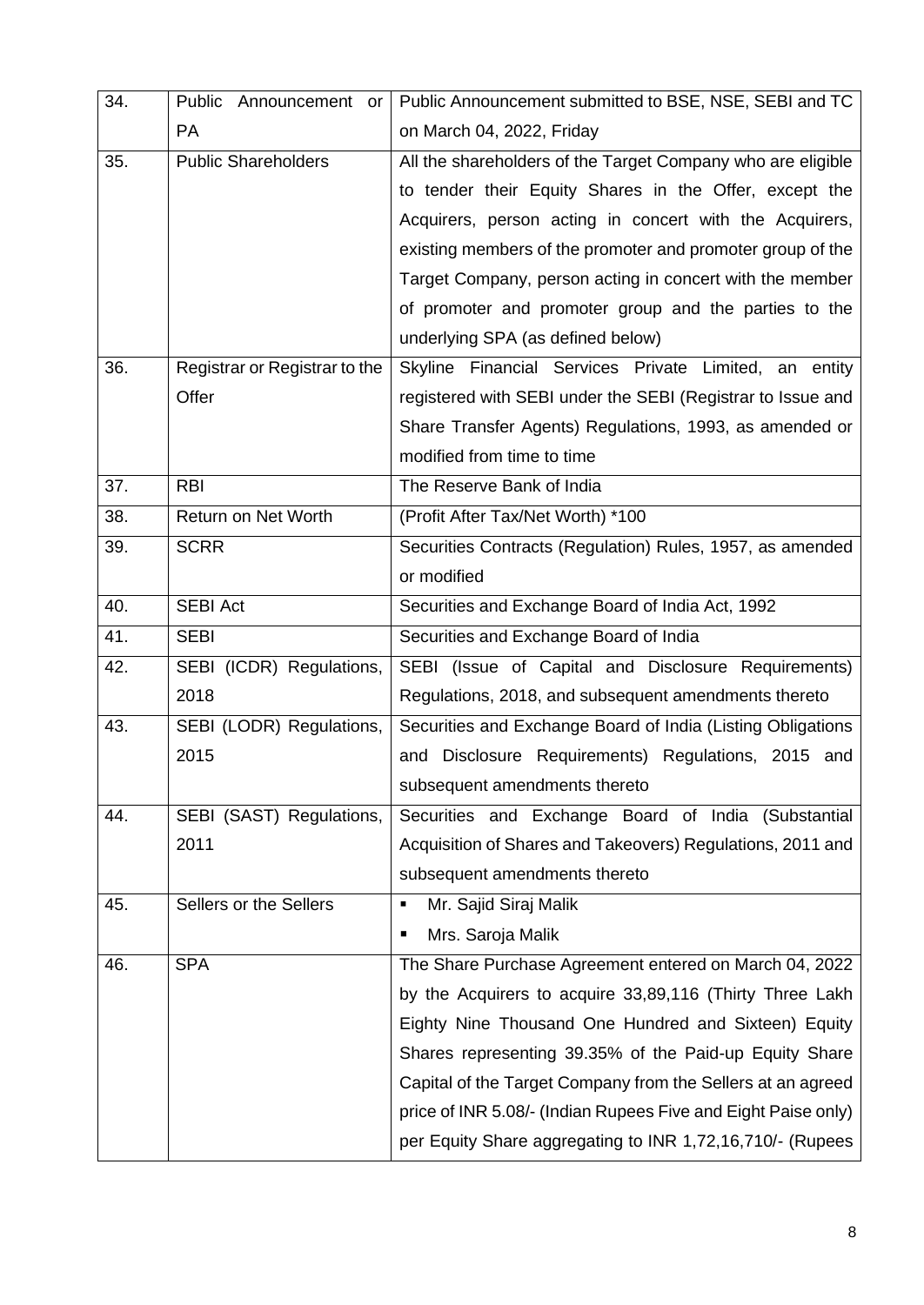|     |                           | One Crore Seventy Two Lakh Sixteen Thousand Seven     |
|-----|---------------------------|-------------------------------------------------------|
|     |                           | Hundred and Ten only).                                |
| 47. | <b>Stock Exchanges</b>    | <b>BSE and NSE</b>                                    |
| 48. | TC/<br>Company/<br>Target | <b>GI Engineering Solutions Limited</b>               |
|     | <b>GESL</b>               |                                                       |
| 49. | <b>Tendering Period</b>   | June 07, 2022, Tuesday to June 20, 2022, Monday       |
| 50. | <b>Working Days</b>       | Working Days of SEBI as defined under the SEBI (SAST) |
|     |                           | Regulations, 2011                                     |

## **2. DISCLAIMER CLAUSE**

**"IT IS TO BE DISTINCTLY UNDERSTOOD THAT FILING OF LETTER OF OFFER WITH SEBI SHOULD NOT IN ANY WAY BE DEEMED OR CONSTRUED THAT THE SAME HAS BEEN CLEARED, VETTED OR APPROVED BY SEBI. THE LETTER OF OFFER HAS BEEN SUBMITTED TO SEBI FOR A LIMITED PURPOSE OF OVERSEEING WHETHER THE DISCLOSURES CONTAINED THEREIN ARE GENERALLY ADEQUATE AND ARE IN CONFORMITY WITH THE REGULATIONS. THIS REQUIREMENT IS TO FACILITATE THE SHAREHOLDERS OF GI ENGINEERING SOLUTIONS LIMITED TO TAKE AN INFORMED DECISION WITH REGARD TO THE OFFER. SEBI DOES NOT TAKE ANY RESPONSIBILITY EITHER FOR FINANCIAL SOUNDNESS OF ACQUIRERS OR THE TARGET COMPANY WHOSE SHARES ARE PROPOSED TO BE ACQUIRED OR FOR THE CORRECTNESS OF THE STATEMENTS MADE OR OPINIONS EXPRESSED IN THE LETTER OF OFFER. IT SHOULD ALSO BE CLEARLY UNDERSTOOD THAT WHILE ACQUIRERS ARE PRIMARILY RESPONSIBLE FOR THE CORRECTNESS, ADEQUACY AND DISCLOSURE OF ALL RELEVANT INFORMATION IN THIS LETTER OF OFFER, THE MERCHANT BANKER IS EXPECTED TO EXERCISE DUE DILIGENCE TO ENSURE THAT ACQUIRERS DULY DISCHARGE THEIR RESPONSIBILITIES ADEQUATELY. IN THIS BEHALF, AND TOWARDS THIS PURPOSE, THE MANAGER TO THE OFFER "CORPORATE PROFESSIONALS CAPITAL PRIVATE LIMITED" HAS SUBMITTED A DUE DILIGENCE CERTIFICATE DATED MARCH 21, 2022 TO SEBI IN ACCORDANCE WITH THE SEBI (SAST) REGULATIONS, 2011. THE FILING OF THE LOO DOES NOT, HOWEVER, ABSOLVE ACQUIRERS FROM THE REQUIREMENT OF OBTAINING SUCH STATUTORY CLEARANCES AS MAYBE REQUIRED FOR THE PURPOSE OF THE OFFER."**

## **3. DETAILS OF THE OFFER**

## **3.1. Background of the Offer**

3.1.1. This Open Offer is a Triggered/ Mandatory offer in terms of Regulation 3(1) and Regulation 4 of SEBI (SAST) Regulations, 2011 for the acquisition of substantial shares and control over the Target Company by the Acquirers.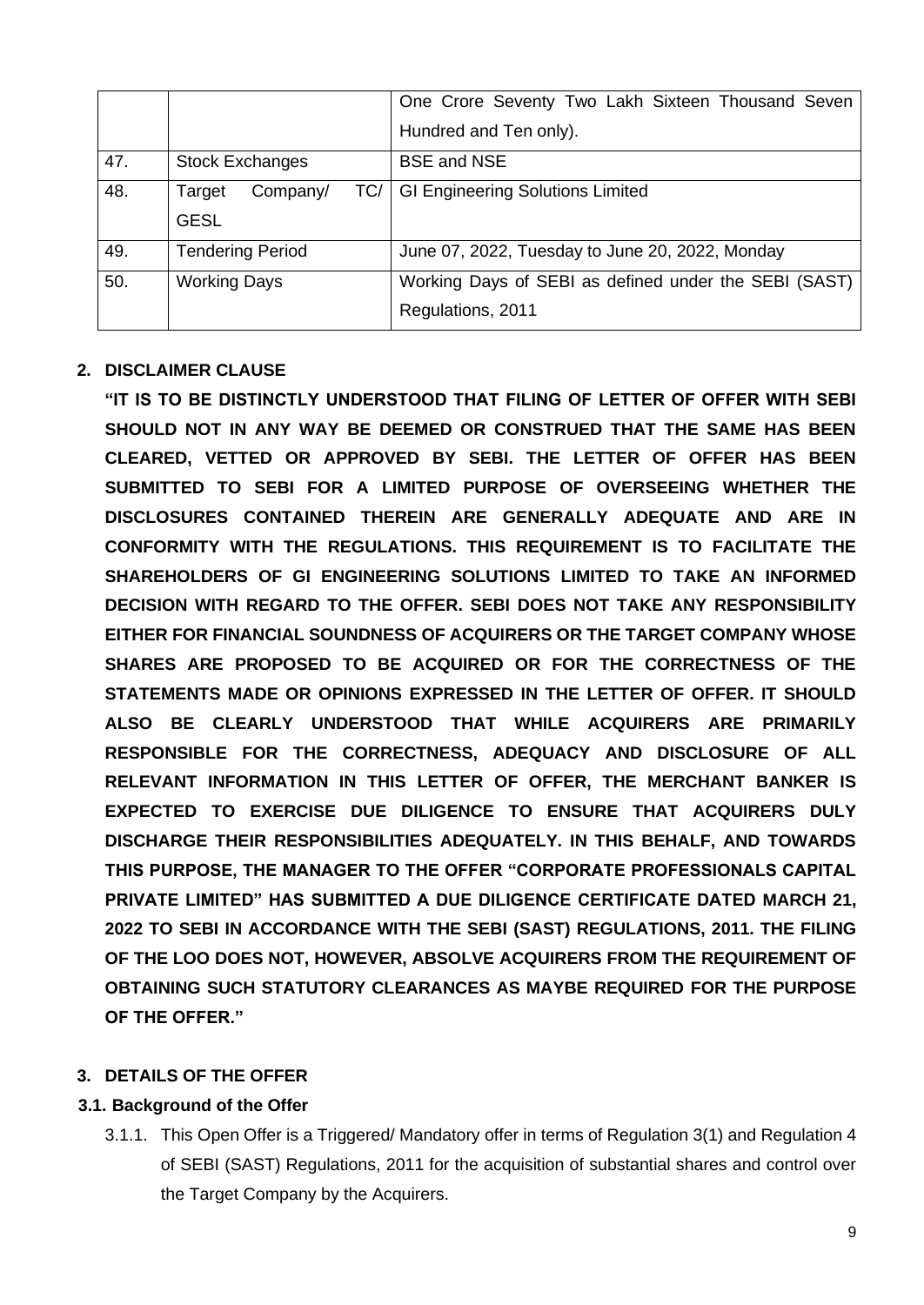- 3.1.2. This Offer is not pursuant to any global acquisition resulting in an indirect acquisition of shares of the Target Company.
- 3.1.3. The Acquirers have entered into a SPA dated March 04, 2022 with the Sellers for acquisition of 33,89,166 (Thirty Three Lakh Eighty Nine Thousand One Hundred and Sixteen) Equity Shares representing 39.35% of the Paid-up Equity Share Capital of the Target Company of Face Value of INR 10.00/- (Indian Rupees Ten Only) at a price of INR 5.08/- (Indian Rupees Five and Eight Paisa Only) per Equity Share of the Target Company aggregating to INR 1,72,16,710/- (Indian Rupees One Crore Seventy Two Lakh Sixteen Thousand Seven Hundred and Ten Only) to be paid in cash, which has triggered the requirement to make Open Offer under Regulation 3(1) and Regulation 4 of SEBI (SAST) Regulations, 2011.
- 3.1.4. The Acquirers have made this open offer to acquire upto 22,39,089 (Twenty Two Lakh Thirty Nine Thousand and Eighty Nine) Equity Shares representing 26.00% of the Paid up Equity Share Capital of the Target Company at an offer price of INR 5.15/- (Indian Rupees Five and One Five Paisa Only) per fully paid-up equity share payable in cash, subject to the terms and conditions as set out in Public Announcement, Detailed Public Statement and this Letter of Offer, that will be sent to the all the Public Shareholders of the Target Company.
- 3.1.5. Pursuant to this Offer, the shareholding of the Acquirers would increase from Nil to 56,28,205 (Fifty Six Lakh Twenty Eight Thousand Two Hundred and Five) Equity Shares representing 65.35% of the Paid up Equity Share Capital of the Target Company as on the tenth working day after the closure of the Tendering Period.
- 3.1.6. As on the date of PA, the Acquirers have not been prohibited by SEBI from dealing in securities, in terms of directions issued under section 11B of the SEBI Act, 1992 **('SEBI Act')** as amended or under any other regulation made under the SEBI Act.
- 3.1.7. As on the date of PA, the Acquirers have not been categorized in the list of wilful defaulters of any bank, financial institution, or consortium thereof in accordance with guidelines on wilful defaulters issued by Reserve Bank of India.
- 3.1.8. As on the date of PA, the Acquirers have not been categorized as a fugitive economic offender under Section 12 of the Fugitive Economic Offenders Act, 2018.
- 3.1.9. Post to the acquisition of substantial shares and control over the Target Company, the Acquirers will appoint their representatives on the Board of the Target Company.

The recommendation of the committee of Independent Directors as constituted by the Board of Directors of the Target Company on the Offer will be published at least two working days before the commencement of the tendering period, in the same newspapers where the DPS was published and a copy whereof shall be sent to SEBI, BSE, NSE and Manager to the Offer and in case of a competing offer/s to the manager/s to the open offer for every competing offer.

**3.2. Details of the proposed offer**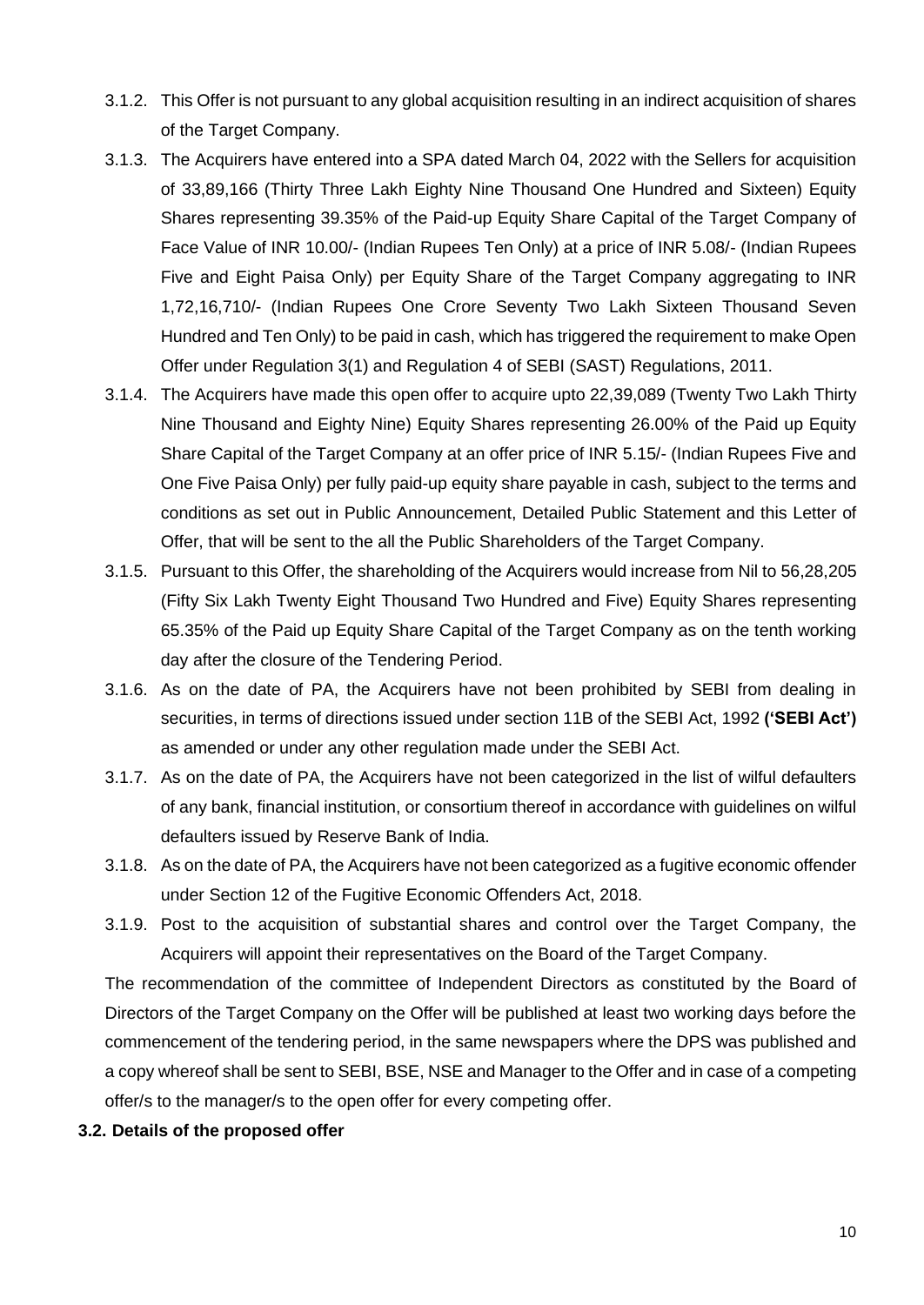3.2.1. In accordance with Regulations 13(1) and 14(3) of SEBI (SAST) Regulations, 2011, the Acquirers have made a PA on March 04, 2022 to SEBI, BSE, NSE and TC and the DPS was published on March 11, 2022 in the following newspapers:

| <b>Newspapers</b>                                                                       | <b>Editions</b>                     |  |  |
|-----------------------------------------------------------------------------------------|-------------------------------------|--|--|
| <b>Business Standard (English)</b>                                                      | <b>All Editions</b>                 |  |  |
| <b>Business Standard (Hindi)</b>                                                        | <b>All Editions</b>                 |  |  |
| Pratahkal (Marathi)                                                                     | Mumbai Edition                      |  |  |
| The DPS is also available on the website of SEBI www.sebi.gov.in, BSE www.bseindia.com, |                                     |  |  |
| NSE<br>www.nseindia.com<br>website<br>the<br>and<br>on on                               | Offer<br>Manager<br>0f<br>the<br>to |  |  |

[www.corporateprofessionals.com](http://www.corporateprofessionals.com/)

- 3.2.2. The Acquirers have made this Takeover Open Offer in terms of SEBI (SAST) Regulations, 2011 to the Public Shareholders of the Target Company to acquire upto 22,39,089 (Twenty Two Lakh Thirty Nine Thousand and Eighty Nine) Equity Shares representing 26.00% of the Paid up Equity Share Capital of the Target Company at an offer price of INR 5.15/- (Indian Rupees Five and One Five Paisa Only) per fully paid-up equity share payable in cash, subject to the terms and conditions as set out in PA, DPS and this Letter of Offer, that will be sent to the all the Public Shareholders of the Target Company.
- 3.2.3. There are no partly paid up shares in the Target Company.
- 3.2.4. There is no differential pricing in the Offer.
- 3.2.5. This is not a Competitive Bid in terms of Regulation 20 of the SEBI (SAST) Regulations, 2011.
- 3.2.6. The Offer is not a conditional offer and is not subject to any minimum level of acceptance from the shareholders. The Acquirers will accept the Equity Shares of GESL those are tendered in valid form in terms of this offer upto a maximum of 22,39,089 (Twenty Two Lakh Thirty Nine Thousand and Eighty Nine) Equity Shares representing 26.00% of the Paid up Equity Share Capital of the Target Company at a price of INR 5.15/- (Indian Rupees Five and One Five Paisa Only).
- 3.2.7. The Acquirers have not acquired any shares of Target Company after the date of PA i.e., March 04, 2022 and upto the date of this LOO.
- 3.2.8. The Equity Shares of the Target Company will be acquired by the Acquirers free from all liens, charges and encumbrances together with all rights attached thereto, including the right to all dividends, bonus and rights offer declared hereafter.
- 3.2.9. As on the date of LOO, the Acquirers do not hold any shares/interest in the Target Company.
- 3.2.10. Upon completion of the Offer, assuming full acceptances in the Offer, the Acquirers will hold 56,28,205 (Fifty Six Lakh Twenty Eight Thousand Two Hundred and Five) representing 65.35% of the Paid up Equity Share Capital of the Target Company as on the tenth working day after the closure of the Tendering Period.
- 3.2.11. As per Regulation 38 of SEBI (LODR) Regulations, 2015 read with Rules 19(2) and 19A of the SCRR, the Acquirers are required to maintain at least 25 percent public shareholding as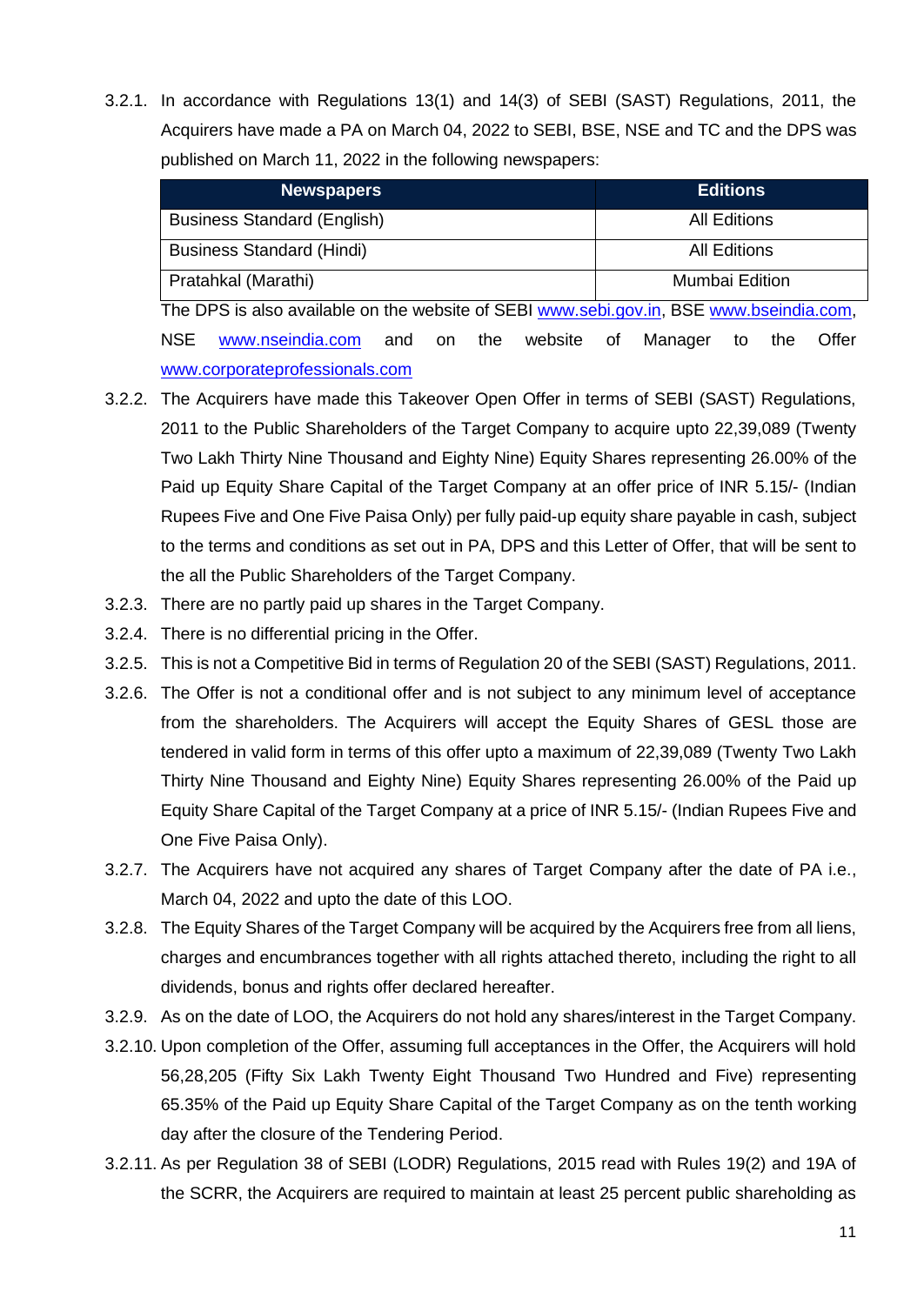determined in accordance with SCRR, on a continuous basis for listing. Pursuant to this Open Offer, the public shareholding in the Target Company will not reduce below the Minimum Public Shareholding required as per SCRR as amended and SEBI (LODR) Regulations, 2015.

- 3.2.12. The Manager to the Offer, Corporate Professionals Capital Private Limited does not hold any Equity Shares in the Target Company as at the date of DPS and this Letter of Offer. The Manager to the Offer further declares and undertakes that it will not deal on its own account in the Equity Shares of the Target Company during the Offer Period.
- 3.2.13. Pursuant to an Open Offer, the Acquirers will be classified into Promoter and Promoter group of the Target Company and the Sellers along with the existing shareholders in the promoter and promoter group category of the Target Company namely, Mr. Sohel Malik and Kadam Holding Limited will be classified into Public Category in pursuance with Regulation 31A of SEBI (LODR) Regulations, 2015.

#### **3.3. Object of the Acquisition/ Offer**

- 3.3.1. The main object of this Offer is acquisition of substantial shares and control over the Target Company.
- 3.3.2. The Acquirers had entered into a SPA to acquire substantial shares and control over the Target Company, so that they may infuse some similar line of business in the Target Company and it will enable to achieve the desired liquidity, scalability, branding through listing & other synergy benefits, which will add further growth of the business and would be in the interest of all the stakeholders.

#### **4. BACKGROUND OF THE ACQUIRERS**

#### **4.1. MR. VISHESH GUPTA ('ACQUIRER 1')**

- 4.1.1 Acquirer 1 S/o Mr. Parmod Gupta having PAN AIAPG4936H under the Income Tax Act, 1961, presently residing at F-14/9, Model Town, Delhi – 110009; Ph. No.: +91- 9650493506; Email ID: [guptavishesh9@gmail.com](mailto:guptavishesh9@gmail.com)
- 4.1.2 Acquirer 1 has done graduation and holds experience of around 12 years in the plastic and chemical industry and has handled various areas of business including strategic planning and implementation, procurement, storage, marketing and has led institutions across business development, strategy as well as operations over the period of years.
- 4.1.3 The Net Worth of Acquirer 1 as on February 25, 2022 is INR 12,27,73,507/- (Indian Rupees Twelve Crores Twenty Seven Lakh Seventy Three Thousand Five Hundred and Seven only) as certified by CA Gunjan Jha (Membership No. 529511, Proprietor of Jha Gunjan and Associates, Chartered Accountants (UDIN 22529511AEAUXK6402) having office at Office: S-191, Fourth Floor, Gali No-04, School Block, Shakarpur, Delhi – 110092; Ph. No.: +91- 8802147427; +91-11-22484803; Email id [jhagunjanandassociates@gmail.com](mailto:jhagunjanandassociates@gmail.com) vide its certificate dated February 25, 2022.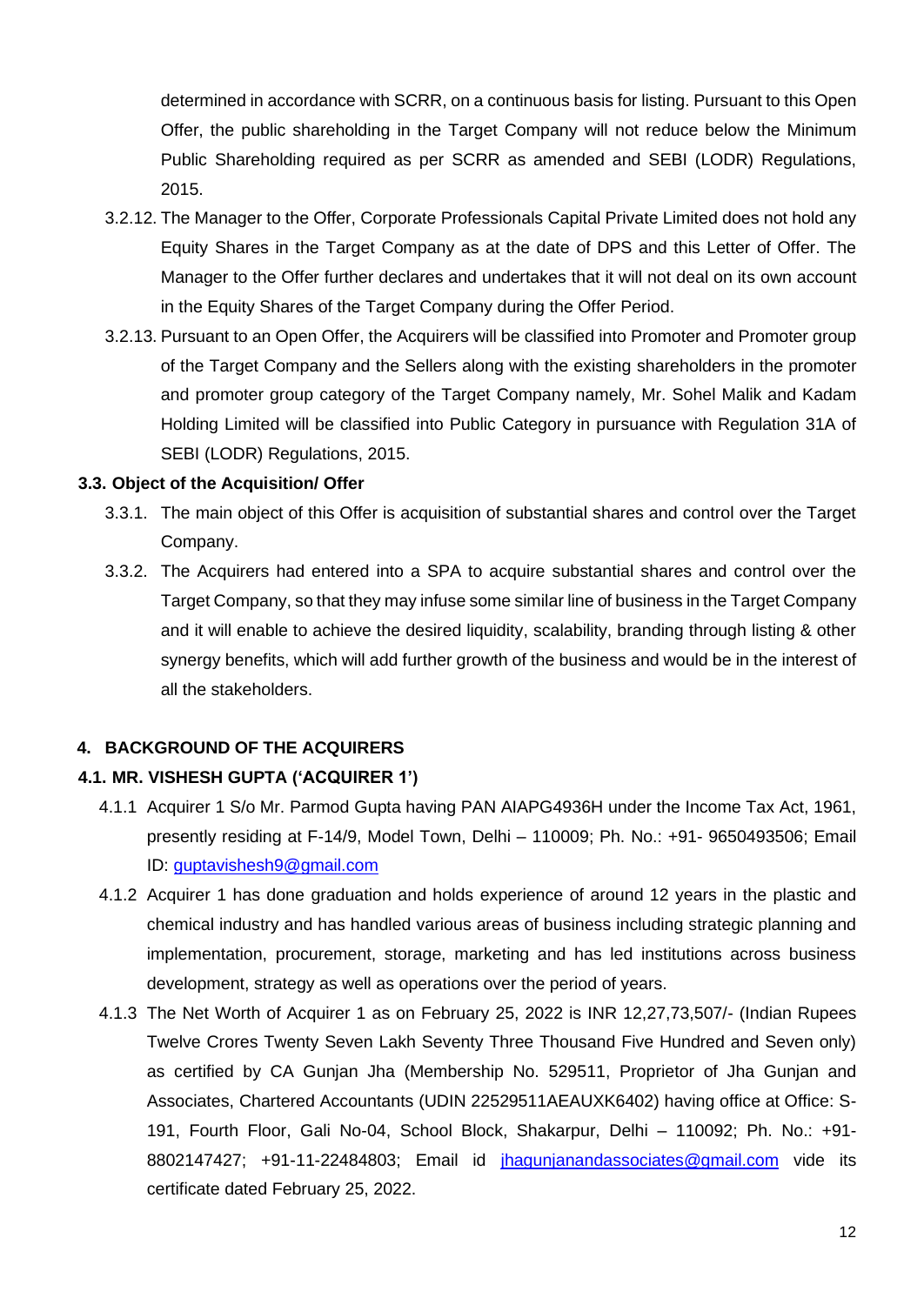- 4.1.4 As on the date of the LOO, Acquirer 1 does not hold any shares in the Target Company. Acquirer 1 has not acquired any equity shares of the Target Company from the date of PA till the date of this LOO.
- 4.1.5 Acquirer 1 holds position of Managing Director on the Board of Integra Essentia Limited, a company listed on BSE and NSE.
- 4.1.6 Acquirer 1 has not acquired shares of Target Company through open offers in past.
- 4.1.7 As on the date of PA, Acquirer 1 has not been prohibited by SEBI from dealing in securities, in terms of directions issued under section 11B of the SEBI Act, 1992 **('SEBI Act')** as amended or under any other regulation made under the SEBI Act or by any other regulator.
- 4.1.8 As on the date of PA, Acquirer 1 has not been categorized in the list of wilful defaulters of any bank, financial institution, or consortium thereof in accordance with guidelines on wilful defaulters issued by Reserve Bank of India.
- 4.1.9 As on the date of PA, Acquirer 1 has not been categorized as a fugitive economic offender under Section 12 of the Fugitive Economic Offenders Act, 2018.

#### **4.2. VRINDAA ADVANCED MATERIALS LIMITED ('ACQUIRER 2')**

- 4.2.1. The Acquirer 2 having CIN U51100DL2007PLC168941 was incorporated as Private Limited Company on October 04, 2007 under the provisions of the Companies Act, 1956 with the name & style of "Pride Buildtech Private Limited". Further, the name has been changed from 'Pride Buildtech Private Limited' to 'Ketav Multicorp Private Limited' with effect from January 13, 2018. Thereafter the name has been further changed from 'Ketav Multicorp Private Limited' to 'Vrindaa Advanced Materials Private Limited' with effect from September 22, 2021.
- 4.2.2. Thereafter, pursuant to an application made by Acquirer 2 and approval obtained from Registrar of the Companies, Delhi & Haryana Acquirer 2 was converted from private limited company to public limited company and the name of Acquirer 2 changed to 'Vrindaa Advanced Materials Limited' with effect from November 08, 2021. The registered office of Acquirer 2 is currently situated at office No. 604, GD-ITL North Ex. Tower Plot No. A-09, Netaji Subhash Place, Pitampura, Delhi – 110034.
- 4.2.3. The Acquirer 2 is engaged in the business of trading of polymer products.
- 4.2.4. The present authorized share capital of the Acquirer 2 is INR 20,00,00,000 (Indian Rupees Twenty Crores Only) divided into 2,00,00,000 (Two Crore) Equity Shares of INR 10 (Indian Rupees Ten Only) each. The paid-up share capital of the Acquirer 2 is INR 1,91,02,920 (Indian Rupees One Crores Ninety One Lakh Two Thousand Nine Hundred Twenty Only) divided into 19,10,292 (Nineteen Lakh Ten Thousand Two Hundred Ninety Two) Equity Shares of INR 10 (Indian Rupees Ten Only) each.
- 4.2.5. The person in control of Acquirer 2, Mr. Nand Kishore Garg holds 10,86,967 equity shares constituting 56.90% of the paid up share capital of the Acquirer 2.
- 4.2.6. Shareholding Pattern of Acquirer 2 is as follows –

| <b>Shareholder Category</b><br>S. No.<br>No. of shares held |  |
|-------------------------------------------------------------|--|
|-------------------------------------------------------------|--|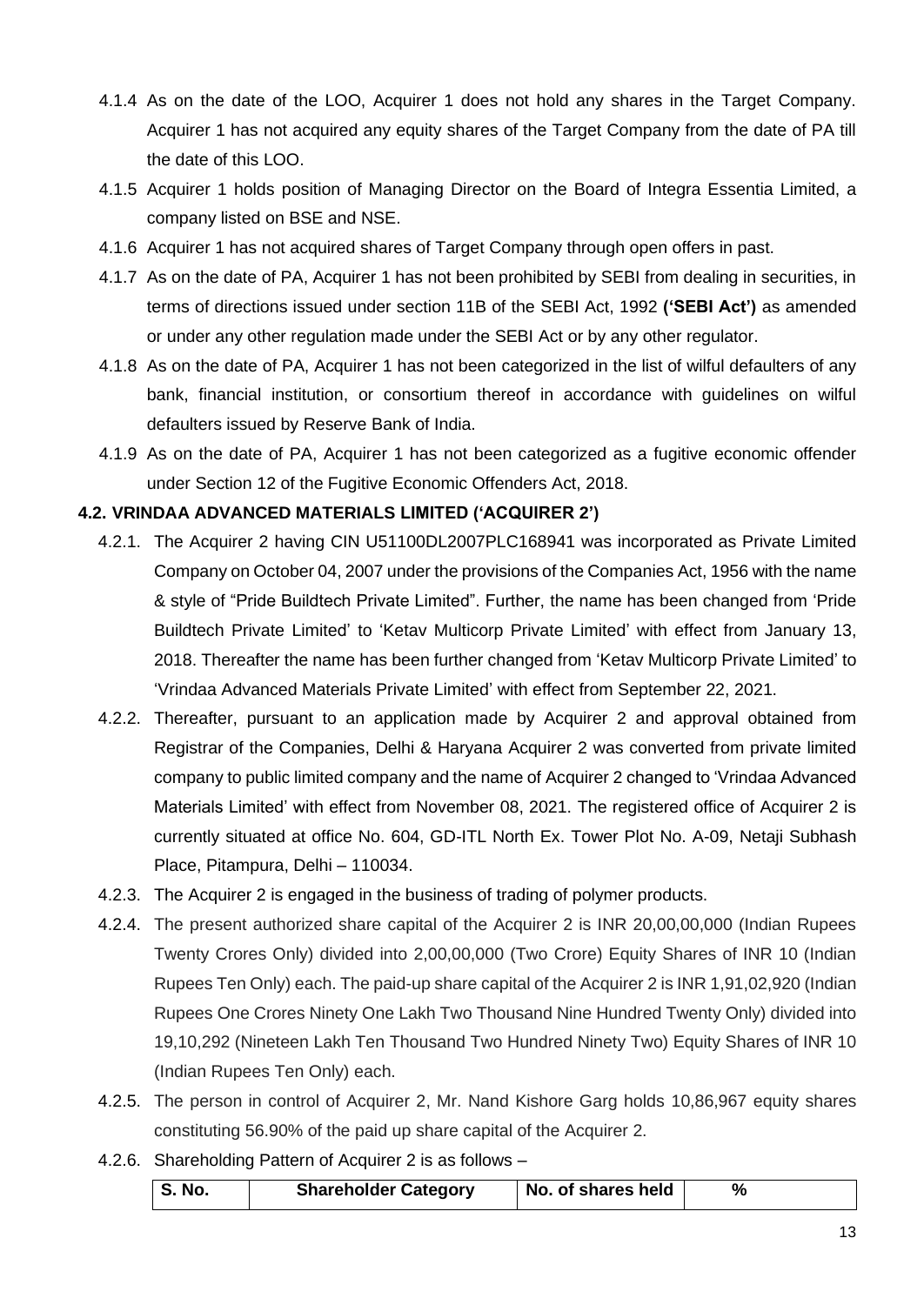| <b>Promoter and Promoter group</b> |                                     |                 |        |  |
|------------------------------------|-------------------------------------|-----------------|--------|--|
| 1.                                 | Nand Kishore Garg (Promoter)        | 10,86,967       | 56.90  |  |
| 2.                                 | Bharti Gupta (Promoter group)       | 24,300          | 1.28   |  |
| <b>Public</b>                      |                                     |                 |        |  |
| 1.                                 | Seema Garg                          | 6,08,662        | 31.86  |  |
| 2.                                 | Amit Gupta                          | 1,62,110        | 8.49   |  |
| 3.                                 | <b>Bharti Gupta</b>                 | 24,300          | 1.28   |  |
| 4.                                 | Sachin Dewan                        | 10,650          | 0.56   |  |
| 5.                                 | <b>Lush Traders Private Limited</b> | 7,715           | 0.40   |  |
| 6.                                 | Jasmine Ispat Private Limited       | 7,715           | 0.40   |  |
| $\overline{7}$ .                   | Vaasu Garg                          | 590             | 0.03   |  |
| 8.                                 | Vrinda Garg                         | 270             | 0.02   |  |
| 9.                                 | Vaasu Welfare Trust                 | 590             | 0.03   |  |
| 10.                                | Vrinda Welfare Trust                | 590             | 0.03   |  |
| $\overline{11}$ .                  | Sunil Dhameja                       | 10              | 0.00   |  |
| 12.                                | Sikha Dhameja                       | 10              | 0.00   |  |
| 13.                                | <b>Sarthak</b>                      | 10              | 0.00   |  |
| 14.                                | Sakshi Thukral                      | 10              | 0.00   |  |
| 15.                                | P. C. Bhatia                        | $\overline{10}$ | 0.00   |  |
| $\overline{16}$ .                  | Raj Gupta                           | $\overline{10}$ | 0.00   |  |
| 17.                                | <b>Madhav Gupta</b>                 | 10              | 0.00   |  |
| 18.                                | Kaushal                             | 10              | 0.00   |  |
| 19.                                | Shikha Gupta                        | 53              | 0.00   |  |
| <b>Total</b>                       |                                     | 19,10,292       | 100.00 |  |

4.2.7. The financial information for last three financial years and for nine months ended December 31, 2021 is as follows:

**(In INR Lacs)**

| <b>Profit</b><br>$\boldsymbol{\alpha}$<br><b>Loss</b><br><b>Statement</b> | Year ended<br>March 31, 2019<br>(Audited) | <b>Year ended</b><br><b>March 31, 2020</b><br>(Audited) | Year ended<br>March 31,<br>2021<br>(Audited) | <b>Period from</b><br>April 01,<br>2021 to<br><b>December</b><br>31, 2021<br>(Unaudited) |
|---------------------------------------------------------------------------|-------------------------------------------|---------------------------------------------------------|----------------------------------------------|------------------------------------------------------------------------------------------|
| Income from Operations                                                    | 1017.59                                   | 10839.42                                                | 5157.79                                      | 6561.28                                                                                  |
| Other Income                                                              | 136.89                                    | 123.89                                                  | 104.00                                       | 53.78                                                                                    |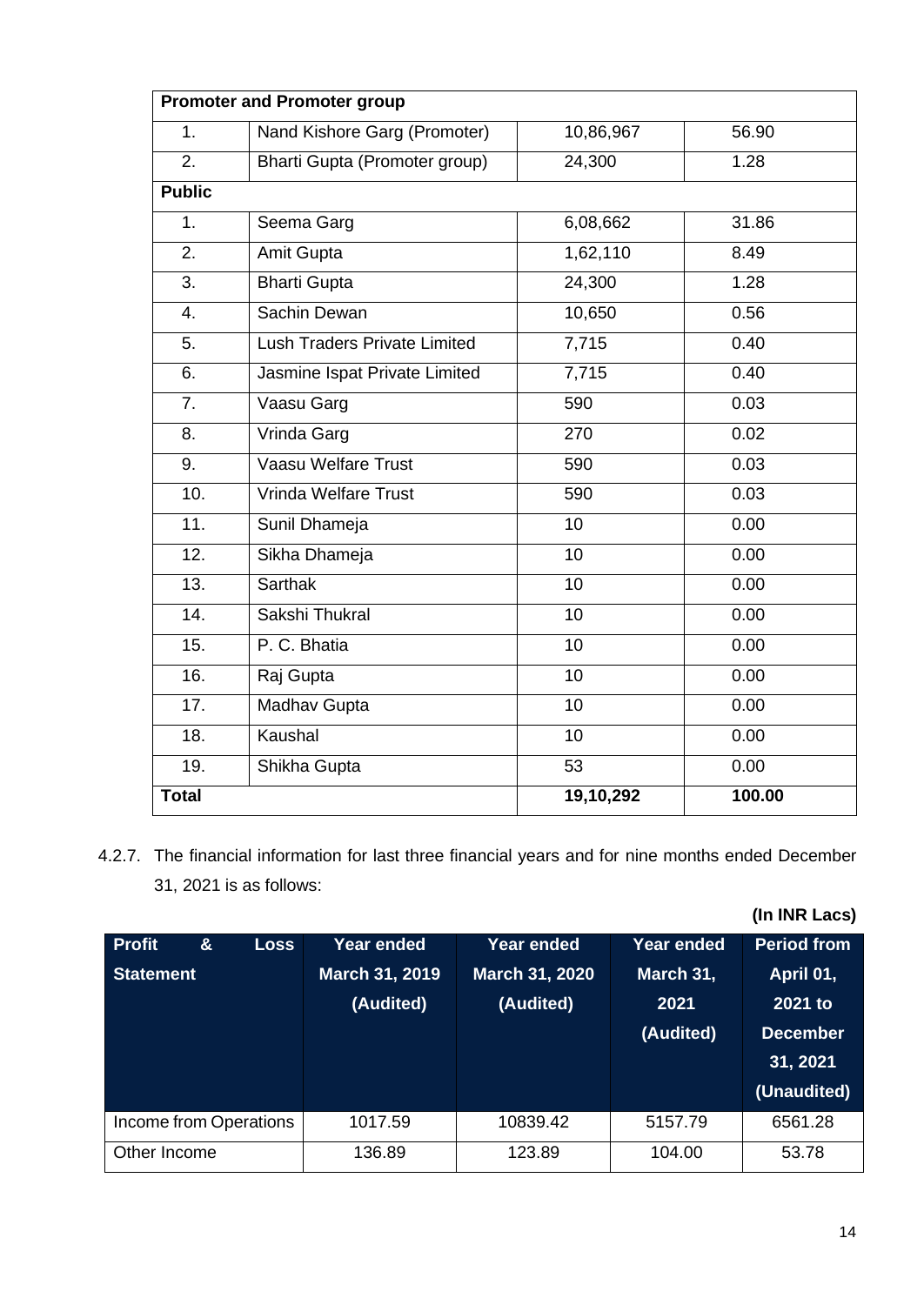| Increase/ (Decrease) in            | 0.00    | 897.27   | (798.53) | 344.53  |
|------------------------------------|---------|----------|----------|---------|
| <b>Stock</b>                       |         |          |          |         |
| <b>Total Income</b>                | 1154.48 | 11860.58 | 4463.26  | 6959.59 |
| <b>Expenditure</b><br><b>Total</b> | 1054.26 | 11669.13 | 3749.60  | 6762.33 |
| (Excluding                         |         |          |          |         |
| <b>Depreciation</b><br>and         |         |          |          |         |
| Interest)                          |         |          |          |         |
| Profit<br><b>Before</b>            | 100.22  | 191.46   | 713.66   | 197.26  |
| Depreciation<br>Interest           |         |          |          |         |
| and Tax                            |         |          |          |         |
| Depreciation                       | 0.00    | 0.00     | 0.13     | 4.17    |
| Interest                           | 129.19  | 230.22   | 117.71   | 4.23    |
| Profit/ (Loss)<br><b>Before</b>    | (28.97) | (38.77)  | 595.82   | 188.86  |
| Tax                                |         |          |          |         |
| <b>Exceptional Items</b>           | 0.00    | 0.00     | 538.41   | 0.00    |
| <b>Provision for Tax</b>           | 0.00    | 0.00     | 5.66     | 48.80   |
| <b>Profit/ (Loss) After Tax</b>    | (28.97) | (38.77)  | 51.75    | 140.06  |

| <b>Balance</b><br><b>Sheet</b><br><b>Statement</b> | <b>Year ended</b><br>March 31, 2019<br>(Audited) | <b>Year ended</b><br>March 31, 2020<br>(Audited) | Year ended<br>March 31,<br>2021<br>(Audited) | <b>Period from</b><br>April 01,<br>2021 to<br><b>December</b><br>31, 2021 |
|----------------------------------------------------|--------------------------------------------------|--------------------------------------------------|----------------------------------------------|---------------------------------------------------------------------------|
|                                                    |                                                  |                                                  |                                              | (Unaudited)                                                               |
| <b>Sources of funds</b>                            |                                                  |                                                  |                                              |                                                                           |
| Paid up share capital                              | 21.46                                            | 21.46                                            | 21.46                                        | 191.03                                                                    |
| Reserves and Surplus                               | 537.13                                           | 498.37                                           | 550.12                                       | 4420.61                                                                   |
| Revaluation<br>(Excl.                              |                                                  |                                                  |                                              |                                                                           |
| Reserves)                                          |                                                  |                                                  |                                              |                                                                           |
| Application<br>Share                               | 0.00                                             | 0.00                                             | 13488.81                                     | 0.00                                                                      |
| received                                           |                                                  |                                                  |                                              |                                                                           |
| pending for Allotment                              |                                                  |                                                  |                                              |                                                                           |
| Secured Ioans                                      | 1198.58                                          | 761.62                                           | 215.06                                       | 23.25                                                                     |
| <b>Unsecured loans</b>                             | 300.40                                           | 60.41                                            | 0.00                                         | 0.00                                                                      |
| Deferred Tax Liability                             | 0.00                                             | 0.00                                             | 0.00                                         | 0.00                                                                      |
| (Net)                                              |                                                  |                                                  |                                              |                                                                           |
| <b>Current Liabilities</b>                         | 2029.18                                          | 7738.32                                          | 7190.41                                      | 10320.16                                                                  |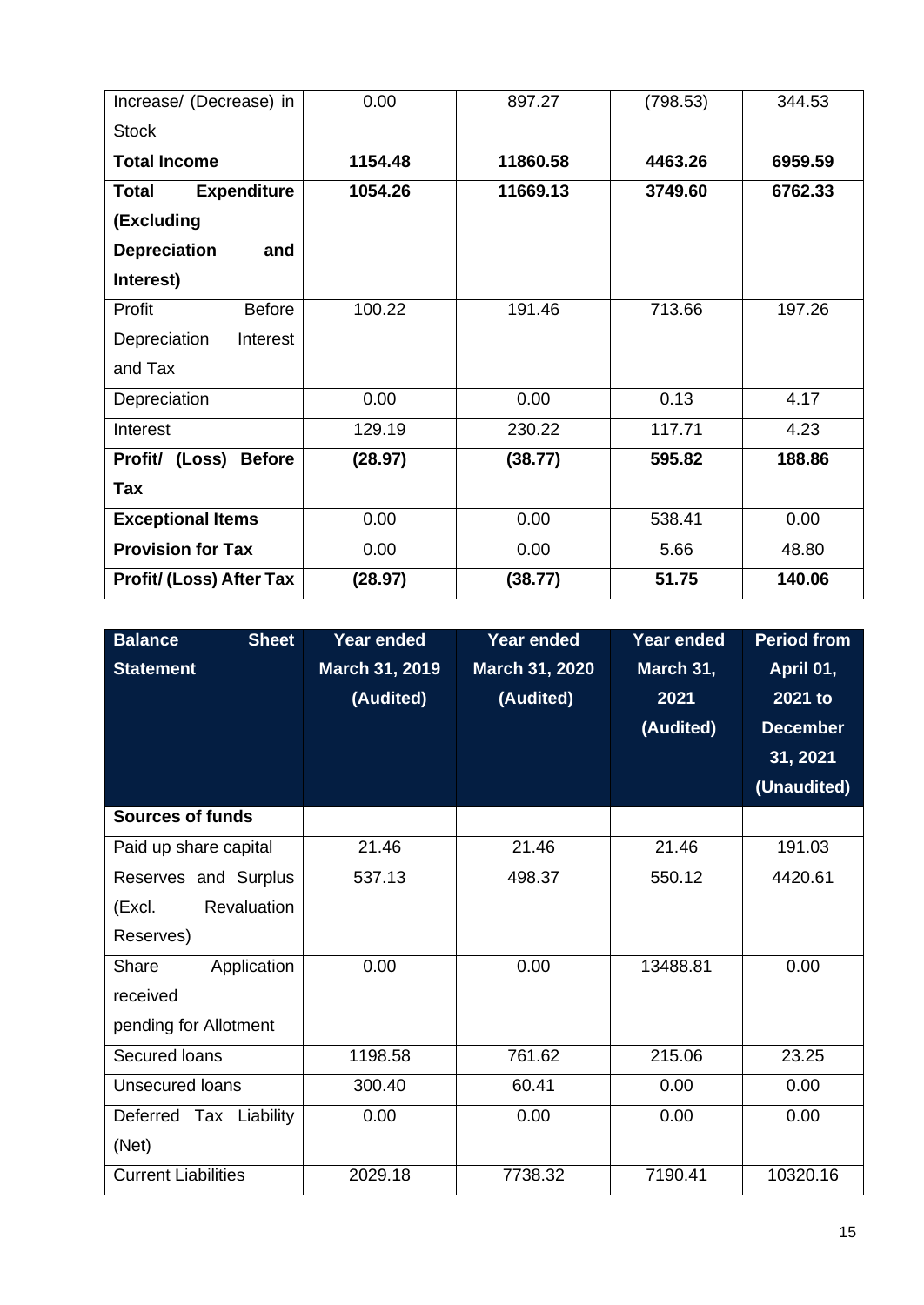| <b>Total</b>                                             | 4086.75 | 9080.17 | 21465.85 | 14955.05 |
|----------------------------------------------------------|---------|---------|----------|----------|
| <b>Uses of funds</b>                                     |         |         |          |          |
| Net fixed assets                                         | 747.19  | 267.44  | 267.44   | 321.75   |
| Investments                                              | 1135.45 | 1186.75 | 289.46   | 295.10   |
| Net current assets                                       | 2204.11 | 7625.98 | 20908.75 | 14338.20 |
| Total<br>miscellaneous<br>expenditure not written<br>off | 0.00    | 0.00    | 0.00     | 0.00     |
| <b>Total</b>                                             | 4086.75 | 9080.17 | 21465.85 | 14955.05 |

| <b>Other Financial Data</b>          | <b>Year ended</b><br>March 31, 2019<br>(Audited) | <b>Year ended</b><br>March 31, 2020<br>(Audited) | <b>Year ended</b><br>March 31,<br>2021<br>(Audited) | <b>Period from</b><br>April 01,<br>2021 to<br><b>December</b><br>31, 2021<br>(Unaudited) |
|--------------------------------------|--------------------------------------------------|--------------------------------------------------|-----------------------------------------------------|------------------------------------------------------------------------------------------|
| Dividend (%)                         | 0.00                                             | 0.00                                             | 0.00                                                | 0.00                                                                                     |
| <b>Earnings Per Share</b><br>(INR)   | (13.50)                                          | (18.06)                                          | 24.11                                               | 7.33                                                                                     |
| Networth (INR In Lacs)               | 558.59                                           | 519.83                                           | 571.58                                              | 4611.64                                                                                  |
| Return on Networth (%)               | (5.18)                                           | (7.45)                                           | 9.05                                                | 3.04                                                                                     |
| <b>Book Value Per Share</b><br>(INR) | 260.25                                           | 242.18                                           | 266.29                                              | 241.41                                                                                   |

*Source – As certified by CA Mansi Gupta (Membership No. 545095, Proprietor of G Mansi and Associates, Chartered Accountants (UDIN: 22545095ADQWPV8647) having office at Office: 2518/A, Sheesh Mahal, Sarak Prem Narain, Delhi - 110006; Ph. No.: +91-9540264537; Email id [camansigupta17@gmail.com](mailto:camansigupta17@gmail.com) vide its certificate dated February 25, 2022.*

4.2.8. There are no contingent liabilities.

- 4.2.9. As on the date of the Public Announcement, Acquirer 2 does not hold any shares or interest in the Target Company.
- 4.2.10. The details of Board of Directors (BOD) of Acquirer 2 is as follows:

| <b>Particulars</b>                  | <b>Details of BOD of Acquirer 2</b>       |
|-------------------------------------|-------------------------------------------|
| Name of Director                    | Mr. Deepak Kumar Gupta                    |
| <b>DIN</b>                          | 00057003                                  |
| <b>Qualification and Experience</b> | Mr. Deepak Kumar Gupta has done Master    |
|                                     | of Business Administration in Finance and |
|                                     | holds more than 25 years of experience in |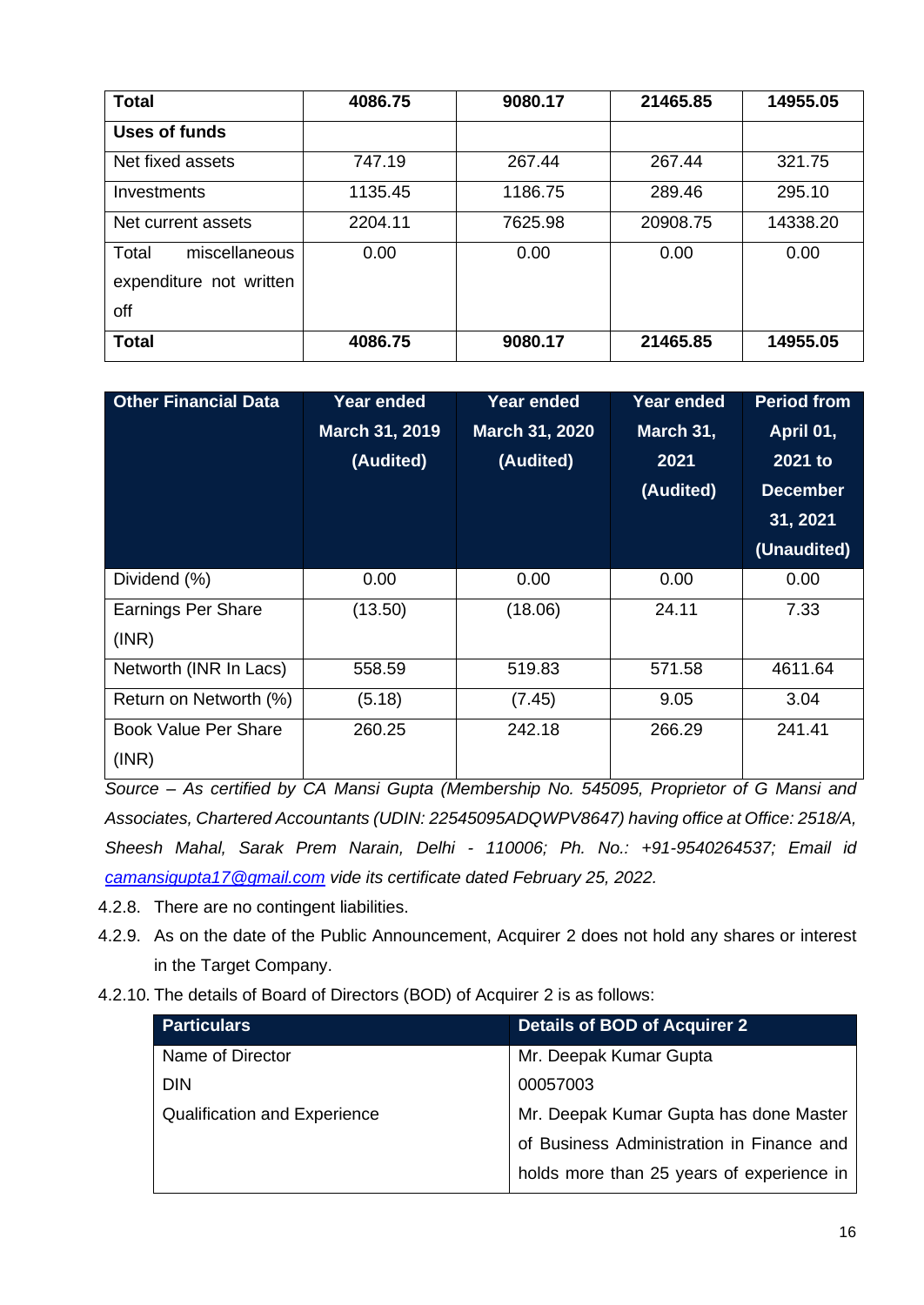|                                           | top management of organization of Finance           |
|-------------------------------------------|-----------------------------------------------------|
|                                           | Sector and Manufacturing Sector                     |
| Date of Appointment                       | September 08, 2021                                  |
| Number of Shares held in Target Company   | Nil                                                 |
| Whether Director in Target Company        | <b>No</b>                                           |
| <b>Other Directorships</b>                | Suma Fibres and Allies Limited                      |
|                                           | 2. Steel Junction Private Limited                   |
|                                           | 3. Stepping Stone Construction Private              |
|                                           | Limited                                             |
| Name of Director                          | Mr. Hari Bhagwan Sharma                             |
| <b>DIN</b>                                | 02542653                                            |
| <b>Qualification and Experience</b>       | Mr. Hari Bhagwan Sharma is a graduate and           |
|                                           | holds more than 25 years of experience in           |
|                                           | various sector including manufacturing and          |
|                                           | service                                             |
| Date of Appointment                       | November 11, 2018                                   |
| Number of Shares held in Target Company   | Nil                                                 |
| <b>Whether Director in Target Company</b> | <b>No</b>                                           |
| <b>Other Directorships</b>                | Construction<br>Stepping<br><b>Stone</b><br>Private |
|                                           | Limited                                             |
|                                           |                                                     |
| Name of Director                          | Ms. Komal Jain                                      |
| <b>DIN</b>                                | 09270608                                            |
| <b>Qualification and Experience</b>       | Ms. Komal Jain holds Ph.D (Science) from            |
|                                           | Academy of Scientific & Innovation                  |
|                                           | Research and holds experience of more               |
|                                           | than 2 years in product development and             |
|                                           | process improvement                                 |
| Date of Appointment                       | September 17, 2021                                  |
| Number of Shares held in Target Company   | Nil                                                 |
| <b>Whether Director in Target Company</b> | <b>No</b>                                           |
| <b>Other Directorships</b>                | Integra Essentia Limited                            |
| Name of Director                          | Mr. Sandeep Yadav                                   |
| <b>DIN</b>                                | 09311731                                            |
| <b>Qualification and Experience</b>       | Mr. Sandeep Yadav is a graduate and holds           |
|                                           | more than 15 years of experience as top             |
|                                           | executive in finance sector.                        |
| Date of Appointment                       | September 10, 2021                                  |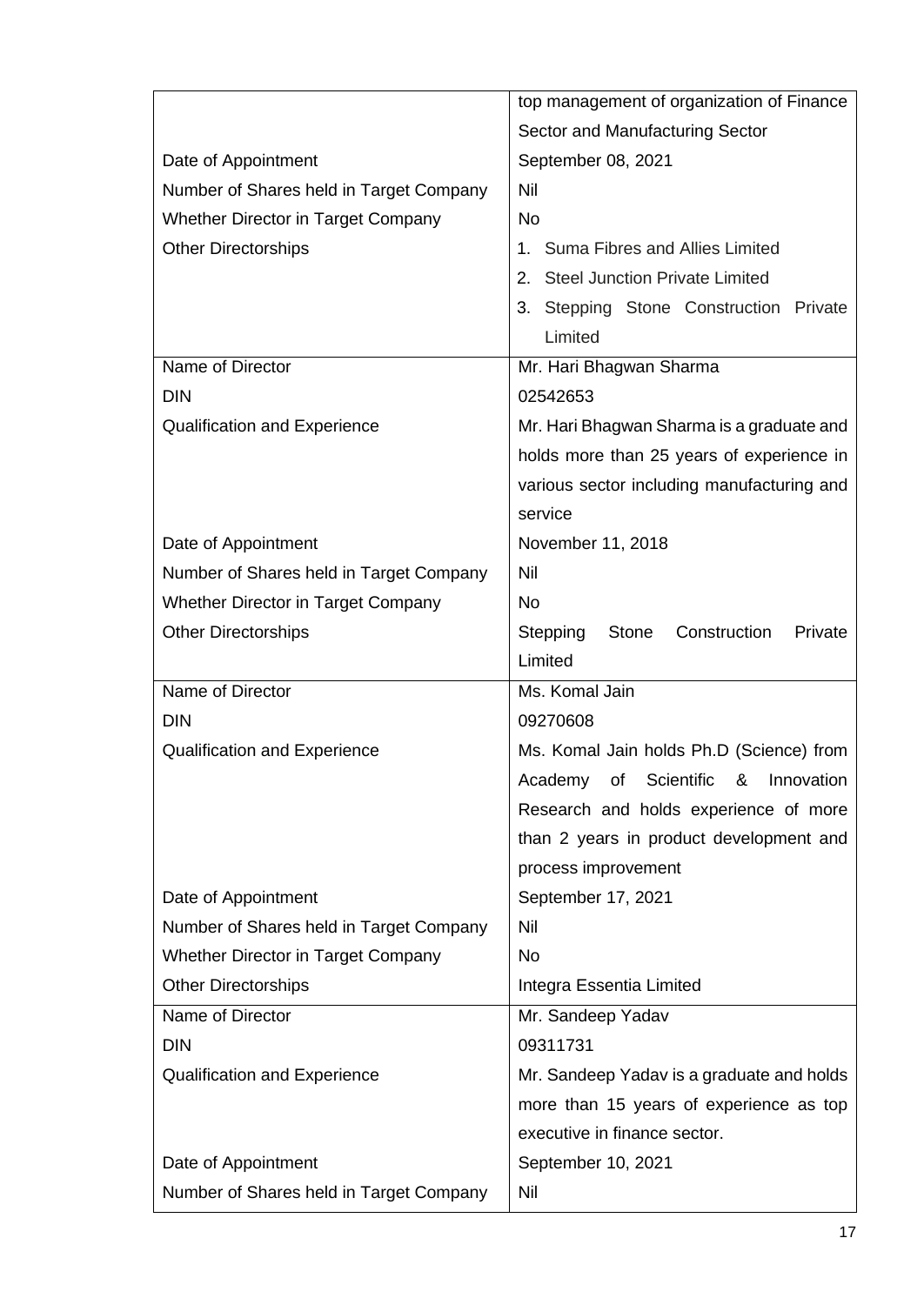| Whether Director in Target Company | No  |
|------------------------------------|-----|
| <b>Other Directorships</b>         | Nil |

- 4.2.11. As on the date of the Public Announcement, Acquirer 2 has not been prohibited by SEBI from dealing in securities, in terms of directions issued under section 11B of the SEBI Act, 1992 **('SEBI Act')** as amended or under any other regulation made under the SEBI Act.
- 4.2.12. As on the date of the Public Announcement, Acquirer 2 has not been categorized in the list of wilful defaulters of any bank, financial institution, or consortium thereof in accordance with guidelines on wilful defaulters issued by Reserve Bank of India.
- 4.2.13. As on the date of the Public Announcement, Acquirer 2 has not been categorized as a fugitive economic offender under Section 12 of the Fugitive Economic Offenders Act, 2018.

## **4.3. ABOUT THE ACQUIRERS**

- 4.3.1. There is no Person Acting in Concert ('PAC') with the Acquirers in this Takeover Open Offer.
- 4.3.2. Person in control of Acquirer 2 i.e., Mr. Nand Kishore Garg is Maternal Uncle of Acquirer 1.

## **5. BACKGROUND OF THE TARGET COMPANY – GI ENGINEERING SOLUTIONS LIMITIED**

- 5.1 The Target Company having CIN L40109MH2006PLC163731, was incorporated as a public limited company on  $10<sup>th</sup>$  August, 2006 under the provisions of Companies Act, 1956. The registered office of the Target Company is situated at 73A SDF – III, SEEPZ, Andheri (East), Mumbai – 400096, India.
- 5.2 Share capital structure of the Target Company as on the date of LOO is as follows—

| <b>Paid up Shares of Target</b> | No. of Shares/voting rights               | % of voting |
|---------------------------------|-------------------------------------------|-------------|
| Company                         |                                           | rights      |
| Fully paid up equity shares     | 86,11,878 Equity Shares of INR 10.00 each | 100.00      |
| Partly paid up equity shares    | Nil                                       | Nil         |
| Total paid up equity shares     | 86,11,878 Equity Shares of INR 10.00 each | 100.00      |
| Total Voting Rights in TC       | 86,11,878 Equity Shares of INR 10.00 each | 100.00      |

- 5.3 The equity shares of Target Company are listed and traded on the bourses of BSE and NSE and are not frequently traded within the meaning of definition of 'frequently traded shares' under clause (j) of Sub-Regulation (1) of Regulation (2) of the SEBI (SAST) Regulations, 2011 as on the date of PA.
- 5.4 The authorized share capital of the Target Company is INR 85,00,00,00,000 (Indian Rupees Eight Thousand Five Hundred Crores only) constituting 8,49,00,00,000 (Eight Hundred Forty Nine Crores) Equity Shares of INR 10/- each and 1,00,00,000 (One Crore) Preference Shares of INR 10/- each. The paid-up equity share capital of the Target Company is INR 8,61,18,780 (Indian Rupees Eight Crore Sixty One Lakh Eighteen Thousand Seven Hundred Eighty only)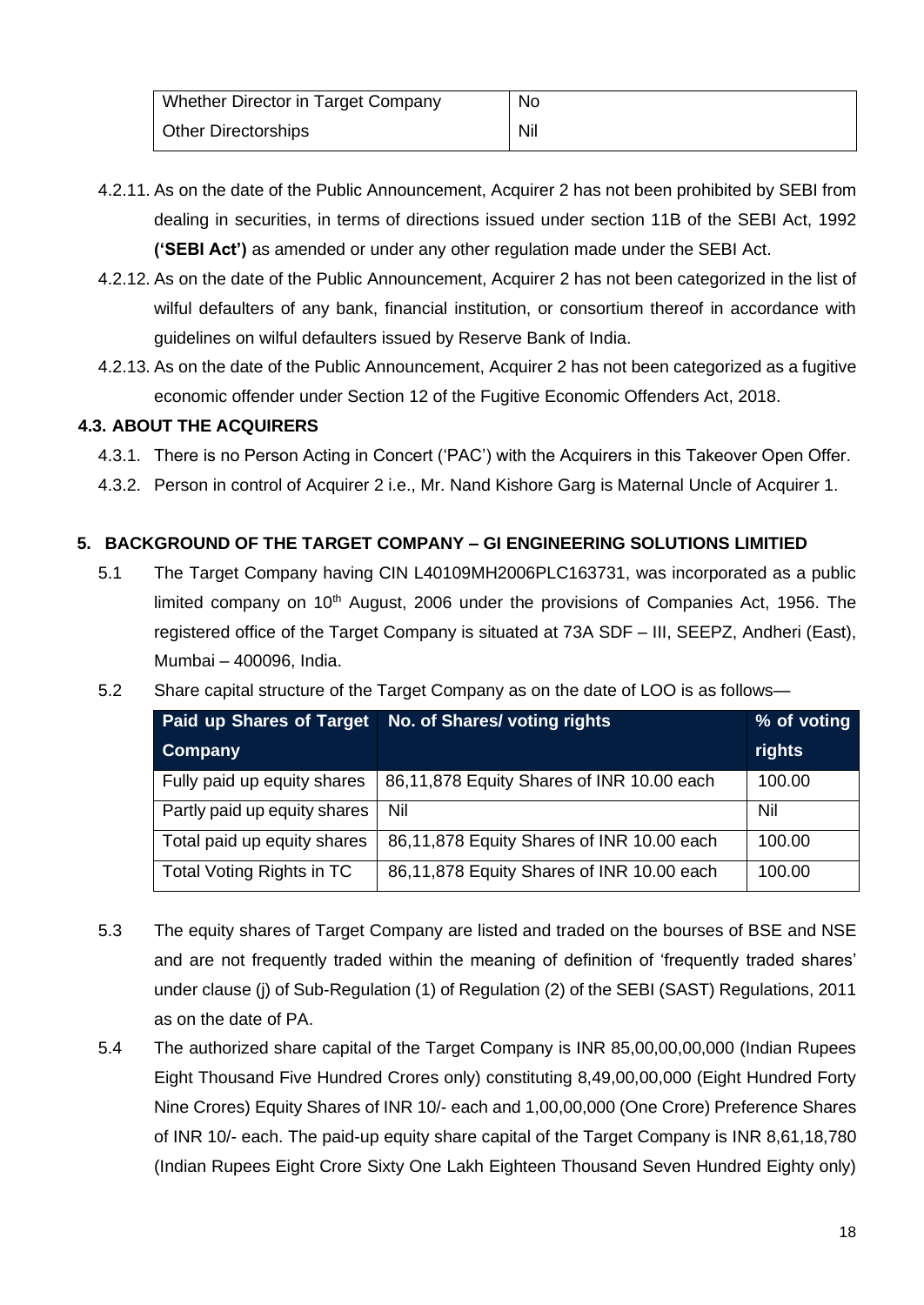divided into 86,11,878 (Eighty Six Lakh Eleven Thousand Eight Hundred Seventy Eight) Equity Shares of INR 10.00 (Indian Rupees Ten only) each.

- 5.5 Presently, there are no outstanding convertible instruments and no outstanding partly paid up shares in the Target Company.
- 5.6 The equity shares of the Target Company are not currently suspended for trading on any Stock Exchanges.
- 5.7 As on the date of this LOO, the composition of the Board of Directors of GESL is as under-

| S <sub>1</sub> | <b>Name and Address of Director</b>                        | <b>Designation</b> | <b>Date</b>        | <b>of</b> |
|----------------|------------------------------------------------------------|--------------------|--------------------|-----------|
| No.            |                                                            |                    | <b>Appointment</b> |           |
| 1.             | Mr. Sajid Siraj Malik                                      | Managing           | August             | 10,       |
|                | <b>DIN: 00400366</b>                                       | <b>Director</b>    | 2006               |           |
|                | Address: 702 Vastu, 7 <sup>th</sup> Floor, Bandstand, B.J. |                    |                    |           |
|                | Road, Bandra (West), Mumbai - 400050                       |                    |                    |           |
| 2.             | Mrs. Saroja Siraj Malik                                    | Non-Executive      | August             | 10,       |
|                | <b>DIN: 00400421</b>                                       | <b>Director</b>    | 2006               |           |
|                | Address: 702 Vastu, 7 <sup>th</sup> Floor, Bandstand, B.J. |                    |                    |           |
|                | Road, Bandra (West), Mumbai - 400050                       |                    |                    |           |
| 3.             | Mr. Ganesh Acharya                                         | Non-Executive      | November 30,       |           |
|                | <b>DIN: 00702346</b>                                       | Independent        | 2007               |           |
|                | Address: 3rd Floor, Murli Mahal, 10th Cross                | <b>Director</b>    |                    |           |
|                | Bhaudaji Road, Matunga, Mumbai - 400019                    |                    |                    |           |
| 4.             | Mr. Manish Patel                                           | Non-Executive      | February           | 11,       |
|                | <b>DIN: 03051315</b>                                       | Independent        | 2020               |           |
|                | Address: 701, Marathon Era IV, Off GK Marg,                | <b>Director</b>    |                    |           |
|                | Lower Parel, Mumbai, 400013                                |                    |                    |           |

5.8 The financial information for last three financial years and for the six months ended September 30, 2021 is as follows:

**(INR in Lacs)**

| <b>Profit &amp; Loss Statement</b> | <b>Year Ended</b><br>31.03.2019<br>(Audited) | <b>Year Ended</b><br>31.03.2020<br>(Audited) | <b>Year Ended</b><br>31.03.2021<br>(Audited) | <b>Six months</b><br>ended from<br>April 01, 2021<br>to September<br>30, 2021<br>(Audited) |
|------------------------------------|----------------------------------------------|----------------------------------------------|----------------------------------------------|--------------------------------------------------------------------------------------------|
| Income from Operations             | 5.25                                         | 11.45                                        | 10.23                                        | 5.71                                                                                       |
| Other Income                       | 0.03                                         | 0.29                                         | 9.99                                         | 0.00                                                                                       |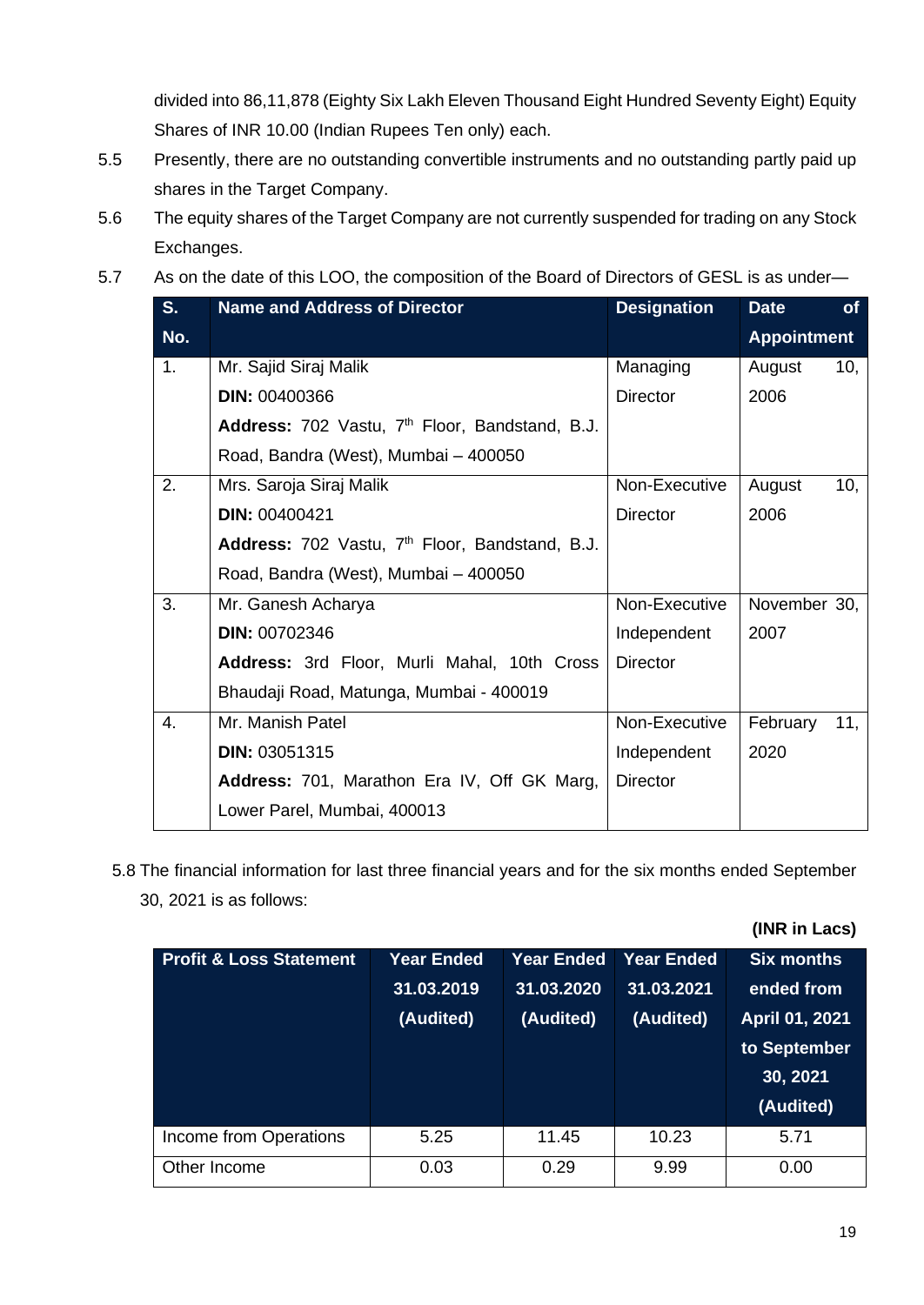| in<br>Increase/Decrease           | 0.00   | 0.00   | 0.00     | 0.00   |
|-----------------------------------|--------|--------|----------|--------|
| <b>Stock</b>                      |        |        |          |        |
| <b>Total Income</b>               | 5.28   | 11.74  | 20.22    | 5.71   |
| <b>Expenditure</b><br>Total       | 13.08  | 15.31  | 264.40   | 6.34   |
| (Excluding Depreciation           |        |        |          |        |
| and Interest)                     |        |        |          |        |
| <b>Profit Before Depreciation</b> | (7.80) | (3.57) | (244.18) | (0.63) |
| Interest and Tax                  |        |        |          |        |
| Depreciation                      | 0.00   | 0.00   | 0.00     | 0.00   |
| Interest                          | 0.08   | 0.02   | 0.01     | 0.00   |
| Profit/ (Loss) Before Tax         | (7.89) | (3.59) | (244.19) | (0.63) |
| <b>Provision for Tax</b>          | 0.00   | 0.00   | (8.00)   | 2.89   |
| <b>Profit/ (Loss) After Tax</b>   | (7.89) | (3.59) | (252.19) | 2.26   |

| <b>Balance</b><br><b>Sheet</b>    | <b>Year Ended</b> | <b>Year Ended</b> | <b>Year Ended</b> | <b>Six months</b> |
|-----------------------------------|-------------------|-------------------|-------------------|-------------------|
| <b>Statement</b>                  | 31.03.2019        | 31.03.2020        | 31.03.2021        | ended from        |
|                                   | (Audited)         | (Audited)         | (Audited)         | April 01,         |
|                                   |                   |                   |                   | 2021 to           |
|                                   |                   |                   |                   | <b>September</b>  |
|                                   |                   |                   |                   | 30, 2021          |
|                                   |                   |                   |                   | (Audited)         |
| <b>Sources of funds</b>           |                   |                   |                   |                   |
| Paid up share capital             | 861.19            | 861.19            | 861.19            | 861.19            |
| Reserves<br><b>Surplus</b><br>and | (170.21)          | (173.80)          | (426.00)          | (423.74)          |
| Revaluation<br>(Excl.             |                   |                   |                   |                   |
| Reserve)                          |                   |                   |                   |                   |
| Secured Ioans                     | 0.00              | 0.00              | 0.00              | 0.00              |
| <b>Unsecured loans</b>            | 5.00              | 99.50             | 0.00              | 0.00              |
| <b>Trade Payables</b>             | 9.18              | 21.81             | 11.25             | 11.31             |
| <b>Other Current Liabilities</b>  | 105.22            | 90.11             | 0.00              | 0.27              |
| Deferred<br>Liability<br>Tax      | 17.37             | 17.37             | 12.20             | 7.09              |
| (Net)                             |                   |                   |                   |                   |
| <b>Total</b>                      | 827.75            | 916.18            | 458.64            | 456.12            |
| <b>Uses of funds</b>              |                   |                   |                   |                   |
| Net fixed assets                  | 0.00              | 0.00              | 0.00              | 0.00              |
| Investments                       | 0.00              | 0.00              | 0.00              | 0.00              |
| <b>Net Current Assets</b>         | 827.75            | 916.18            | 458.64            | 456.12            |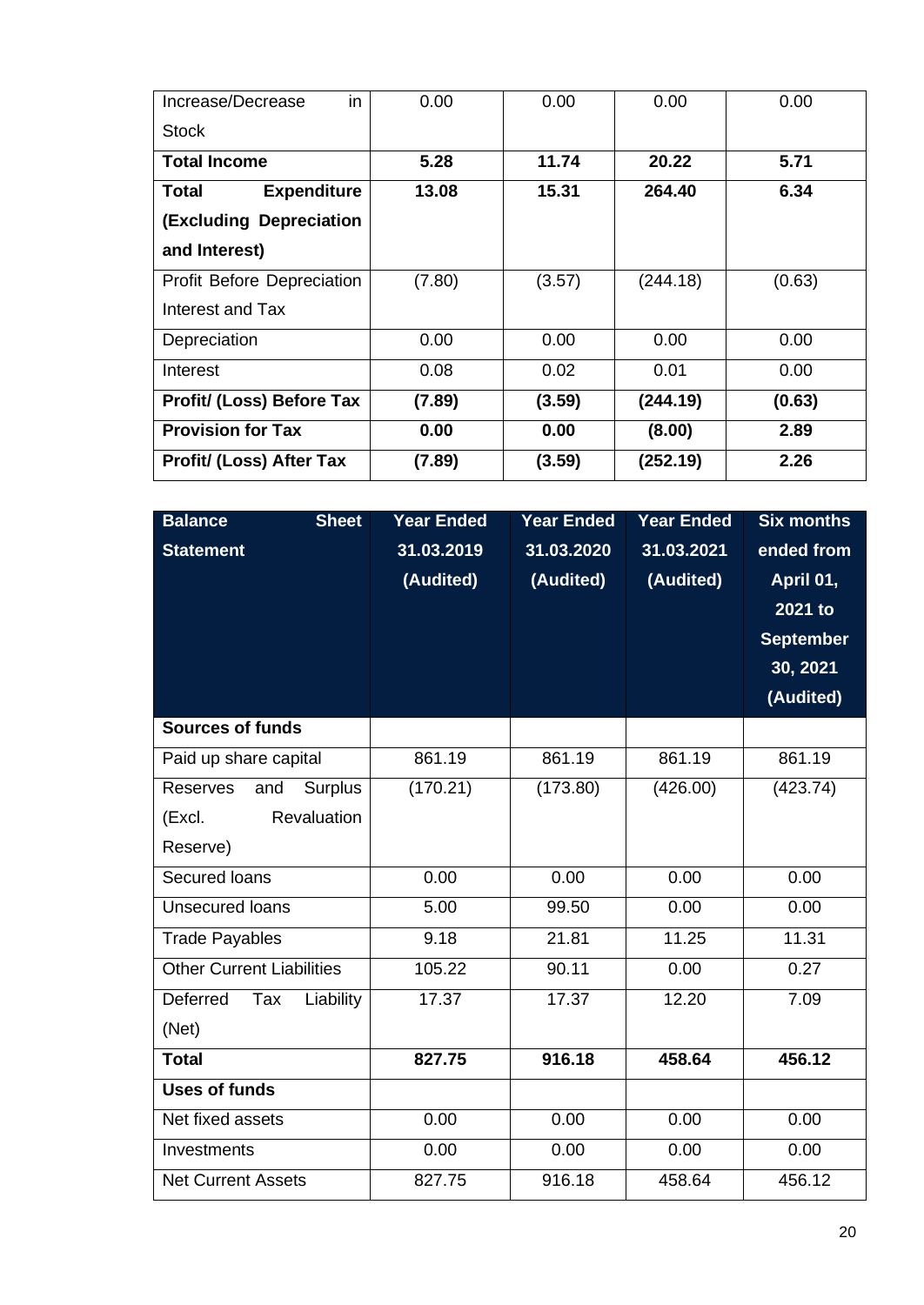| Total<br>miscellaneous      | 0.00   | 0.00   | 0.00   | 0.00   |
|-----------------------------|--------|--------|--------|--------|
| expenditure not written off |        |        |        |        |
| Total                       | 827.75 | 916.18 | 458.64 | 456.12 |

| <b>Other Financial Data</b> | <b>Year Ended</b> | Year         | <b>Year Ended</b> | <b>Six months</b> |
|-----------------------------|-------------------|--------------|-------------------|-------------------|
|                             | 31.03.2019        | <b>Ended</b> | 31.03.2021        | ended from        |
|                             | (Audited)         | 31.03.2020   | (Audited)         | April 01, 2021    |
|                             |                   | (Audited)    |                   | to September      |
|                             |                   |              |                   | 30, 2021          |
|                             |                   |              |                   | (Audited)         |
| Dividend (% of the Face     | 0.00              | 0.00         | 0.00              | 0.00              |
| Value)                      |                   |              |                   |                   |
| Earnings Per Share (INR)    | (0.09)            | (0.04)       | (2.93)            | 0.03              |
| Networth (INR In Lacs)      | 690.98            | 687.39       | 435.19            | 437.45            |
| Return on Networth (%)      | (1.14)            | (0.52)       | (57.94)           | 0.52              |
| Book Value Per<br>Equity    | 8.02              | 7.98         | 5.05              | 5.08              |
| Share (INR)                 |                   |              |                   |                   |

*Source – As certified by CA Sachin Phadke (Membership No. 117084, Proprietor of Sachin Phadke & Associates, Chartered Accountants (UDIN: 22117084AEOHMS8676) having office at 313/309, New Bldg., Shastri – Hall, Nana Chowk, J.D. Road, Grant Road, Mumbai - 400007; Ph. No.: +91-8369819699; Email ID [spassociates@gmail.com](mailto:spassociates@gmail.com) vide its certificate dated March 04, 2022.*

<sup>5.9</sup> Pre and Post-Offer shareholding pattern of the Target Company as on the date of Letter of Offer is as follows:

| Sr.<br>No. | <b>Shareholder</b><br>Category                          | <b>Shareholding &amp;</b><br>voting rights prior to<br>the Agreement/<br>acquisition and Offer<br>(A) |       | <b>Shares/ voting rights</b><br>agreed to be acquired<br>which triggered off the<br><b>Regulations</b><br>(B) |         | <b>Shares/ voting rights</b><br>to be acquired in the<br><b>Open Offer</b><br>(assuming full<br>acceptance)<br>(C) |      | Shareholding/<br>voting rights after<br>the acquisition and<br>Offer i.e.<br>$(A+B+C)$ |         |
|------------|---------------------------------------------------------|-------------------------------------------------------------------------------------------------------|-------|---------------------------------------------------------------------------------------------------------------|---------|--------------------------------------------------------------------------------------------------------------------|------|----------------------------------------------------------------------------------------|---------|
|            |                                                         | No.                                                                                                   | %     | No.                                                                                                           | $\%$    | No.                                                                                                                | $\%$ | No.                                                                                    | %       |
| 1.         | <b>Promoter Group</b>                                   |                                                                                                       |       |                                                                                                               |         |                                                                                                                    |      |                                                                                        |         |
|            | <b>Parties</b><br>to<br>a.<br>agreement, if any         | 33,89,116                                                                                             | 39.35 | (33, 89, 116)                                                                                                 | (39.35) | $\Omega$                                                                                                           | 0.00 | $\Omega$                                                                               | 0.00    |
|            | b.<br><b>Promoters</b><br>other<br>than<br>(a)<br>above | 6,061                                                                                                 | 0.07  | 0                                                                                                             | 0.00    | 0                                                                                                                  | 0.00 | 6,061*                                                                                 | $0.07*$ |
|            | Total 1 (a+b)                                           | 33,95,177                                                                                             | 39.42 | (33,89,116)                                                                                                   | (39.35) | 0                                                                                                                  | 0.00 | $6,061*$                                                                               | $0.07*$ |
| 2.         | <b>Acquirers</b>                                        |                                                                                                       |       |                                                                                                               |         |                                                                                                                    |      |                                                                                        |         |
|            | a. Vishesh Gupta                                        | 0                                                                                                     | 0.00  | 8,89,116                                                                                                      | 10.32   | 5,87,413                                                                                                           | 6.82 | 14,76,529                                                                              | 17.15   |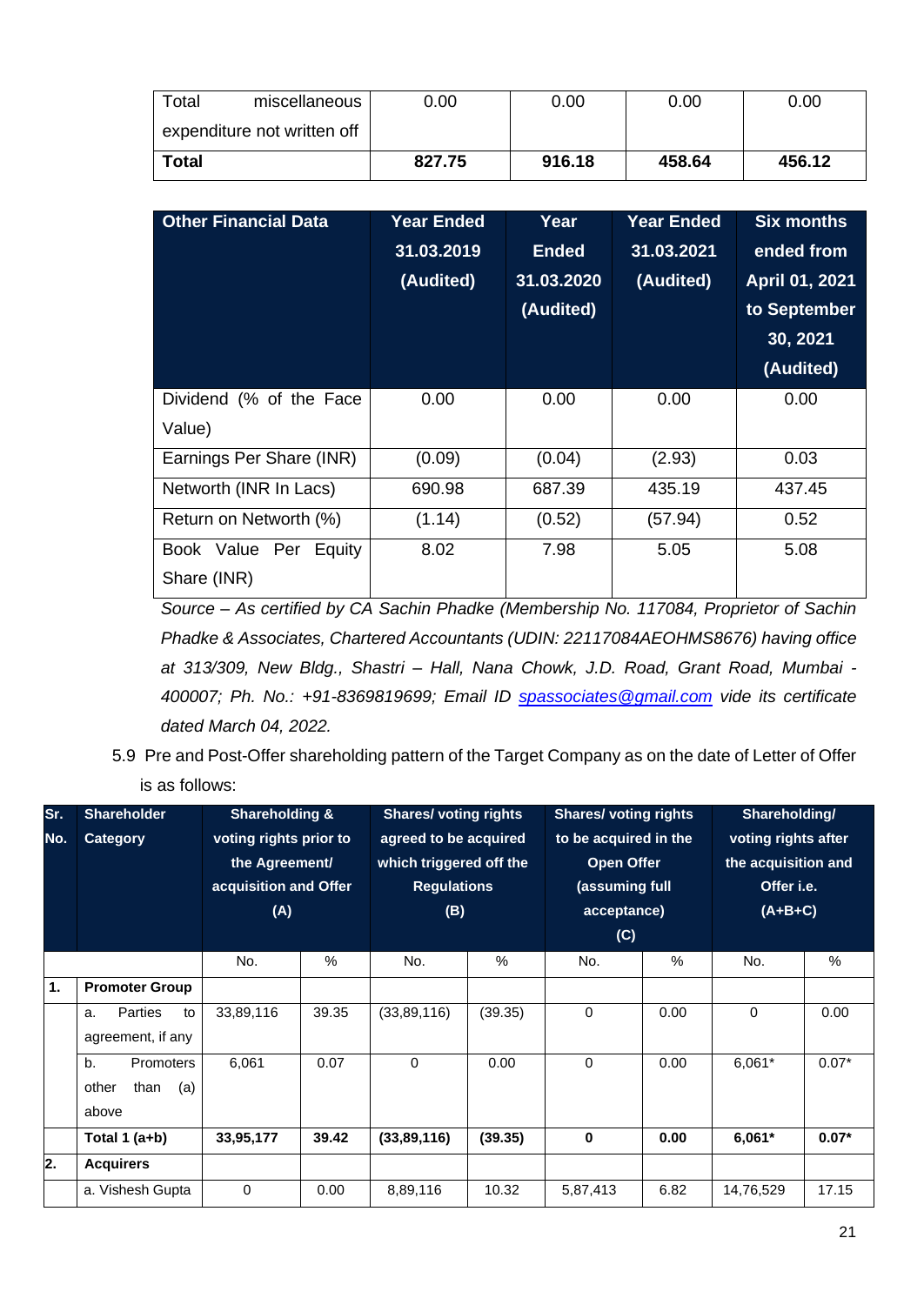|    | Total (1+2+3+4)                                            | 86,11,878 | 100.00 | 0            | 0.00  | 0             | 0.00    | 86,11,878 | 100.00 |
|----|------------------------------------------------------------|-----------|--------|--------------|-------|---------------|---------|-----------|--------|
|    | Total $(4)(a+b)$                                           | 52,16,701 | 60.58  | 0            | 0.00  | 22,39,089     | 26.00   | 29,77,612 | 34.58  |
| b. | Others                                                     | 52,12,651 | 60.53  | $\Omega$     | 0.00  |               |         |           |        |
|    | Banks, SFIs                                                |           |        |              |       | (22, 39, 089) | (26.00) | 29,77,612 | 34.58  |
| a. | FIs / MFs / FIIs /                                         | 4,050     | 0.05   | 0            | 0.00  |               |         |           |        |
| 4. | Public (other than parties to agreement, acquirers & PACs) |           |        |              |       |               |         |           |        |
|    | agreement other<br>than $1(a)$ & 2                         |           |        |              |       |               |         |           |        |
| 3. | the<br>Parties<br>to                                       | $\Omega$  | 0.00   | $\mathbf{0}$ | 0.00  | 0             | 0.00    | $\Omega$  | 0.00   |
|    | Total $2(a+b)$                                             | 0         | 0.00   | 33,89,116    | 39.35 | 22,39,089     | 26.00   | 56,28,205 | 65.35  |
|    | Materials Limited                                          |           |        |              |       |               |         |           |        |
|    | Advanced                                                   |           |        |              |       |               |         |           |        |
|    | Vrindaa<br>b.                                              | $\Omega$  | 0.00   | 25,00,000    | 29.03 | 16,51,676     | 19.18   | 41,51,676 | 48.21  |

*(\*) These shares will be reclassified in public category post completion of open offer in terms of the provisions of SEBI (LODR) Regulations, 2015.*

## **6. OFFER PRICE AND FINANCIAL ARRANGEMENTS**

## **6.1. Justification of Offer Price**

- 6.1.1. The Acquirers has entered into a SPA dated March 04, 2022 with the Sellers for acquisition of 33,89,166 (Thirty Three Lakh Eighty Nine Thousand One Hundred and Sixteen) Equity Shares representing 39.35% of the Paid-up Equity Share Capital of the Target Company of Face Value of INR 10.00/- (Indian Rupees Ten Only) at a price of INR 5.08/- (Indian Rupees Five and Eight Paisa Only) per Equity Share of the Target Company aggregating to INR 1,72,16,710/- (Indian Rupees One Crore Seventy Two Lakh Sixteen Thousand Seven Hundred and Ten Only) to be paid in cash, which has triggered the requirement to make Open Offer under Regulation 3(1) and Regulation 4 of SEBI (SAST) Regulations.
- 6.1.2. The Equity Shares of the Target Company are listed and traded on the bourses of BSE and NSE. The annualized trading turnover in the Equity Shares of the Target Company based on trading volume during the twelve calendar months prior to the month of PA date i.e. March 04, 2022 (March 2021 to February 2022) is as given below:

| <b>Stock</b>    | <b>Total</b>    | No.  |                 | of Total | No.      |  | of Total | No.                  | of Annualised   |
|-----------------|-----------------|------|-----------------|----------|----------|--|----------|----------------------|-----------------|
| <b>Exchange</b> | equity          |      | shares          | equity   | shares   |  |          | <b>Equity Shares</b> | <b>Trading</b>  |
|                 | traded          |      | during          | traded   | during   |  |          |                      | Turnover (as %  |
|                 | the             |      | <b>Twelve</b>   | the      | twelve   |  |          |                      | of Total Equity |
|                 | calendar        |      |                 | calendar |          |  |          |                      | Shares)         |
|                 | months prior to |      | months prior to |          |          |  |          |                      |                 |
|                 | the month of PA |      | the month of PA |          |          |  |          |                      |                 |
|                 |                 |      |                 | date     |          |  |          |                      |                 |
| <b>BSE</b>      | March           | 2021 | to              |          | 3,77,883 |  |          | 86,11,878            | 4.39            |
|                 | February 2022   |      |                 |          |          |  |          |                      |                 |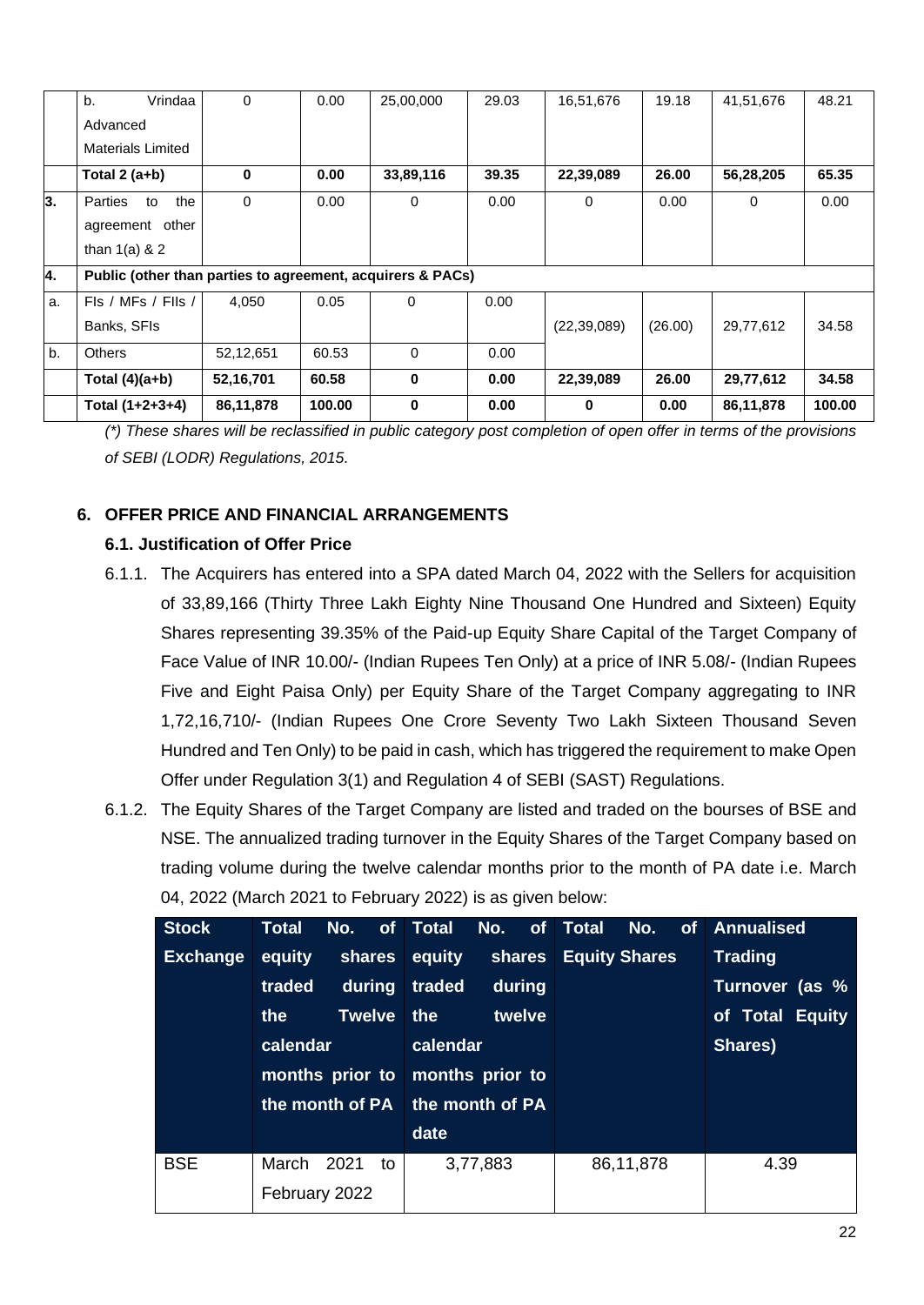| <b>NSE</b>                                                                                                       | 2021<br>March<br>to | 1,32,036 | 86,11,878 | 1.53 |  |  |
|------------------------------------------------------------------------------------------------------------------|---------------------|----------|-----------|------|--|--|
|                                                                                                                  | February 2022       |          |           |      |  |  |
| As a more considered to sell a final the second construction of the second and the second selling and the second |                     |          |           |      |  |  |

*Source: [www.bseindia.com](http://www.bseindia.com/) and [www.nseindia.com](http://www.nseindia.com/)*

- 6.1.3. The equity shares of the Target Company are listed and traded on the bourses of BSE and NSE and are not frequently traded within the meaning of definition of 'frequently traded shares' under clause (j) of Sub-Regulation (1) of Regulation 2 of the SEBI (SAST) Regulations) on Stock Exchanges.
- 6.1.4. The Offer Price of INR 5.15/- (Indian Rupees Five and One Five Paisa Only) is justified, in terms of Regulation 8(2) of the SEBI (SAST) Regulations, being the highest of the following:

| <b>S. No.</b> | <b>Particulars</b>                                               | <b>Price</b>              |
|---------------|------------------------------------------------------------------|---------------------------|
| (a)           | The highest negotiated price per share of the target company for | INR 5.08/-                |
|               | any acquisition under the agreement attracting the obligation to |                           |
|               | make a public announcement of an open offer                      |                           |
| (b)           | The volume-weighted average price paid or payable for            | Not Applicable            |
|               | acquisition by the Acquirers along with their persons acting in  |                           |
|               | concert during 52 weeks immediately preceding the date of        |                           |
|               | <b>Public Announcement</b>                                       |                           |
| (c)           | The highest price paid or payable for any acquisition by the     | Not Applicable            |
|               | Acquirers along with their persons acting in concerts during 26  |                           |
|               | weeks immediately preceding the date of the Public               |                           |
|               | Announcement                                                     |                           |
| (d)           | The volume-weighted average market price of shares for a         | Applicable,<br><b>Not</b> |
|               | period of sixty trading days immediately preceding the date of   | since the equity          |
|               | the public announcement as traded on the stock exchange          | shares of<br>the          |
|               | where the maximum volume of trading in the shares of the target  | <b>Target Company</b>     |
|               | company are recorded during such period, provided such shares    | are<br>not                |
|               | are frequently traded                                            | frequently traded         |
| (e)           | The Equity Shares are not frequently traded, the price           | INR 5.08/-                |
|               | determined by the Acquirers and the Manager to the Offer         |                           |
|               | considering valuation parameters including<br>book value,        |                           |
|               | comparable trading multiples, and such other parameters as are   |                           |
|               | customary for valuation of shares of such companies              |                           |

| <b>Other Parameters</b>                       | Based on the audited financial data for   |  |  |  |  |
|-----------------------------------------------|-------------------------------------------|--|--|--|--|
|                                               | the half year ended September 30,<br>2021 |  |  |  |  |
| Value per share as per Net Asset Value Method | INR 5.08/-                                |  |  |  |  |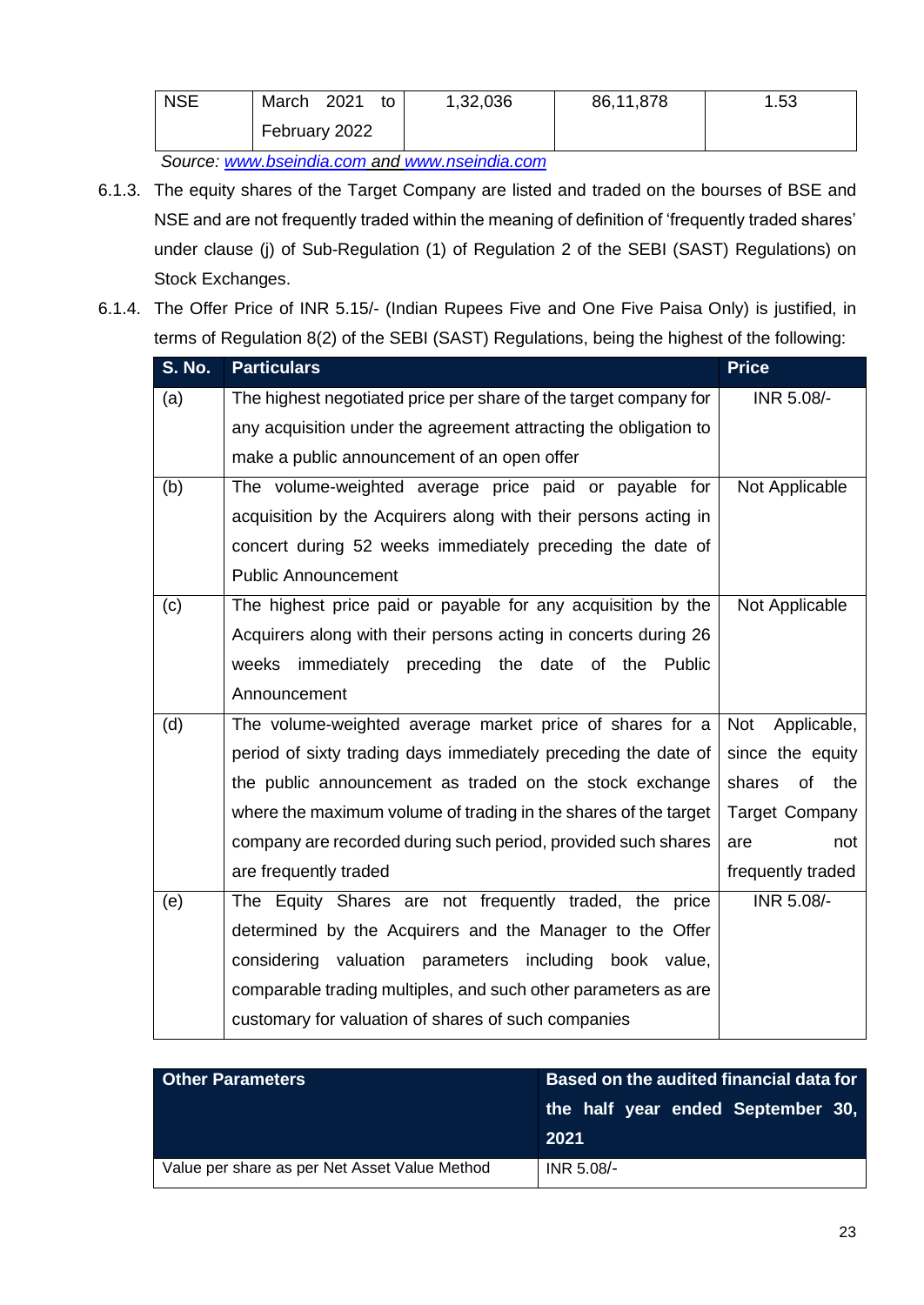Comparable Trading Multiples Value and Other Valuation Parameters Not Applicable

*Source: As certified by Mr. SS Bhambra (Membership Number 093443) Partner of M/s. Raj Madhu & Co., Chartered Accountants (UDIN: 22093443ADWRZW5910) having office at 53, (G.F) Vinoba Puri, Lajpat Nagar- II, New Delhi – 110024; Tel. No.: +91-11-29840963; Fax No.: NA; Email ID: [bhambrass@gmail.com](file:///C:/Users/Nitin/Downloads/bhambrass@gmail.com) vide certificate dated March 01, 2022.*

- 6.1.5. In view of the parameters considered and presented in table above, in the opinion of the Acquirers and the Manager to the Offer, the Offer Price INR 5.15/- (Indian Rupees Five and One Five Paisa only) per share is justified in terms of Regulation 8 of the SEBI (SAST) Regulations.
- 6.1.6. There have been no corporate actions in the Target Company warranting adjustment of relevant price parametersunder Regulation 8(9) of the SEBI (SAST) Regulations.
- 6.1.7. In the event of further acquisition of Equity Shares of the Target Company by the Acquirers during the Offer Period, whether by subscription or purchase, at a price higher than the Offer Price, then the Offer Price will be revised upwards to be equal to or more than the highest price paid for such acquisition in terms of Regulation 8(8) of the SEBI (SAST) Regulations. However, it shall not be acquiring any equity shares of the Target Company between one working day prior to the commencement of the tendering period and until the expiry of the tendering period.
- 6.1.8. If the Acquirers acquire equity shares of the Target Company during the period of twenty-six weeks after the tendering period at a price higher than the Offer Price, then the Acquirers shall pay the difference between the highest acquisition price and the Offer Price, to all shareholders whose shares have been accepted in Offer within sixty days from the date of such acquisition. However, no such difference shall be paid in the event that such acquisition is made under an open offer under the SEBI (SAST) Regulations, or pursuant to SEBI (Delisting of Equity Shares) Regulations, 2021, or open market purchases made in the ordinary course on the stock exchanges, not being negotiated acquisition of shares of the Target Company in any form.
- 6.1.9. As on date, there is no revision in Open Offer Price or Open Offer Size. In case of any revision in the Open Offer Price or Open Offer Size, Acquirers shall comply with Regulation 18 of SEBI (SAST) Regulations and all the provisions of SEBI (SAST) Regulations which are required to be fulfilled for the said revision in the Open Offer Price or Open Offer Size.
- 6.1.10. If there is any revision in the offer price on account of future purchases / competing offers, it will be done only up to the period prior to one (1) working day before the date of commencement of the tendering period and would be notified to the shareholders.
- 6.1.11. In case of delay in receipt of any statutory approval, Regulation 18(11) of the SEBI (SAST) Regulations shall be adhered to i.e. extension of time to the Acquirers for payment of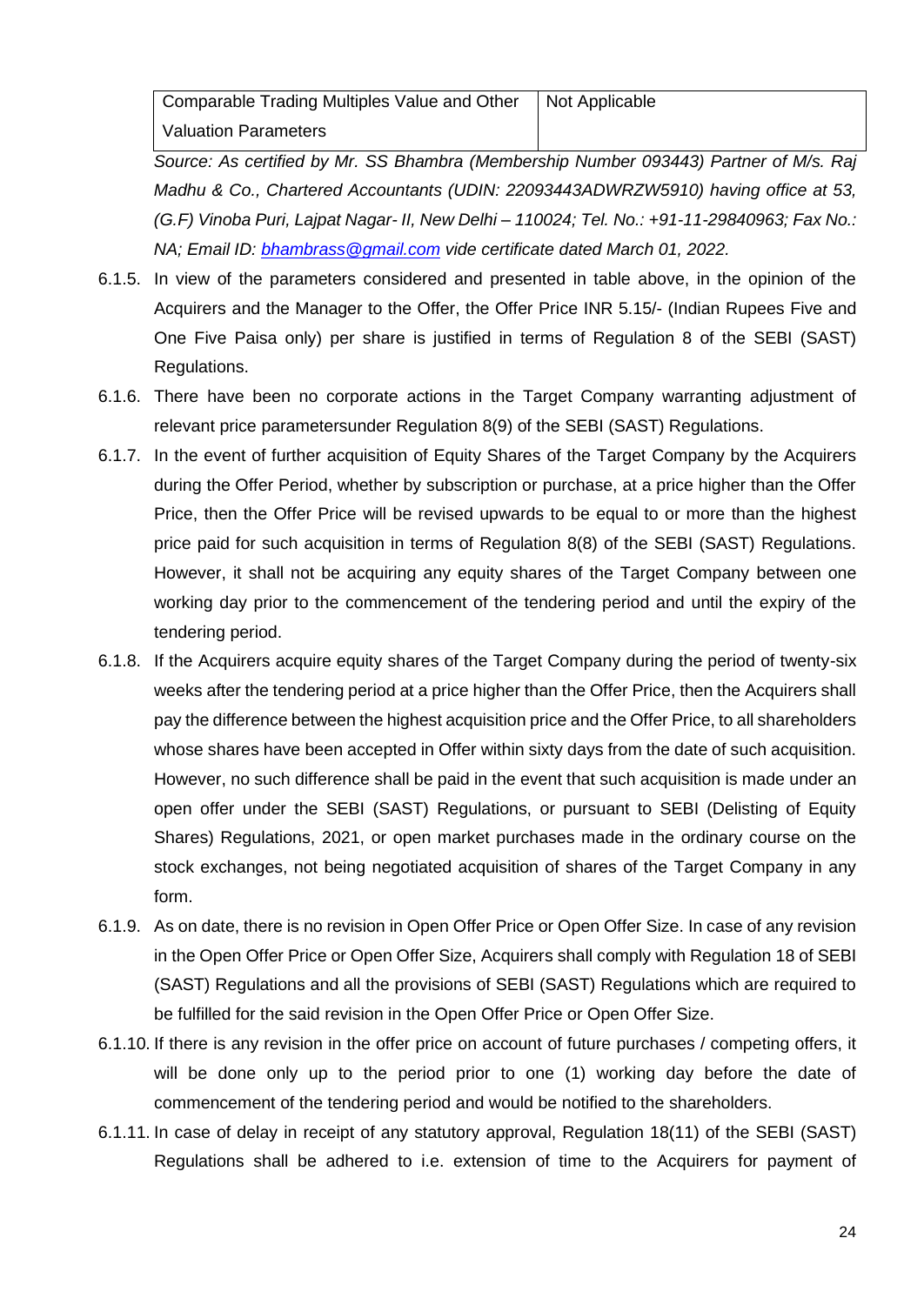consideration to the shareholders of the Target Company shall be allowed subject to the Acquirers agreeing to pay interest at such rate as may be specified.

6.1.12. In terms of the provisions of Regulation 18(11A) of SEBI (SAST) Regulations, if the Acquirers would not be able to make payment to shareholders on account of reasons other than delay in receipt of any statutory approval, then the Acquirers shall pay interest for the period of delay to all such shareholders whose shares have been accepted in the open offer, at the rate of 10% per annum, however, if the situation warrants, waiver may be granted by SEBI for payment of interest.

#### **6.2. Financial Arrangement**

- 6.2.1. The total fund requirement for the Open Offer (assuming full acceptances) i.e. for the acquisition upto 22,39,089 (Twenty Two Lakh Thirty Nine Thousand and Eighty Nine) Equity Shares from the Public Shareholders of the Target Company at an Offer Price of INR 5.15/- (Indian Rupees Five and One Five Paisa Only) per fully paid up equity share is INR 1,15,31,309/- (Indian Rupees One Crore Fifteen Lakh Thirty One Thousand Three Hundred and Nine Only) (the **'Maximum Consideration'**).
- 6.2.2. The Acquirers have adequate resources and have made firm financial arrangements for financing the acquisition of the Equity Shares under the Offer in terms of Regulation 25(1) of the SEBI (SAST) Regulations. The additional fund requirement, if any, for acquisition under this Open Offer will be financed through the internal resources of the Acquirers.
- 6.2.3. The Acquirers, the Manager to the Offer and YES Bank Limited, a company incorporated under the Companies Act, 1956, and carrying on business as a banking company under Banking Regulations Act, 1949 having one of its branch offices at D-12, South Extension Part – II, New Delhi – 110049, have entered into an Escrow Agreement dated March 04, 2022 for the purpose of the Offer (the **'Offer Escrow Agreement'**) in accordance with Regulation 17 of the SEBI (SAST) Regulations. In terms of the Offer Escrow Agreement and in accordance with Regulation 17 of the SEBI (SAST) Regulations, the Acquirers has deposited cash of INR 28,82,828 (Indian Rupees Twenty Eight Lakh Eighty Two Thousand Eight Hundred Twenty Eight Only) **('Security Deposit')** being 25% of the Maximum Consideration in an Escrow Account bearing name and style as **'CPCPL GESL OPEN OFFER ESCROW ACCOUNT',** (the **'Escrow Account'**) opened with YES Bank Limited.
- 6.2.4. The Acquirers have authorized the Manager to the Offer to realize the value of the Escrow Account in terms of the SEBI (SAST) Regulations.
- 6.2.5. In case of upward revision in the Offer price or Offer size, the Acquirers shall deposit additional funds in the Offer Escrow Account as required under Regulation 17(2) of the SEBI (SAST) Regulations.
- 6.2.6. CA Gunjan Jha (Membership No. 529511), Proprietor of Jha Gunjan and Associates, Chartered Accountants (UDIN: 22529511AEAUXK6402) having office at S-191, Fourth Floor, Gali No-04, School Block, Shakarpur, Delhi – 110092; Ph. No.: +91-8802147427; +91-11-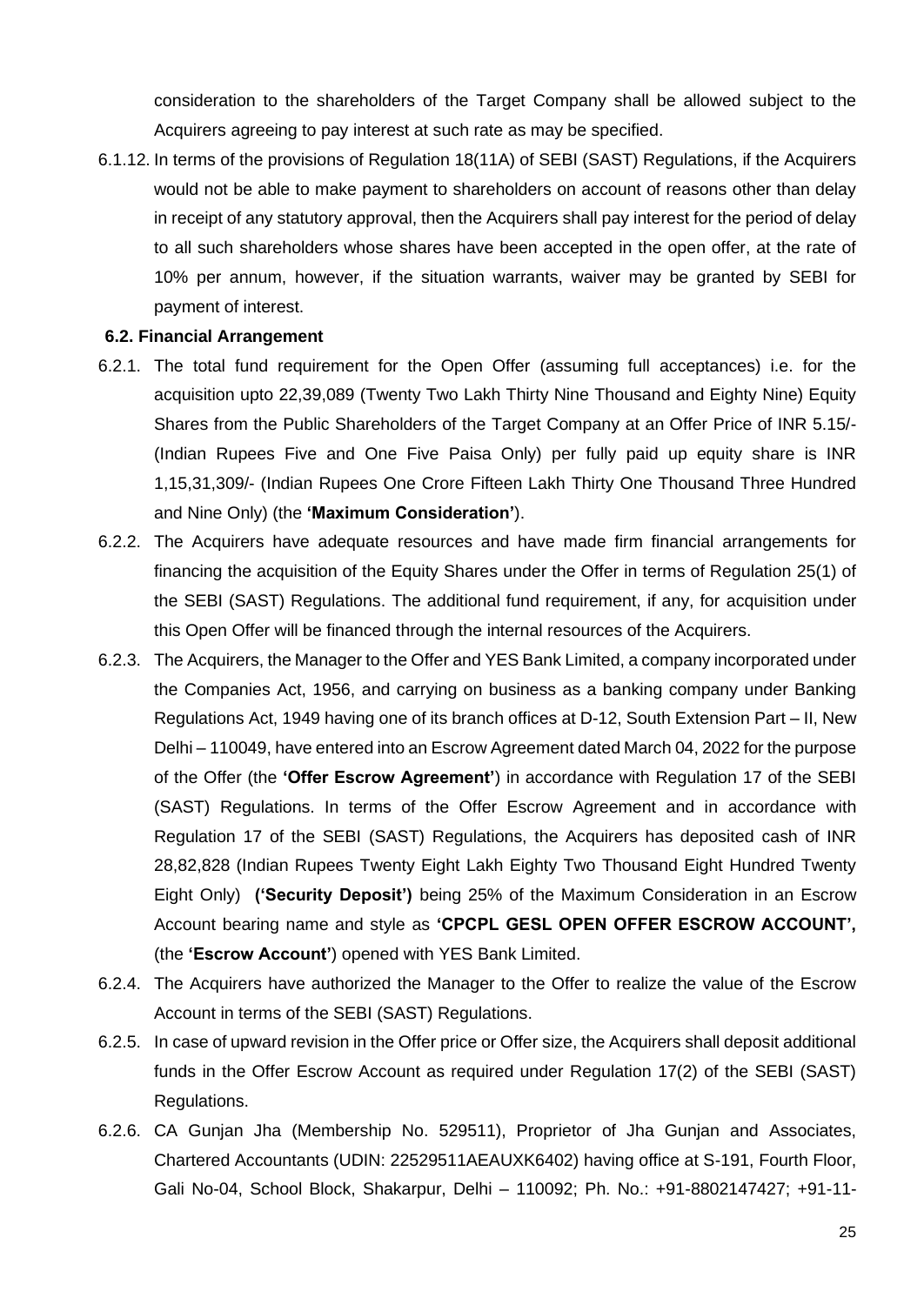22484803; Email ID [jhagunjanandassociates@gmail.com](file:///C:/Users/Nitin/Downloads/jhagunjanandassociates@gmail.com) vide its certificate dated February 25, 2022 has certified that the Acquirer 1 has sufficient resources to meet the fund requirement for the obligation of open offer of the Target Company.

- 6.2.7. CA Mansi Gupta (Membership No. 545095, Proprietor of G Mansi and Associates, Chartered Accountants (UDIN: 22545095ADQWPV8647) having office at Office: 2518/A, Sheesh Mahal, Sarak Prem Narain, Delhi – 110006; Ph. No.: +91-9540264537; Email ID [camansigupta17@gmail.com](mailto:camansigupta17@gmail.com) vide its certificate dated February 25, 2022 has certified that the Acquirer 2 has sufficient resources to meet the fund requirement for the obligation of open offer of the Target Company.
- 6.2.8. Based on the above and in the light of the escrow arrangement, the Manager to the Offer is satisfied that firm arrangements have been put in place by Acquirers to fulfill their obligations through verifiable means in relation to the Offer in accordance with the Regulations.

## **7. TERMS AND CONDITIONS OF THE OFFER**

## **7.1 Operational terms and conditions**

- 7.1.1 The Offer is not subject to any minimum level of acceptances from shareholders.
- 7.1.2 The Letter of Offer will be dispatched to all the equity shareholders of GESL, whose names appear in its Register of Members as on April 13, 2022, Wednesday the Identified Date.
- 7.1.3 The Offer is subject to the terms and conditions set out in this Letter of Offer, the Form of Acceptance, the PA, the DPS and any other Public Announcements that may be issued with respect to the Offer.
- 7.1.4 Copies of PA and DPS are available on the website of SEBI at [www.sebi.gov.in](file:///C:/Users/Nitin/Downloads/www.sebi.gov.in) and copies of LOF and LOF will be available on the website of SEBI at [www.sebi.gov.in.](file:///C:/Users/Nitin/Downloads/www.sebi.gov.in)
- 7.1.5 The Letter of Offer along with the Form of Acceptance cum acknowledgement would also be available at SEBI's website, [www.sebi.gov.in,](http://www.sebi.gov.in/) and shareholders can also apply by downloading such forms from the website.
- 7.1.6 This Offer is subject to the receipt of the statutory and other approvals as mentioned in paragraph 7.4 of this Letter of Offer. In terms of Regulation 23(1) of the Regulations, if the statutory approvals are refused, the Offer would stand withdrawn.
- 7.1.7 While it would be ensured that the Letter of Offer is dispatched by the due date to all the eligible shareholders as on the Identified Date, non-receipt of this Letter of Offer by any member entitled to this Open Offer shall not invalidate the Open Offer in any manner whatsoever.
- 7.1.8 In terms of Regulation 18(9) of the SEBI (SAST) Regulations, the Public Shareholders who tender their Equity Shares in acceptance of this Offer shall not be entitled to withdraw such acceptance during the Tendering Period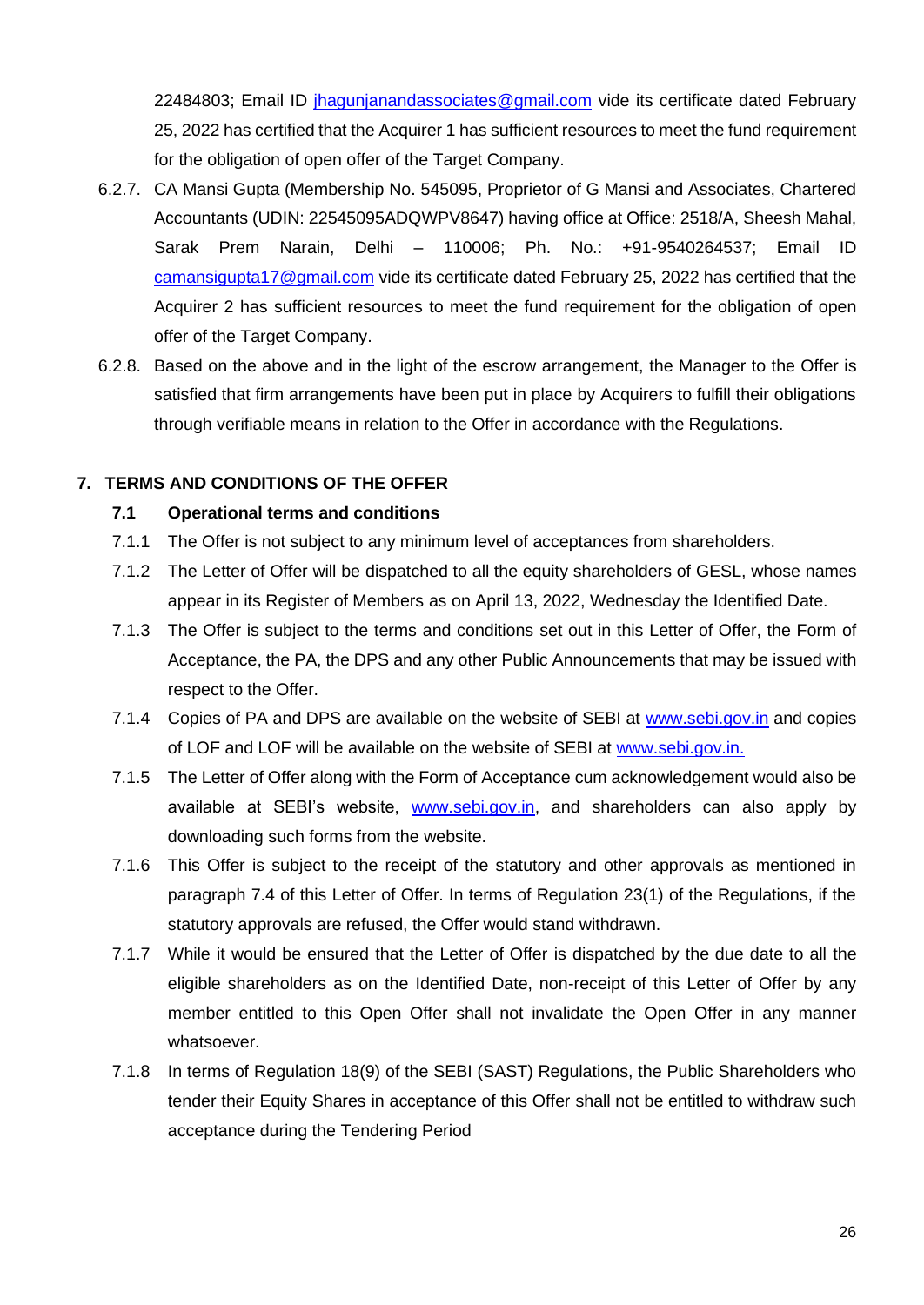- 7.1.9 The acceptance of the Offer must be unconditional and should be on the enclosed Form of Acceptance and sent along with the other documents duly filled in and signed by the applicant shareholder(s).
- 7.1.10 Any equity shares that are subject matter of litigation or are held in abeyance due to pending court cases/attachment orders/ restriction from other statutory authorities wherein the shareholder may be precluded from transferring the equity shares during pendency of the said litigation are liable to be rejected if directions/orders regarding these equity shares are not received together with the equity shares tendered under the Offer.
- 7.1.11 All the Equity Shares validly tendered under this Open Offer to the extent of the Offer Size will be acquired by the Acquirers in accordance with the terms and conditions set forth in the PA, DPS, this Letter of Offer and the Letter of Offer.
- 7.1.12 The Acquirers or the Manager to the Offer or the Registrar to the Offer shall not be responsible in any manner for any loss of documents during transit (including but not limited to Open Offer acceptance forms, copies of delivery instruction slips, etc.) and the Public Shareholders are advised to adequately safeguard their interests in this regard.
- 7.2 **Locked in shares:** There are no lock-in shares in the Target Company.

#### **7.3 Persons eligible to participate in the Offer**

Registered shareholders of GESL and unregistered shareholders who own the Equity Shares of GESL any time prior to the Closure of Offer, including the beneficial owners of the shares, except the Acquirers, their persons acting in concert and the parties to any underlying agreement i.e. the Share Purchase Agreement dated March 04, 2022 and including persons deemed to be acting in concert with such parties, for the sale of shares of the Target Company.

## **7.4 Statutory and other Approvals:**

- 7.4.1 Shareholders of the Target Company who are either Non–Resident Indians ('NRIs') or Overseas Corporate Bodies ('OCBs') and wish to tender their Equity Shares in this Open Offer shall be required to submit all the applicable approvals (specific and general) from RBI that they have obtained at the time of their acquisition of the Equity Shares of the Target Company. In the event such approvals are not submitted, the Acquirers reserve the sole right to reject the Equity Shares tendered by such shareholders in the Open Offer. This Open Offer is subject to receipt of the requisite RBI approvals, if any, for acquisition of Equity Shares by the Acquirers from NRIs and OCBs.
- 7.4.2 As of the date of this LOO, to the best of the knowledge of the Acquirers, no statutory or other approvals are required to complete the acquisition of underlying agreement. If, however, any statutory or other approval becomes applicable prior to completion of such acquisitions, the Offer would also be subject to such other statutory or other approval(s) being obtained. The Acquirers will not proceed with the Offer in the event such statutory approvals that are required if refused, in terms of Regulation 23(1)(a) of SEBI (SAST)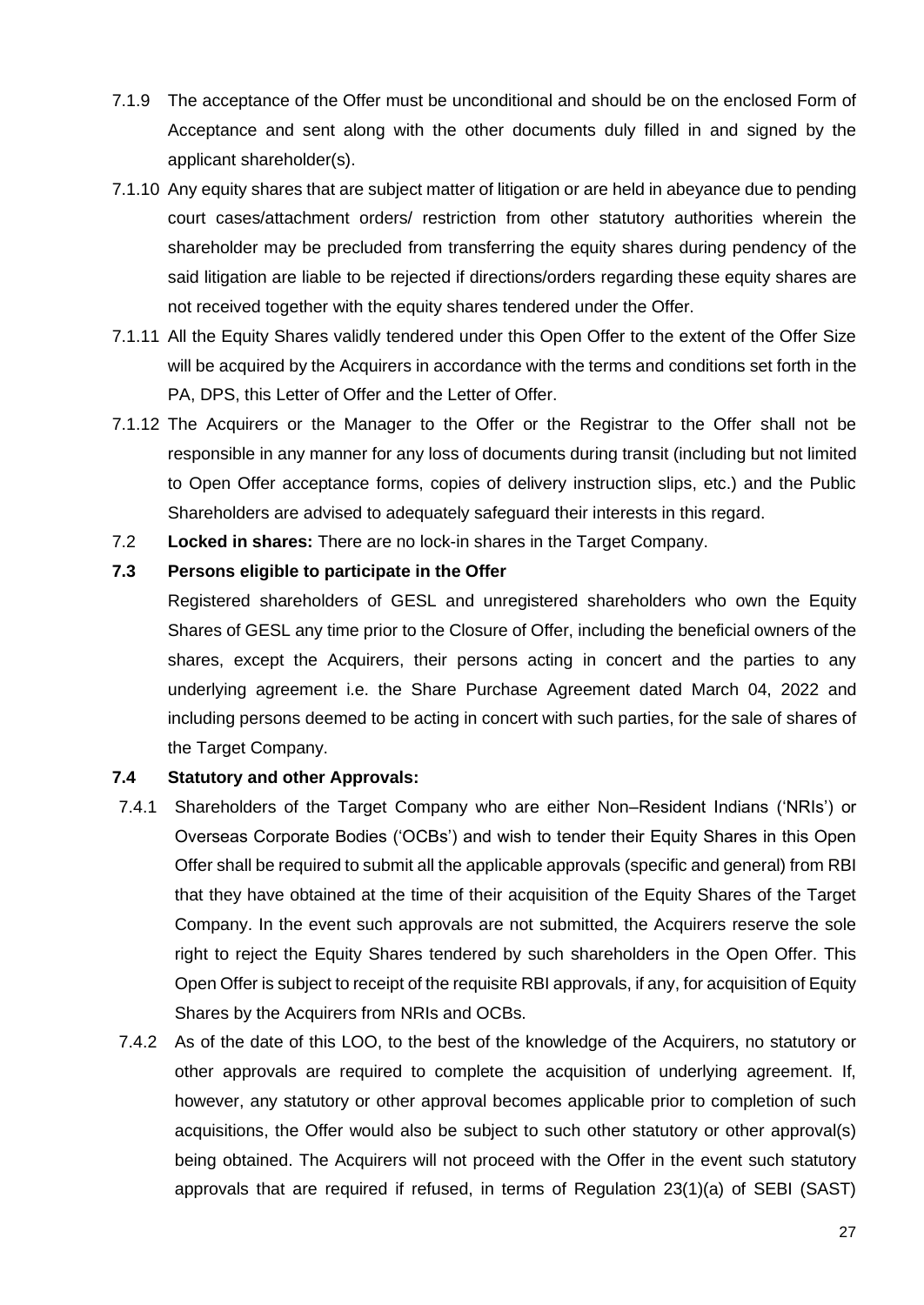Regulations. This Offer is subject to all other statutory approvals that may become applicable at the later (which are not applicable on the date of LOO) before the completion of the Open Offer.

- 7.4.3 No approval from any bank or financial institutions is required for the purpose of this Offer.
- 7.4.4 In case of delay in receipt of any statutory approval(s), SEBI has the power to grant extension of time to the Acquirers for payment of consideration to the public shareholders of the Target Company who have accepted the Offer within such period, subject to the Acquirers agreeing to pay interest for the delayed period if directed by SEBI in terms of Regulation 18(11) of the SEBI (SAST) Regulations.
- 7.4.5 In terms of the provisions of Regulation 18(11A) of SEBI (SAST) Regulations, if the Acquirers would not be able to make payment to shareholders on account of reasons other than delay in receipt of any statutory approval, the acquirers shall pay interest for the period of delay to all such shareholders whose shares have been accepted in the open offer, at the rate of 10% per annum, however, if the situation warrants, waiver may be granted by SEBI for payment of interest on the Offer Price.
- 7.4.6 The Acquirers shall complete all procedures relating to the Open Offer including payment of consideration to the shareholders whose shares are accepted in the open offer within 10 working days from the last date of the tendering period.

#### **8. PROCEDURE FOR ACCEPTANCE AND SETTLEMENT**

- **8.1.** The Open Offer will be implemented by the Acquirers through Stock Exchange Mechanism made available by the Stock Exchanges in the form of separate window **('Acquisition Window')** as provided under the SEBI (SAST) Regulations and SEBI circular CIR/CFD/POLICY/CELL/1/2015 dated April 13, 2015 issued by SEBI as amended via SEBI circular dated December 09, 2016, as per further amendment vide SEBI circular numbered SEBI/HO/CFD/DCR-III/ CIR/P/2021/615 dated August 13, 2021.
- **8.2.** BSE shall be the Designated Stock Exchange for the purpose of tendering Equity Shares in the Open Offer.
- **8.3.** The facility for acquisition of shares through Stock Exchange Mechanism pursuant to the Offer shall be available on the BSE in the form of a separate window **('Acquisition Window')**.
- **8.4.** The Acquirers have appointed **Nikunj Stock Brokers Limited ('Buying Broker')** to act as buying broker for the Open Offer through whom the purchases and settlement of the shares tendered under the Open Offer shall be made. The contact details of the Buying Broker are as mentioned below:

**Name:** Nikunj Stock Brokers Limited

**CIN:** U74899DL1994PLC060413

**SEBI Registration Number:** INZ000169335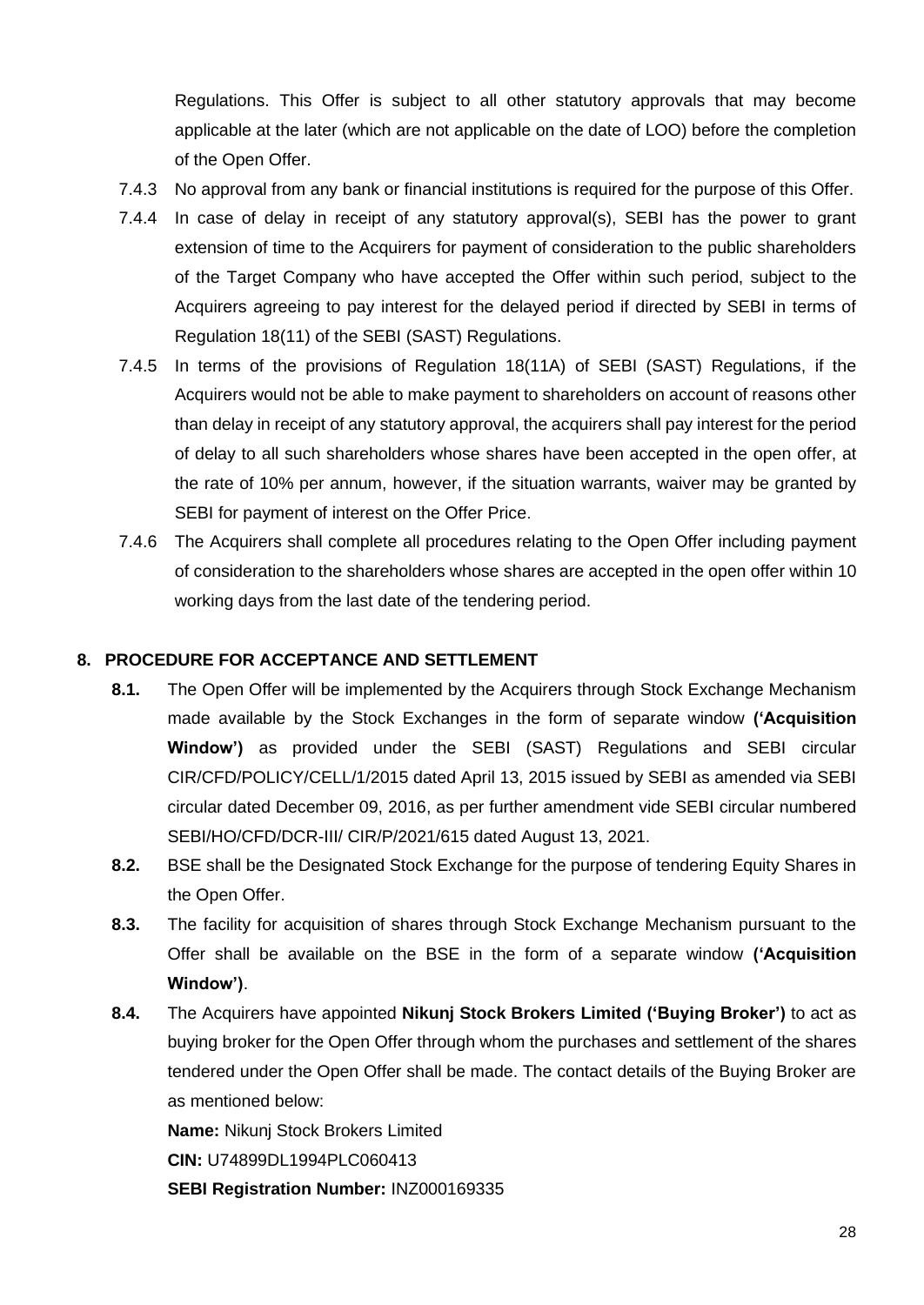**Registered Address:** A-92, Ground Floor, Left Portion, Kamla Nagar, New Delhi – 110007 **Contact Person:** Mr. Anshul Aggarwal

**Tel. No.:** +91-9810655378

**Email ID:** [complianceofficer@nikunjonline.com](mailto:complianceofficer@nikunjonline.com)

- **8.5.** Shareholders who desire to tender their Shares under the Open Offer would have to approach their respective stock brokers **('Selling Broker')**, during the normal trading hours of the secondary market during the Tendering Period.
- **8.6.** Separate Acquisition window will be provided by BSE to facilitate placing of sell orders. The Selling Brokers can enter orders for demat Equity Shares as well as physical Equity Shares. A separate Acquisition Window will be provided by the stock exchange to facilitate placing of sell orders.
- **8.7.** The cumulative quantity tendered shall be displayed on the exchange website throughout the trading session at specific intervals by the Stock Exchange during the Tendering Period.
- **8.8.** Modification/cancellation of orders will not be allowed during the tendering period of the Open Offer.
- **8.9.** Shareholders can tender their shares only through a broker with whom the Shareholder is registered as client (KYC Compliant).
- **8.10.** Shareholders should not submit/tender their equity shares to Manager to the Open offer, the Acquirer or the Target Company
- **8.11. Procedure for tendering Equity Shares held in dematerialised Form:**
	- a) Equity Shareholders who desire to tender their Equity Shares in the electronic/ dematerialized form under the Open Offer would have to do so through their respective Selling Broker by giving the details of Equity Shares they intend to tender under the Open Offer.
	- b) The Selling Broker would be required to place an order/bid on behalf of the Equity Shareholders who wish to tender Equity Shares in the Open Offer using the Acquisition Window of the BSE. Before placing the order/bid, the Shareholder would be required to transfer the tendered Equity Shares to the Clearing Corporation, by using the early pay in mechanism as prescribed by the BSE or the Clearing Corporation, prior to placing the order/bid by the Selling Broker.
	- c) Upon placing the order, the Selling Broker shall provide Transaction Requisition Slip ('TRS') generated by the stock exchange bidding system to the Equity Shareholder. TRS will contain details of order submitted like bid ID No., DP ID, Client ID, no. of Equity Shares tendered, etc.
	- d) Modification/cancellation of orders will not be allowed during the tendering period of the Open Offer.
	- e) For custodian participant, orders for demat equity shares early pay-in is mandatory prior to confirmation of order by the custodian. The custodians shall either confirm or reject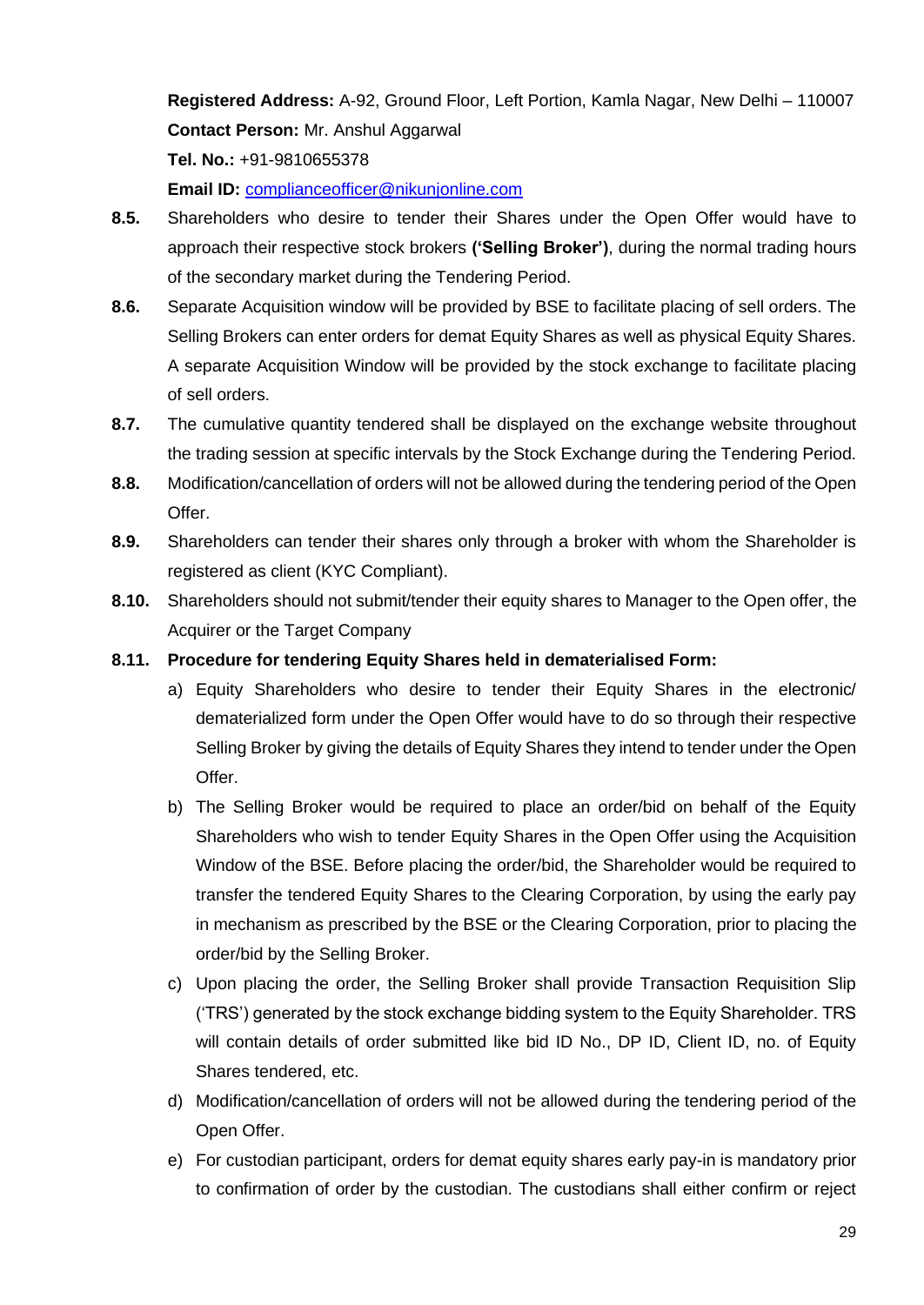orders not later than time provided by the Stock Exchange on the last day of the offer period. Thereafter, all unconfirmed orders shall be deemed to be rejected.

- f) The details of settlement number for early pay-in of equity shares shall be informed in the issue opening circular that will be issued by the Stock Exchanges / Clearing Corporation, before the opening of the Offer.
- g) The Shareholders will have to ensure that they keep the DP account active and unblocked to receive credit in case of return of the Equity Shares due to rejection or due to prorated Open Offer.

The cumulative quantity tendered shall be made available on the website of the BSE [\(www.bseindia.com\)](http://www.bseindia.com/) throughout the trading sessions and will be updated at specific intervals during the Tendering Period.

**The shareholders holding Equity Shares in Demat mode are not required to fill any Form of Acceptance-cum Acknowledgement. The shareholders are advised to retain the acknowledgement copy of the Delivery Instruction Slip ('DIS') and the TRS till the completion of the Offer Period.**

# **8.12. Procedure to be followed by registered Shareholders holding Equity Shares in the physical form:**

- a) The Public Shareholders holding physical shares and who wish to tender their Equity Shares in this Offer shall approach the relevant Selling Broker and submit the following set of documents for verification:
	- i. Form of Acceptance duly completed and signed in accordance with the instructions contained therein, by sole/joint shareholders whose name(s) appears on the share certificate(s) and in the same order and as per the specimen signature lodged with the Target Company;
	- ii. Original share certificates;
	- iii. Valid share transfer form(s) duly filled and signed by the transferors (i.e. by all registered Shareholders in same order and as per the specimen signatures registered with the Target Company and duly witnessed at the appropriate place;
	- iv. Self-attested copy of the Shareholder's PAN Card (in case of joint holders, PAN card copy of all transferors);
	- v. Any other relevant document such as powers of attorney and/or corporate authorizations (including board resolution(s)/specimen signature(s)); and
	- vi. Self-attested copy of proof of address such as valid Aadhar card, voter ID, passport or driving license.
- b) The Selling Broker(s) should place bids on the exchange platform including the relevant details as specified on the physical share certificate(s). The Selling Broker (s) shall print the TRS generated by the exchange bidding system. The TRS will contain the details of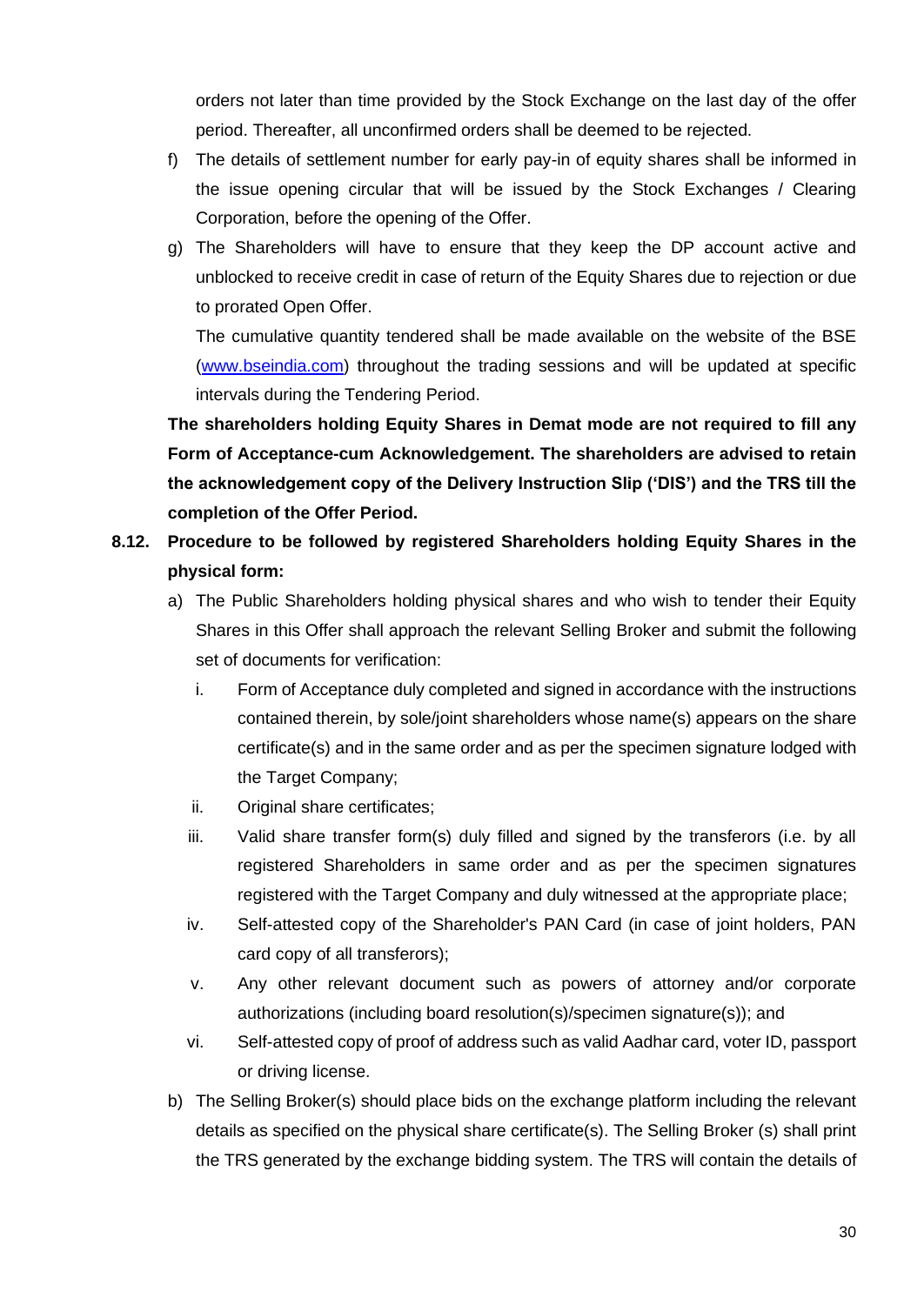order submitted such as Folio No., Certificate No., Dist. Nos. and number of Equity Shares.

- c) The Selling Broker(s)/Public Shareholder must deliver the share certificates relating to its Equity Shares and other documentation listed in paragraph (a) above along with the TRS to the Registrar i.e. **Skyline Financial Services Private Limited** at the address mentioned on the cover page. The envelope should be superscribed **'GI ENGINEERING SOLUTIONS LIMITED - Open Offer'**. Share certificates for physical shares must reach the Registrar within 2 (two) days of bidding by the Selling Broker.
- d) The Public Shareholders holding physical shares should note that their Equity Shares will not be accepted unless the complete set of documents specified in paragraph (a) above are submitted. Acceptance of the physical shares in this Offer shall be subject to verification by the Registrar. On receipt of the confirmation from the Registrar, the bid will be accepted or rejected (as applicable) and accordingly depicted on the exchange platform.
- e) In case any person has submitted physical shares for dematerialisation, such Public Shareholders should ensure that the process of getting the Equity Shares dematerialised is completed well in time so that they can participate in this Offer by or before the closure of the Tendering Period.

**The Public Shareholders holding Shares in Demat mode are not required to fill any Form of Acceptance. The Public Shareholders holding Equity Shares in physical mode will be required to fill the respective Form of Acceptance. Public Shareholders holding Equity Shares in physical mode will be sent respective Form of Acceptances along with the Letter of Offer. Detailed procedure for tendering such Equity Shares will be included in the Form of Acceptance. Form of Acceptance will not be sent to the Public Shareholders holding Equity Shares in Demat mode.**

#### **8.13. Procedure for tendering the shares in case of non-receipt of Letter of Offer :**

- a. Persons who have acquired Equity Shares but whose names do not appear in the register of members of the Target Company on the Identified Date, or unregistered owners or those who have acquired Equity Shares after the Identified Date, or those who have not received the Letter of Offer, may also participate in this Offer.
- b. A Shareholder may participate in the Offer by approaching their broker and tender Equity Shares in the Open Offer as per the procedure mentioned in this Letter of Offer or in the Form of Acceptance–cum-Acknowledgement.
- c. The Letter of Offer along with Form of Acceptance cum-Acknowledgement will be dispatched to all the eligible shareholders of the Target Company as of the Identified Date. In case of non-receipt of the Letter of Offer, such eligible shareholders of the Target Company may download the same from the SEBI website [\(www.sebi.gov.in\)](http://www.sebi.gov.in/) or BSE website [\(www.bseindia.com\)](http://www.bseindia.com/) or NSE website [\(www.nseindia.com\)](http://www.nseindia.com/) or Merchant Banker website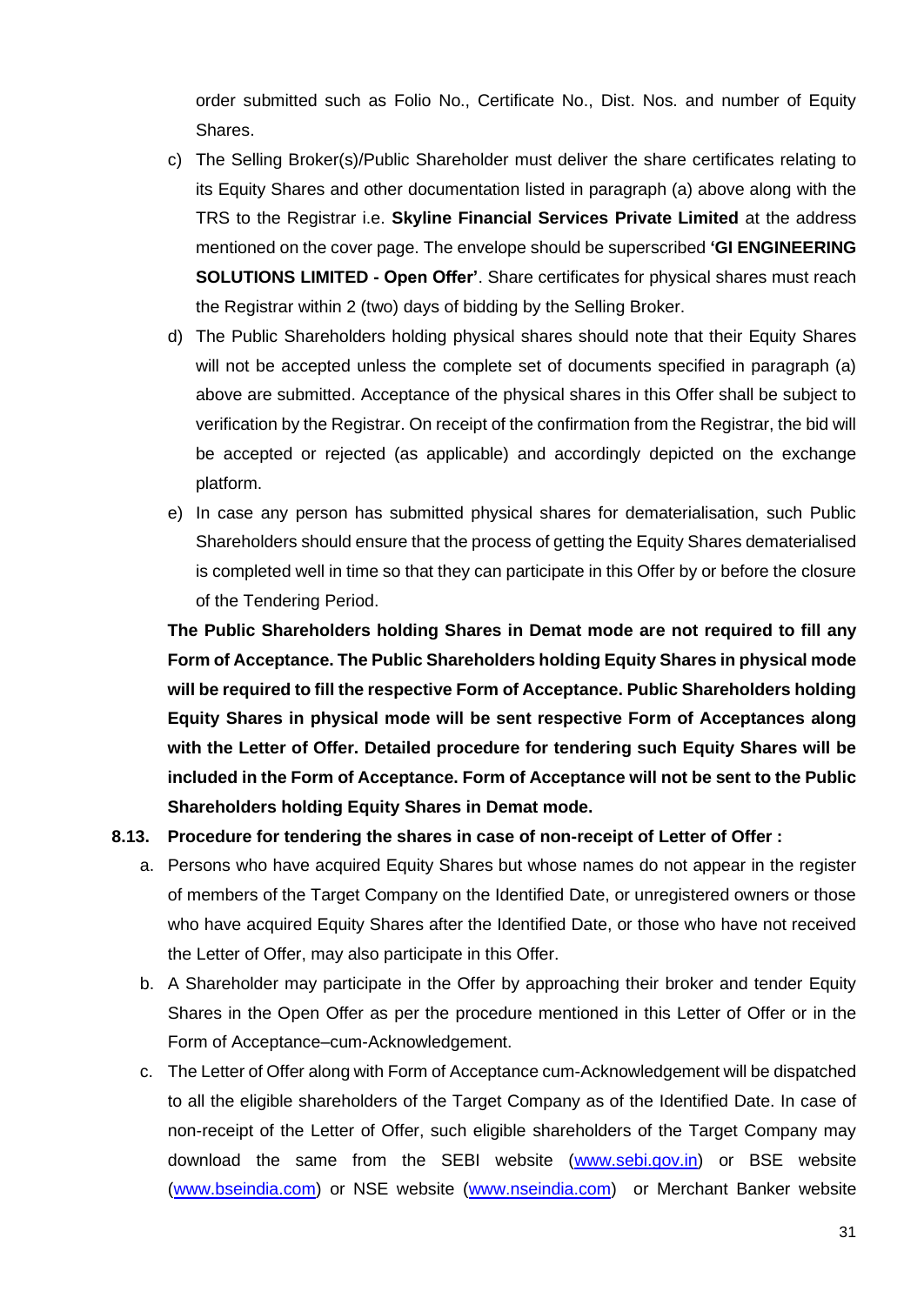[\(www.corporateprofessionals.com\)](http://www.corporateprofessionals.com/) or obtain a copy of the same from the Registrar to the Offer on providing suitable documentary evidence of holding of the Equity Shares of the Target Company.

d. Alternatively, in case of non-receipt of the Letter of Offer, shareholders holding shares may participate in the Offer by providing their application in plain paper in writing signed by all shareholder, stating name, address, number of shares held, client ID number, DP name, DP ID number, number of shares tendered and other relevant documents such as physical share certificate and Form SH-4 in case of shares being held in physical form. Such shareholders have to ensure that their order is entered in the electronic platform to be made available by BSE before the closure of the Offer.

#### **8.14. Acceptance of Shares**

Registrar to the Offer shall provide details of order acceptance to Clearing Corporation within specified timelines. In the event that the number of Equity Shares (including demat shares, physical shares) validly tendered by the Public Shareholders under this Offer is more than the number of Offer Shares, the Acquirers shall accept those Equity Shares validly tendered by the Public Shareholders on a proportionate basis in consultation with the Manager, taking care to ensure that the basis of acceptance is decided in a fair and equitable manner and does not result in non-marketable lots, provided that acquisition of Equity Shares from a Public Shareholder shall not be less than the minimum marketable lot, or the entire holding if it is less than the marketable lot.

As per the recent amendment of SEBI vide its circular numbered SEBI/HO/CFD/DCR-III/ CIR/P/2021/615 dated August 13, 2021, in consultation with Depositories, Clearing Corporations and Stock Exchanges, it has been decided that a lien shall be marked against the shares of the shareholders participating in the tender offers. Upon finalization of the entitlement, only accepted quantity of shares shall be debited from the demat account of the shareholders. The lien marked against unaccepted shares shall be released. The detailed procedure for tendering and settlement of shares under the revised mechanism is specified in the Annexure. All other procedures shall remain unchanged.

#### **8.15. Settlement Process**

- a) On closure of the Offer, reconciliation for acceptances shall be conducted by the Manager and the Registrar to the Offer and the final list shall be provided to the Stock Exchanges to facilitate settlement on the basis of the shares transferred to the Clearing Corporation.
- b) While it would be ensured that the Letter of Offer is dispatched by the due date to all the eligible shareholders as on the Identified Date, non-receipt of this Letter of Offer by any member entitled to this Open Offer shall not invalidate the Open Offer in any manner whatsoever.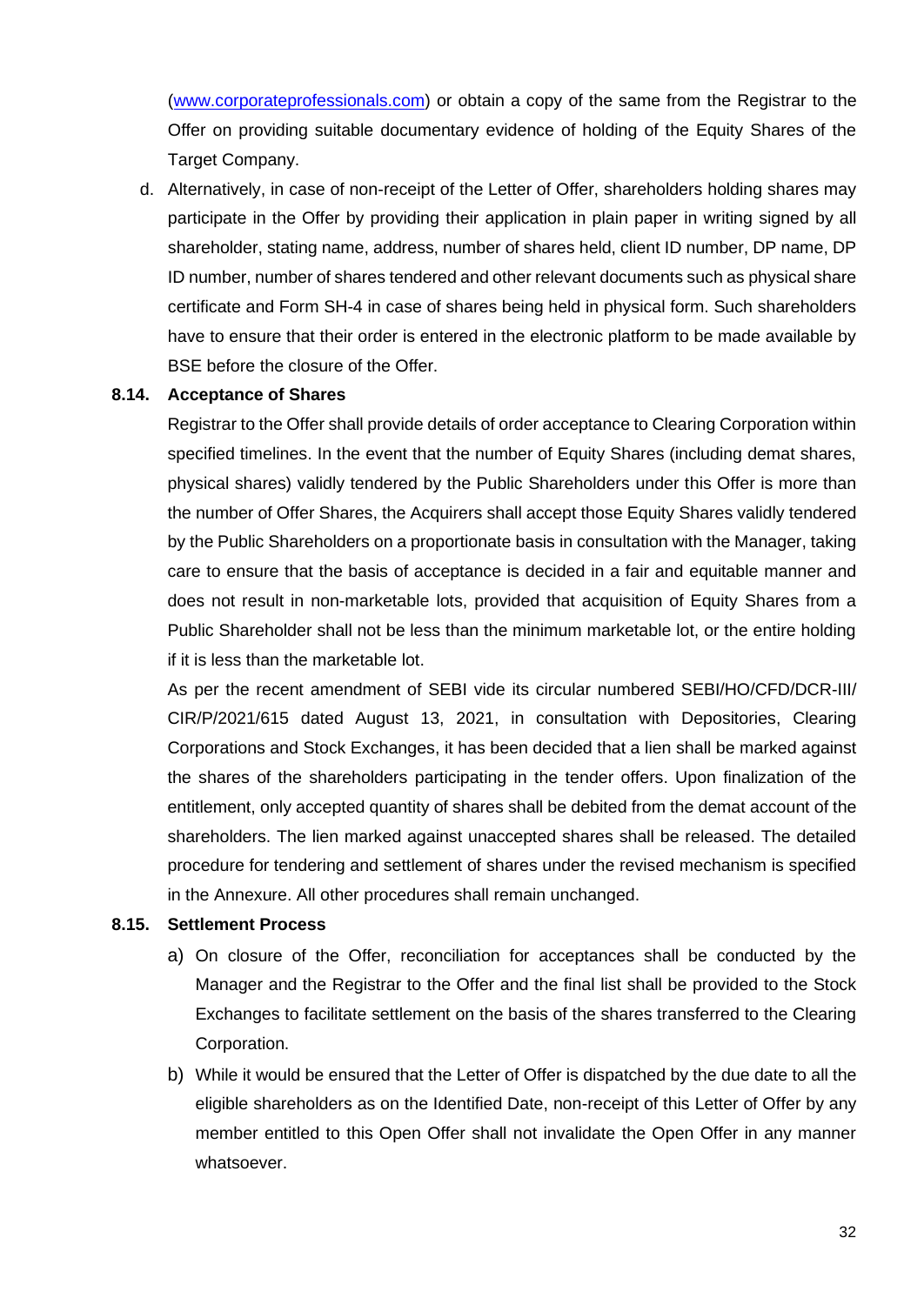- c) For Equity Shares accepted under the Open Offer, the Clearing Corporation will make direct funds payout to respective eligible Equity Shareholders. If shareholders' bank account details are not available or if the funds transfer instruction are rejected by RBI/Bank, due to any reason, then such funds will be transferred to the concerned Selling Broker settlement bank account for onward transfer to their respective shareholders.
- d) In case of certain client types viz. NRI, Foreign Clients etc. (where there are specific RBI and other regulatory requirements pertaining to funds pay-out) who do not opt to settle through custodians, the funds pay-out would be given to their respective Selling Broker's settlement accounts for releasing the same to their respective Shareholder's account onwards. For this purpose, the client type details would be collected from the Registrar to the Open Offer.
- e) The Equity Shareholders will have to ensure that they keep the depository participant ('DP') account active and unblocked to receive credit in case of return of Equity Shares, due to rejection or due to non –acceptance of the shares under the Offer.
- f) Excess demat Equity Shares or unaccepted demat Equity Shares, if any, tendered by the Equity Shareholders would be returned to them by the Clearing Corporation. Any excess physical Equity Shares pursuant to proportionate acceptance/ rejection will be returned back to the Equity Shareholders directly by the Registrar. The Company is authorized to split the share certificate and issue new consolidated share certificate for the unaccepted Equity Shares, in case the Equity Shares accepted by the Company are less than the Equity Shares tendered in the Open Offer by the Equity Shareholders holding Equity Shares in the physical form.
- g) Company's Broker would also issue a contract note to the Company for the Equity Shares accepted under the Open Offer. If Equity Shareholders bank account details are not available or if the fund transfer instruction is rejected by Reserve Bank of India or bank, due to any reasons, then the amount payable to Equity Shareholders will be transferred to the Selling Broker for onward transfer to the Equity Shareholder.
- h) Equity Shareholders who intend to participate in the Open Offer should consult their respective Selling Broker for any cost, applicable taxes, charges and expenses (including brokerage) that may be levied by the Selling Broker upon the selling shareholders for tendering Equity Shares in the Open Offer (secondary market transaction). The Open Offer consideration received by the Equity Shareholders, in respect of accepted Equity Shares, could be net of such costs, applicable taxes, charges and expenses (including brokerage) and the Company accepts no responsibility to bear or pay such additional cost, charges and expenses (including brokerage) incurred solely by the Equity Shareholders.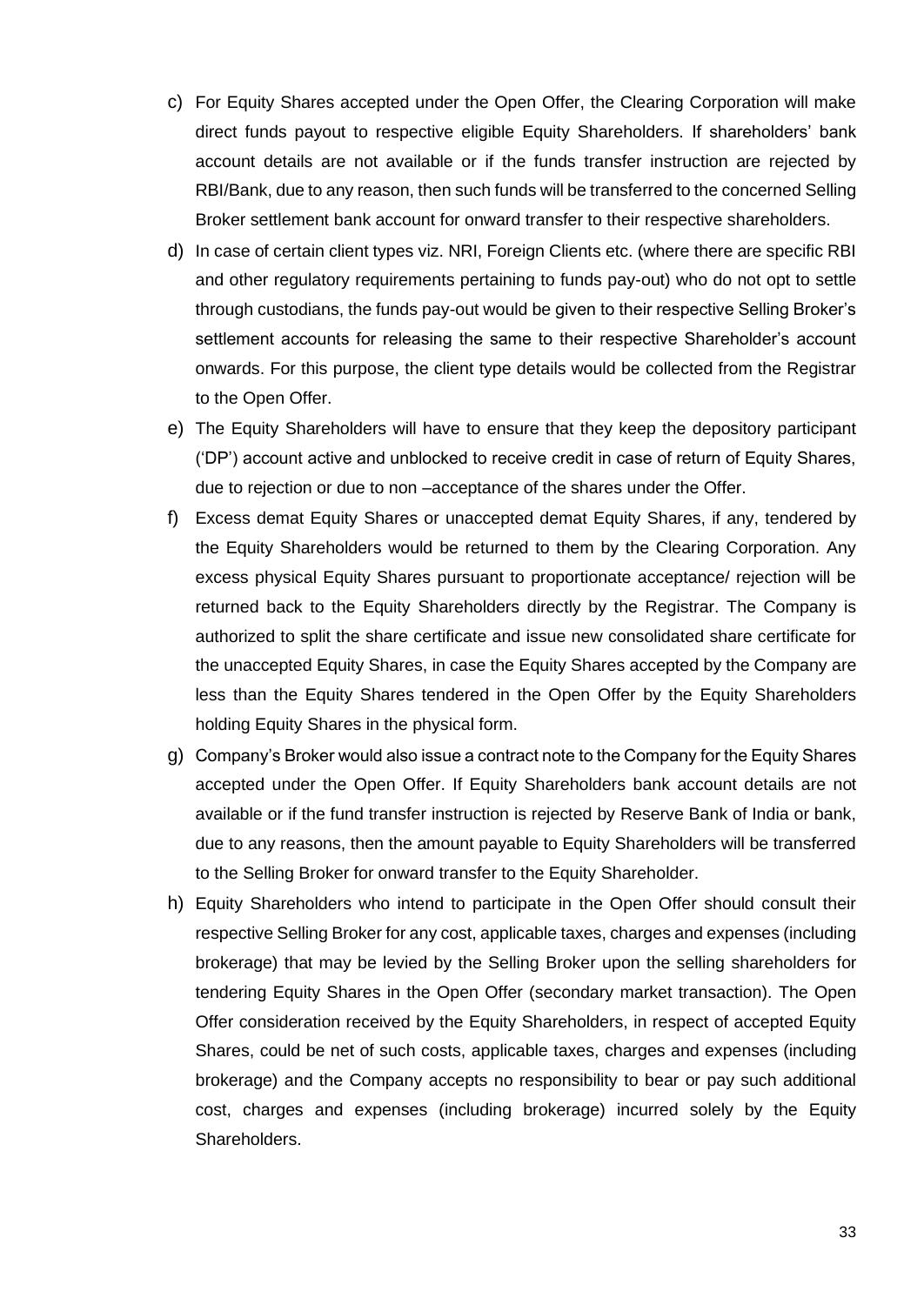- i) Once the basis of acceptance is finalised, the Clearing Corporation would facilitate clearing and settlement of trades by transferring the required number of shares to the escrow account which will be opened by the Acquirers.
- j) Any excess physical shares, to the extent tendered but not accepted, will be returned by registered post back to the Shareholder(s) directly by Registrar to the Offer.
- k) The Buying Broker will transfer the funds pertaining to the Offer to the Clearing Corporation's bank account as per the prescribed schedule.
- l) For Equity Shares accepted under the Open Offer, Clearing Corporation will make direct funds payout to respective Equity Shareholders. If shareholders' bank account details are not available or if the funds transfer instruction is rejected by RBI/Bank, due to any reason, then such funds will be transferred to the concerned Selling Broker settlement bank account for onward transfer to their respective shareholders.
- m) The payment will be made to the Buying Broker for settlement. For Equity Shares accepted under the Open Offer, the Equity Shareholder / Selling Broker / custodian participant will receive funds payout in their settlement bank account.
- n) The funds received from the Buyer Broker by the Clearing Corporation will be released to the Equity Shareholder / Selling Broker (s) as per secondary market pay out mechanism.
- o) Shareholders who intend to participate in the Offer should consult their respective Selling Broker for payment to them of any cost, charges and expenses (including brokerage) that may be levied by the Selling Broker upon the selling shareholders for tendering Equity Shares in the Offer (secondary market transaction). The consideration received by the selling shareholders from their respective Selling Broker, in respect of accepted Equity Shares, could be net of such costs, charges and expenses (including brokerage) and the Acquirers accepts no responsibility to bear or pay such additional cost, charges and expenses (including brokerage) incurred solely by the selling shareholder.
- p) In case of delay in receipt of any statutory approval(s), SEBI has the power to grant extension of time to Acquirers for payment of consideration to the shareholders of the Target Company who have accepted the Open Offer within such period, subject to Acquirers agreeing to pay interest for the delayed period if directed by SEBI in terms of Regulation 18 (11) of the SEBI (SAST) Regulations, 2011.

#### **8.16. Note on taxation**

**THE SUMMARY OF THE TAX CONSIDERATIONS IN THIS SECTION ARE BASED ON THE CURRENT PROVISIONS OF THE INCOME-TAX ACT, 1961 (AS AMENDED BY FINANCE ACT, 2021) AND THE REGULATIONS THEREUNDER. THE LEGISLATIONS, THEIR JUDICIAL INTERPRETATION AND THE POLICIES OF THE REGULATORY AUTHORITIES ARE SUBJECT TO CHANGE FROM TIME TO TIME, AND THESE MAY HAVE A BEARING ON THE IMPLICATIONS LISTED BELOW. ACCORDINGLY, ANY**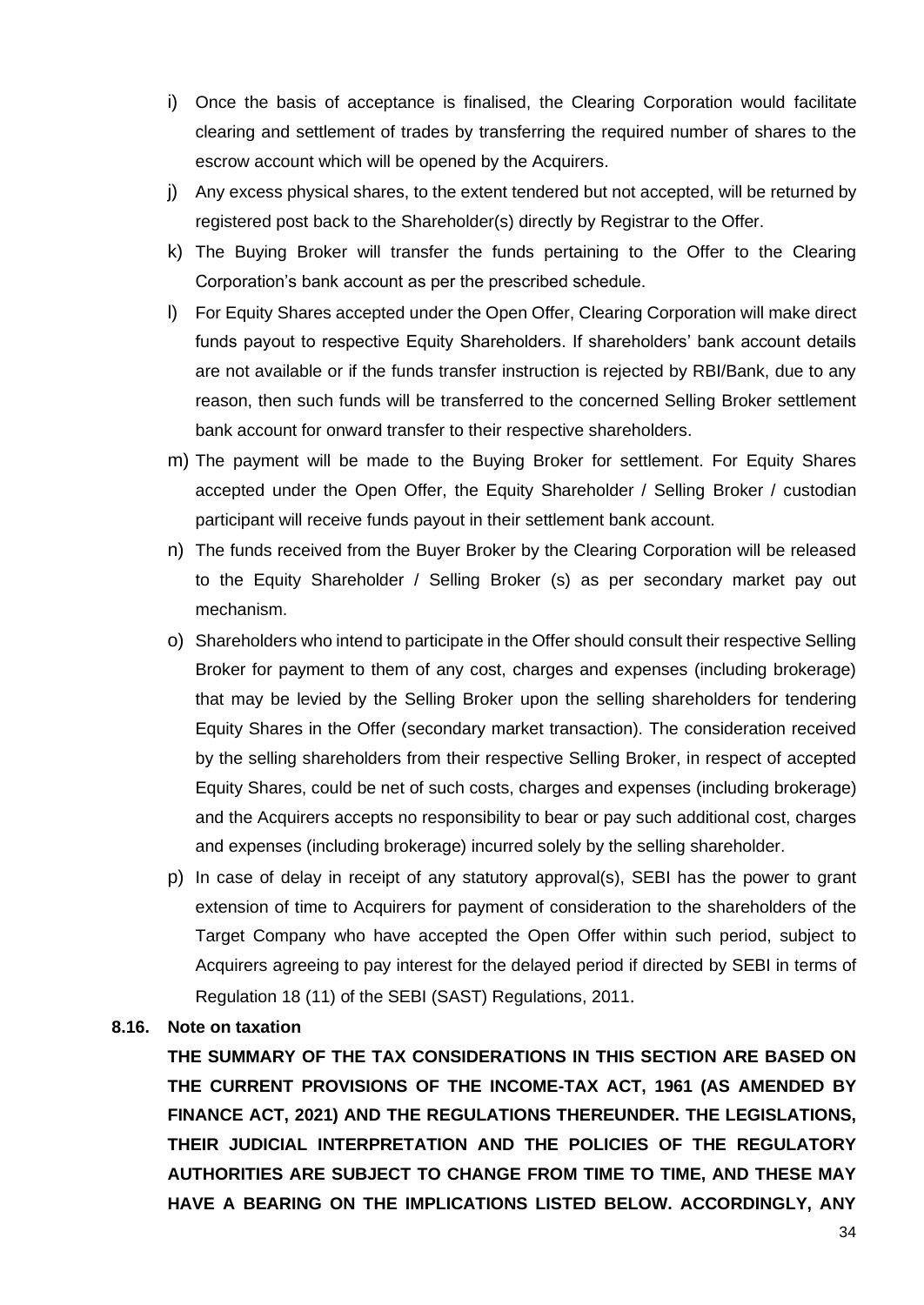**CHANGE OR AMENDMENTS IN THE LAW OR RELEVANT REGULATIONS WOULD NECESSITATE A REVIEW OF THE BELOW.** 

**THE JUDICIAL AND THE ADMINISTRATIVE INTERPRETATIONS THEREOF, ARE SUBJECT TO CHANGE OR MODIFICATION BY SUBSEQUENT LEGISLATIVE, REGULATORY, ADMINISTRATIVE OR JUDICIAL DECISIONS. ANY SUCH CHANGES COULD HAVE DIFFERENT INCOME-TAX IMPLICATIONS. THIS NOTE ON TAXATION SETS OUT THE PROVISIONS OF LAW IN A SUMMARY MANNER ONLY AND IS NOT A COMPLETE ANALYSISOR LISTING OF ALL POTENTIAL TAX CONSEQUENCES OF THE DISPOSAL OF EQUITY SHARES.** 

**THE IMPLICATIONS ARE ALSO DEPENDENT ON THE PUBLIC SHAREHOLDERS FULFILLING THE CONDITIONS PRESCRIBED UNDER THE PROVISIONS OF THE RELEVANT SECTIONS UNDER THE RELEVANT TAX LAWS. IN VIEW OF THE PARTICULARISED NATURE OF INCOME-TAX CONSEQUENCES, PUBLIC SHAREHOLDERS ARE REQUIRED TO CONSULT THEIR TAX ADVISORS FOR THE APPLICABLE TAX PROVISIONS INCLUDING THE TREATMENT THAT MAY BE GIVEN BY THEIR RESPECTIVE TAX OFFICERS IN THEIR CASE AND THE APPROPRIATE COURSE OF ACTION THAT THEY SHOULD TAKE.** 

**THE ACQUIRERS DOES NOT ACCEPT ANY RESPONSIBILITY FOR THE ACCURACY OR OTHERWISE OF SUCH ADVICE. THEREFORE, PUBLIC SHAREHOLDERS CANNOT RELY ON THIS ADVICE AND THE SUMMARY OF INCOME-TAX IMPLICATIONS, RELATING TO THE TREATMENT OF INCOME-TAX IN THE CASE OF TENDERING OF EQUITY SHARES IN OPEN OFFER OFF THE RECOGNISED STOCK EXCHANGE, AS SET OUT BELOW SHOULD BE TREATED AS INDICATIVE AND FOR GUIDANCE PURPOSES ONLY.** 

**THE SUMMARY ON TAX CONSIDERATIONS IN THIS SECTION SETS OUT THE PROVISIONS OF LAW IN A SUMMARY MANNER ONLY AND DOES NOT PURPORT TO BE A COMPLETE ANALYSIS OR LISTING OF ALL POTENTIAL TAX CONSEQUENCES OF THE DISPOSAL OF EQUITY SHARES. THIS NOTE IS NEITHER BINDING ON ANY REGULATORS NOR CAN THERE BE ANY ASSURANCE THAT THEY WILL NOT TAKE A POSITION CONTRARY TO THE COMMENTS MENTIONED HEREIN. HENCE, YOU SHOULD CONSULT WITH YOUR OWN TAXADVISORS FOR THE TAX PROVISIONS APPLICABLE TO YOUR PARTICULAR CIRCUMSTANCES. THE LAW STATED BELOW IS AS PER THE INCOME-TAX ACT, 1961.**

## **1. General**

a) The basis of charge of Indian income-tax depends upon the residential status of the taxpayer during a tax year. The Indian tax year runs from April 1 until March 31.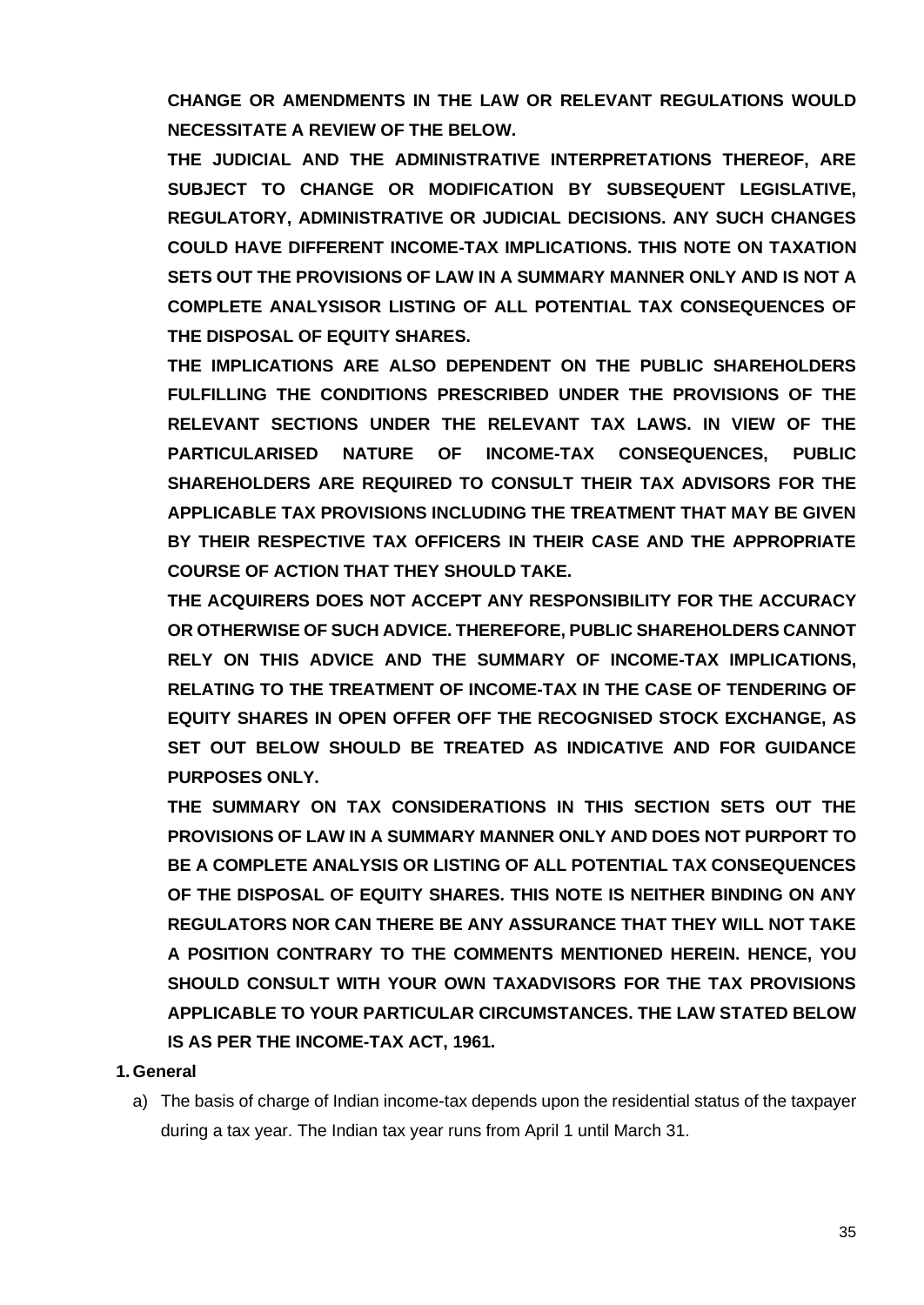- b) A person who is an Indian tax resident is liable to income-tax in India on his/her worldwide income, subject to certain tax exemptions, which are provided under the Income Tax Act, 1961 (the "IT Act") as amended from time to time.
- c) A person who is treated as a non-resident for Indian income-tax purposes is generally subject to tax in India only on such person's India-sourced income (i.e., income which accrues or arises or is deemed to accrue or arise in India) as also income received by such person in India.
- d) Accordingly, since the Target Company is incorporated in India, the Target Company's shares should be deemed to be "situated" in India and any gains arising to a nonresident on transfer of such shares should be taxable in India under the IT Act.
- e) Further, the non-resident shareholder can avail beneficial treatment under the **Double Taxation Avoidance Agreement ("DTAA")** between India and the respective country of which the said shareholder is tax resident subject to satisfying relevant conditions including but not limited to (a) conditions (if any) present in the said DTAA read with the relevant provisions of the **Multilateral Instrument ("MLI")** as ratified by India with the respective country of which the said shareholder is a tax resident and (b) non applicability of General Anti-Avoidance Rule ("GAAR") and (c) providing and maintaining necessary information and documents as prescribed under the IT Act.
- f) The IT Act also provides for different income-tax regimes/rates applicable to the gains arising from the tendering of shares under the Offer, based on the period of holding, residential status, classification of the shareholder and nature of the income earned, etc.
- g) The Public Shareholders may be required to undertake compliances such as filing an annual income tax return, as may be applicable to different categories of persons, with the incometax authorities, reporting their income for the relevant year.
- h) In addition to income tax, as the tendering of Equity Shares is being undertaken on the stock exchange, such transaction will be chargeable to Securities Transaction Tax ("STT"). STT is payable in India on the value of securities on every purchase or sale of securities that are listed on the Indian stock exchange. Currently, the STT rate applicable on the purchase and sale of shares on the stock exchange is 0.1% of the value of security transacted
- i) The summary of income-tax implications on tendering of equity shares is set out below.

## **2. Classification of Shareholders**

Public Shareholders can be classified under the following categories:

- a) Resident Shareholders being:
	- (i) Individuals, Hindu Undivided Family ("HUF"), Association of Persons ("AOP") and Body of Individuals ("BOI")
	- (ii) Others
		- Company
		- Other Than Company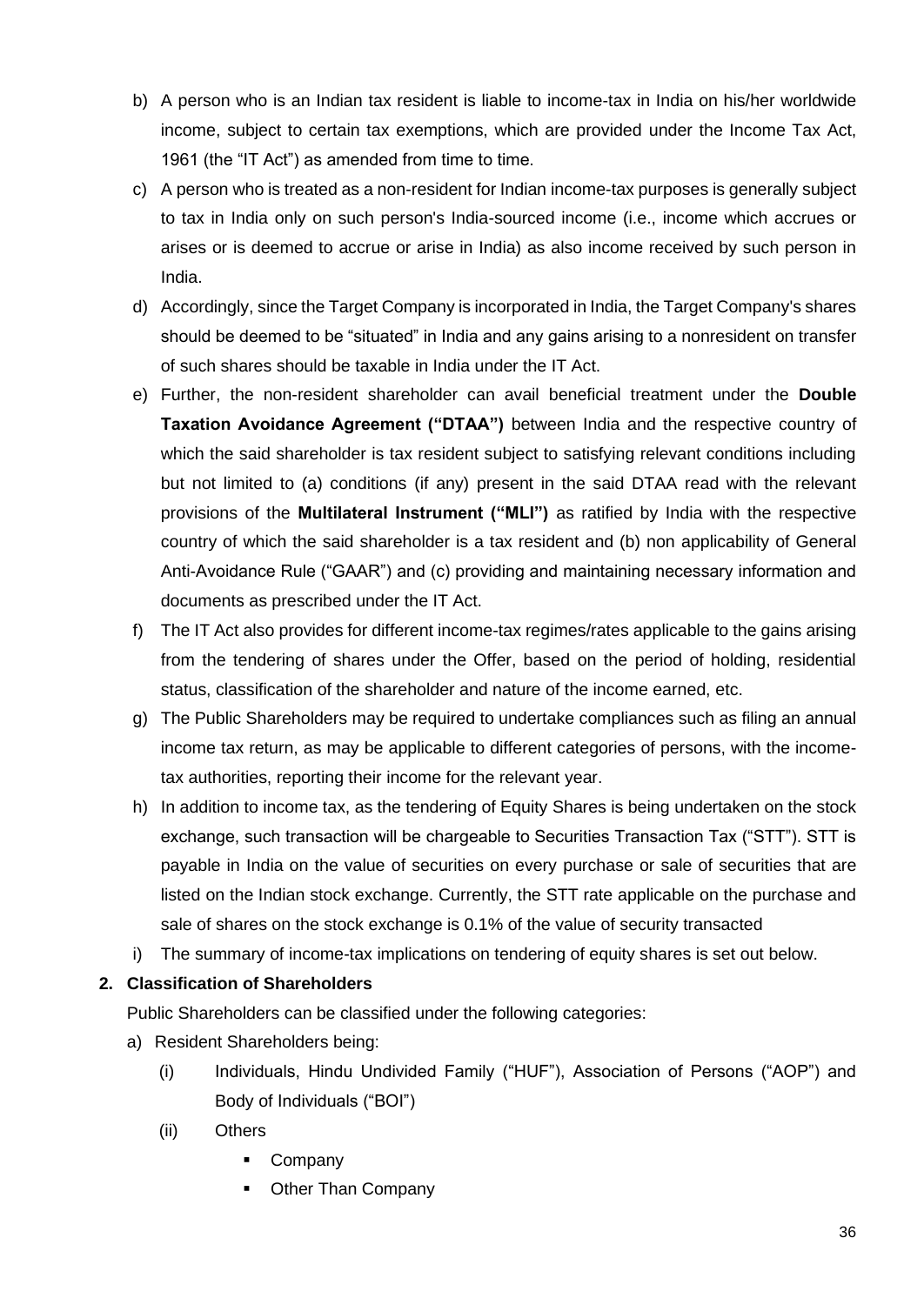- b) Non-Resident Shareholders being:
	- (i) Non-Resident Indians (NRIs)
	- (ii) Foreign Institution Investors (FIIs) / Foreign Portfolio Investors (FPIs)
	- (iii) Others
		- Company
		- Other Than Company
- 3. **Classification of Income:** Shares can be classified under the following two categories:
	- a) Shares held as investment (Income from transfer of such shares taxable under the head "Capital Gains")
	- b) Shares held as stock-in-trade (Income from transfer of such shares taxable under the head "Profits and Gains from Business or Profession")

## 4. **Taxability of Capital Gains in hand of shareholders**

- a) Gains arising from the transfer of shares may be treated either as "capital gains" or as "business income" for income-tax purposes, unless specifically exempted, depending upon whether such shares were held as a capital asset or trading asset (i.e. stock-in trade).
- b) As per the current provisions of the IT Act, where the shares are held as investments (i.e. Capital assets), income arising from the transfer of such shares is taxable under the head "Capital Gains". Further, Section 2(14) of the IT Act has provided for deemed characterization of securities held by FPIs as capital assets, whether or not such assets have been held as a capital asset; and therefore, the gains arising in the hands of FPIs will be taxable in India as capital gains.
- c) Capital Gains in the hands of shareholders would be computed as per the provisions of Section 48 of the IT Act.
- d) Period of holding: Depending on the period for which the shares are held, the gains would be taxable as "short-term capital gain/ STCG" or "long-term capital gain/ LTCG": (i) In respect of equity shares held for a period less than or equal to 12 (Twelve) months prior to the date of transfer, the same should be treated as a "short-term capital asset", and accordingly the gains arising therefrom should be taxable as "STCG". (ii) Similarly, where equity shares are held for a period more than 12 (Twelve) months prior to the date of transfer, the same should be treated as a "long-term capital asset", and accordingly the gains arising therefrom should be taxable as "LTCG".
- e) The Finance Act, 2018, vide Section 112A, has imposed an income tax on LTCG at the rate of 10% (plus applicable surcharge and health and education cess) on transfer of equity shares that are listed on a recognized stock exchange, which have been held for more than 12 (Twelve) months and have been subject to STT upon both acquisition and sale exceeding Rs. 1,00,000 (Rupees One lakh only).
- f) If STT is not paid at the time of acquisition of the shares being acquired under the Open Offer and they do not fall within the exceptions identified under Notification No. 60/2018 dated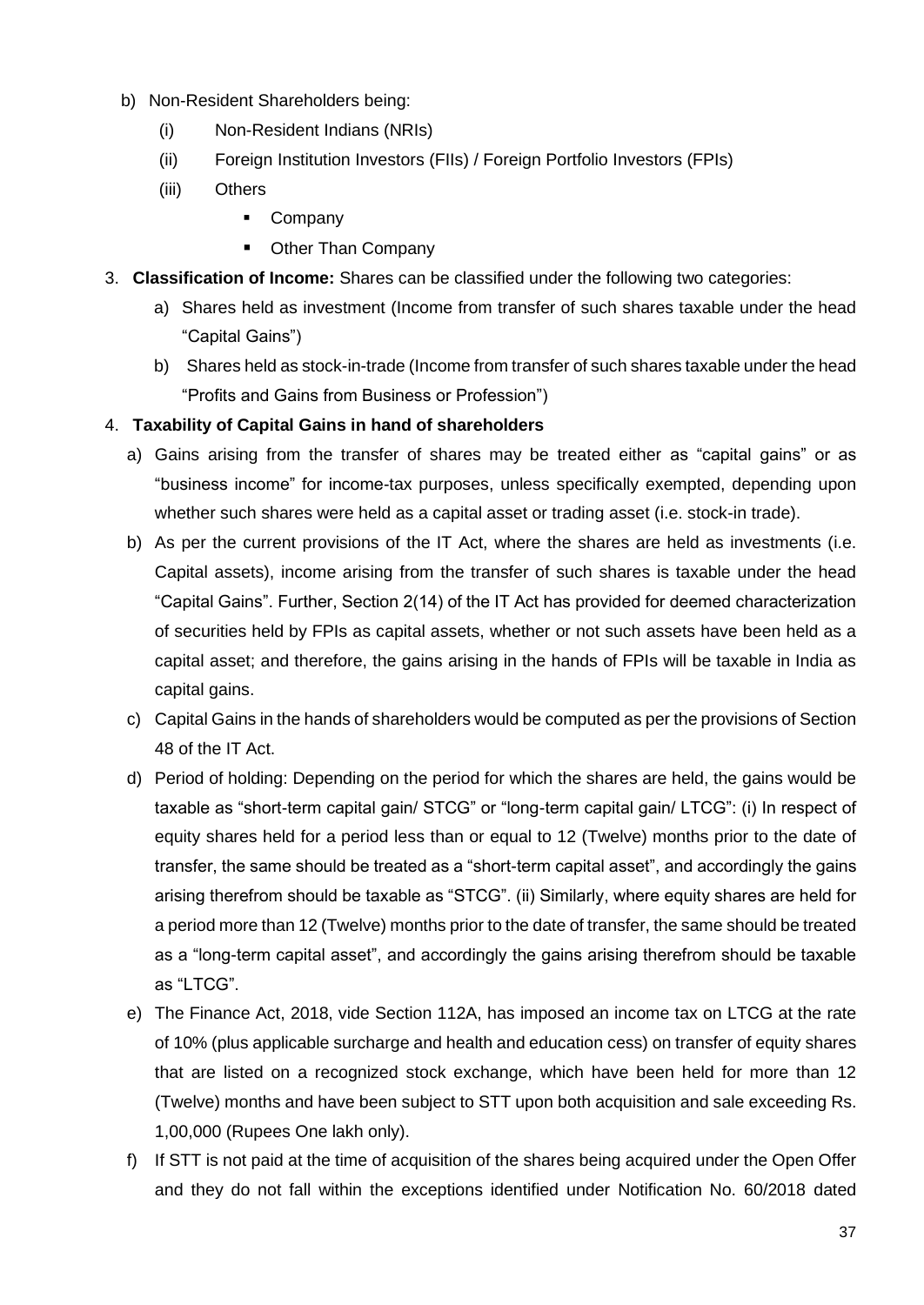October 01, 2018, then the entire LTCG arising to the shareholder shall be subject to tax @ 10% (plus applicable surcharge and cess) under Section 112 of the IT Act or 20% (plus applicable surcharge and cess) after claiming indexation benefit which is relevant in case of resident shareholders.

- g) As per section 111A of the IT Act, STCG arising from transfer of listed shares on which STT is paid would be subject to tax at the rate of 15% (plus applicable surcharge and health and education cess).
- h) As per the seventh proviso to Section 48 of the IT Act, no deduction of amount paid on account of STT will be allowed in computing the income chargeable to tax as Capital Gains
- i) LTCG arising from tendering of Equity Shares in the Offer shall be subject to tax as follows:
	- i. LTCG will be chargeable to tax at the rate of up to 20% (plus applicable surcharge and health and education cess) in the case of a non-resident Public Shareholder (other than a FPI/FII, or a NRI who is governed by the provisions of Chapter XII-A of the IT Act) in accordance with provisions of section 112 of the IT Act.
	- ii. In the case of FIIs/FPIs, LTCG would be taxable at 10% (plus applicable surcharge and health and education cess) in accordance with provisions of section 115AD of the IT Act (without benefit of indexation and foreign exchange fluctuation).
	- iii. For a NRI who is governed by the provisions of Chapter XII-A of the IT Act, LTCG would be taxable at 10% (plus applicable surcharge and health and education cess) under Section 115E of the IT Act on meeting certain conditions. While computing the LTCG, the benefit of indexation of cost may not be available.
	- iv. For a resident Public Shareholder, an option is available to pay tax on such LTCG at either 20% (plus applicable surcharge and cess) with indexation or 10% (plus applicable surcharge and health and education cess) without indexation.
	- j) Further, any gain realized on the sale of equity shares held for a period of 12 (twelve) months or less, which are transferred under the Offer, will be subject to short term capital gains tax and shall be taxable at the rates prescribed in First Schedule to the Finance Act (i.e. applicable marginal tax rates applicable to different categories of persons) (plus applicable surcharge and health and education cess).
	- k) Taxability of capital gain arising to a non-resident in India from the transfer of equity shares shall be determined basis the provisions of the IT Act or the DTAA entered between India and the country of which the non-resident seller is resident, whichever is more beneficial, subject to fulfilling relevant conditions and maintaining & providing necessary documents prescribed under the IT Act, as discussed in para 1(d) above.
	- l) As per Section 70 of the IT Act, short-term capital loss computed for a given year is allowed to be set off against STCG as well as LTCG computed for the said year. The balance loss, which is not set off, is allowed to be carried forward for subsequent eight assessment years,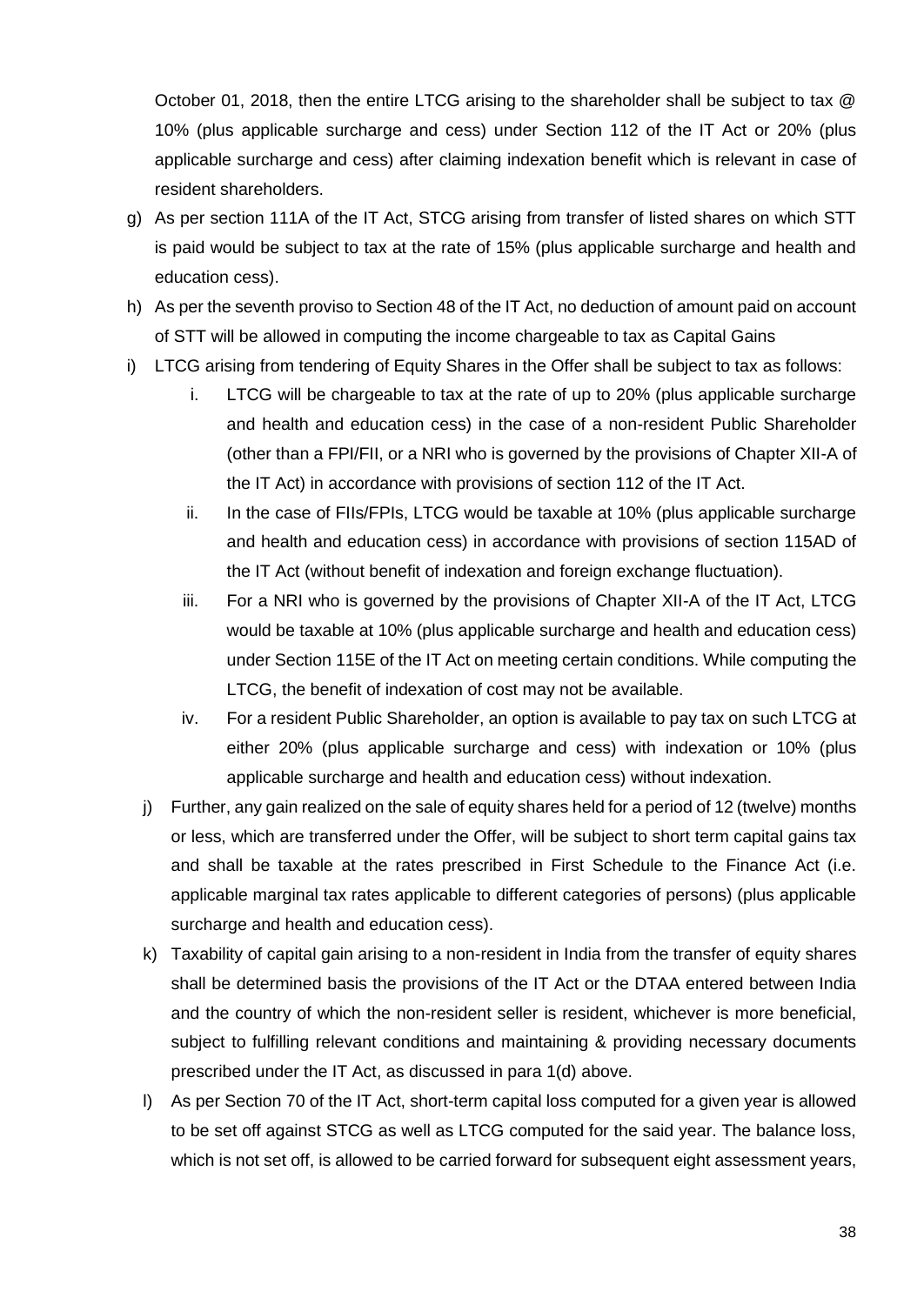for being set-off against subsequent years' STCG as well as LTCG, in terms of Section 74 of the IT Act.

m) Long-term capital loss computed for a given year is allowed to be set-off only against LTCG computed for the said year, in terms of Section 70 of the IT Act. The balance 54 loss, which is not set off, is allowed to be carried forward for subsequent eight assessment years, for being set off only against subsequent years' LTCG, in terms of Section 74 of the IT Act.

## 5. **Other Matters**

- Minimum alternate tax ("MAT") implications as per Section 115JB of the IT Act will get triggered in the hands of a resident corporate shareholder (other than resident company which has opted for concessional tax regime under Section 115BAA or Section 115BAB of the IT Act). Foreign companies will not be subject to MAT if the country of residence of such of the foreign country has entered into a DTAA with India and such foreign company does not have a permanent establishment in India in terms of the DTAA. In case where the said conditions are not satisfied, MAT will be applicable to the foreign company. In case of non-corporate shareholders, applicability of the provisions of Alternative Minimum Tax as per Section 115JC of the IT Act will also need to be analyzed depending on the facts of each case.
- Submission of PAN and other details –

All Public Shareholders are required to submit their PAN along with self-attested copy of the PAN card for income-tax purposes. In absence of PAN for non-resident Public Shareholders, as per Notification No. 53/2016, F.No.370 142/16/2016-TPL, they shall furnish self-attested copy of documents containing the following details ("PAN Substitute Information"):

- ➢ Name, email id, contact number;
- ➢ Address in the country of residence;
- ➢ Tax Residency Certificate ("TRC") from the government of the country of residence, if the law of such country provides for issuance of such certificate; and
- $\triangleright$  Tax identification number in the country of residence, and in case no such number is available, then a unique number on the basis of which such non-resident is identified by the government of the country of which he claims to be a resident.

#### 6. **Tax Deducted at Source**

**Resident shareholders**: As of the date of filing of this document, in the absence of any provisions under the IT Act casting an obligation on the buyer to deduct tax on income arising in the hands of the resident seller on transfer of any property (other than immovable property), the Acquirers are not required to withhold tax on the consideration payable to eligible shareholders pursuant to tendering of shares under the Open Offer. With effect from July 01 2021, Finance Act 2021 creates an obligation on the buyer of goods to withhold tax under Section 194Q at the rate of 0.1% when buying goods from an Indian resident. The withholding obligation only exists where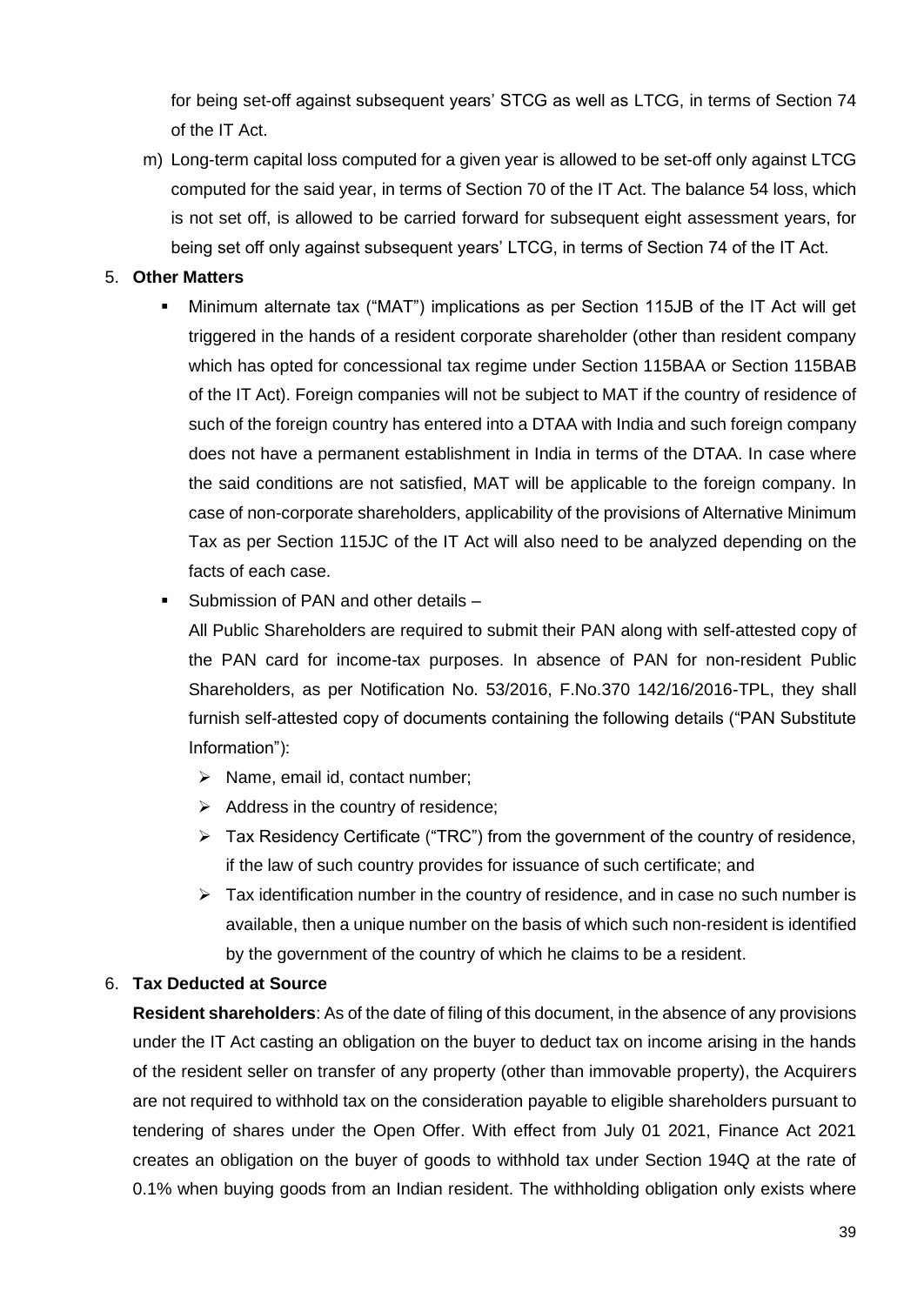the consideration for goods exceeds INR 50,00,000 and the buyer had a business turnover of more than INR 10,00,00,000 in the immediately preceding year. The term "goods" has not been defined and may cover shares.

As per Circular No. 13 of 2021 dated June 30, 2021 issued by the CBDT, the provisions of Section 194Q is not applicable where the transactions in securities and commodities are traded through recognized stock exchange. Therefore, the Acquirers are not required to withhold tax under Section 194Q on consideration payable to resident shareholders. The resident shareholders must file their tax return in India inter alia considering gains arising pursuant to this Open Offer. The resident shareholders also undertake to provide the Acquirer, on demand, the relevant details in respect of the taxability/ non-taxability of the proceeds pursuant to this Open Offer, copy of tax return filed in India, evidence of the tax paid etc.

**Non-resident shareholders (FIIs)**: Section 196D of IT Act, provides for a specific exemption from withholding tax at source from any income, by way of Capital Gains arising to an FII from the transfer of securities referred to in Section 115AD of the IT Act. Thus, no withholding of tax is required in case of consideration payable to FIIs/FPIs.

#### **Non-resident FIIs shareholders (other than FIIs):**

Section 195(1) of the IT Act provides that any person responsible for paying to a nonresident, any sum chargeable to tax under the provisions of the IT Act is required to deduct tax at source at applicable rates in force. However, the Acquirers will not be able to deduct income-tax at source on the consideration payable to such non-resident shareholders as there is no ability for the Acquirers to deduct taxes since the remittance/payment will be routed through the stock exchange, and there will be no direct payment by the Acquirers to the nonresident shareholders. Since the tendering of shares under the Open Offer is through the stock exchange, the responsibility to discharge tax due on the gains (if any) is on the non-resident shareholder given that practically it is not possible to withhold taxes and the Acquirers believes that the responsibility of withholding/ discharge of the taxes due on such gains (if any) on sale of Equity Shares is solely on the custodians/ authorized dealers/ non-resident shareholders – with no recourse to the Acquirer. It is therefore recommended that the non-resident shareholders consult their custodians/ authorized dealers/ tax advisors appropriately. In the event the Acquirers are held liable for the tax liability of the shareholder, the same shall be to the account of the nonresident shareholder and to that extent the Acquirers should be indemnified. The non-resident shareholders must file their tax return in India inter alia considering gains arising pursuant to this Open Offer. The non-resident shareholders also undertake to provide the Acquirers, on demand, the relevant details in respect of the taxability/ non-taxability of the proceeds pursuant to this Open Offer, copy of tax return filed in India, evidence of the tax paid etc.

#### 7. **Remittance/Payment of Interest**

**.** In case of interest, if any, paid by the Acquirers to resident and non-resident shareholder for delay in receipt of statutory approvals as per Regulation 18(11) of the SEBI (SAST)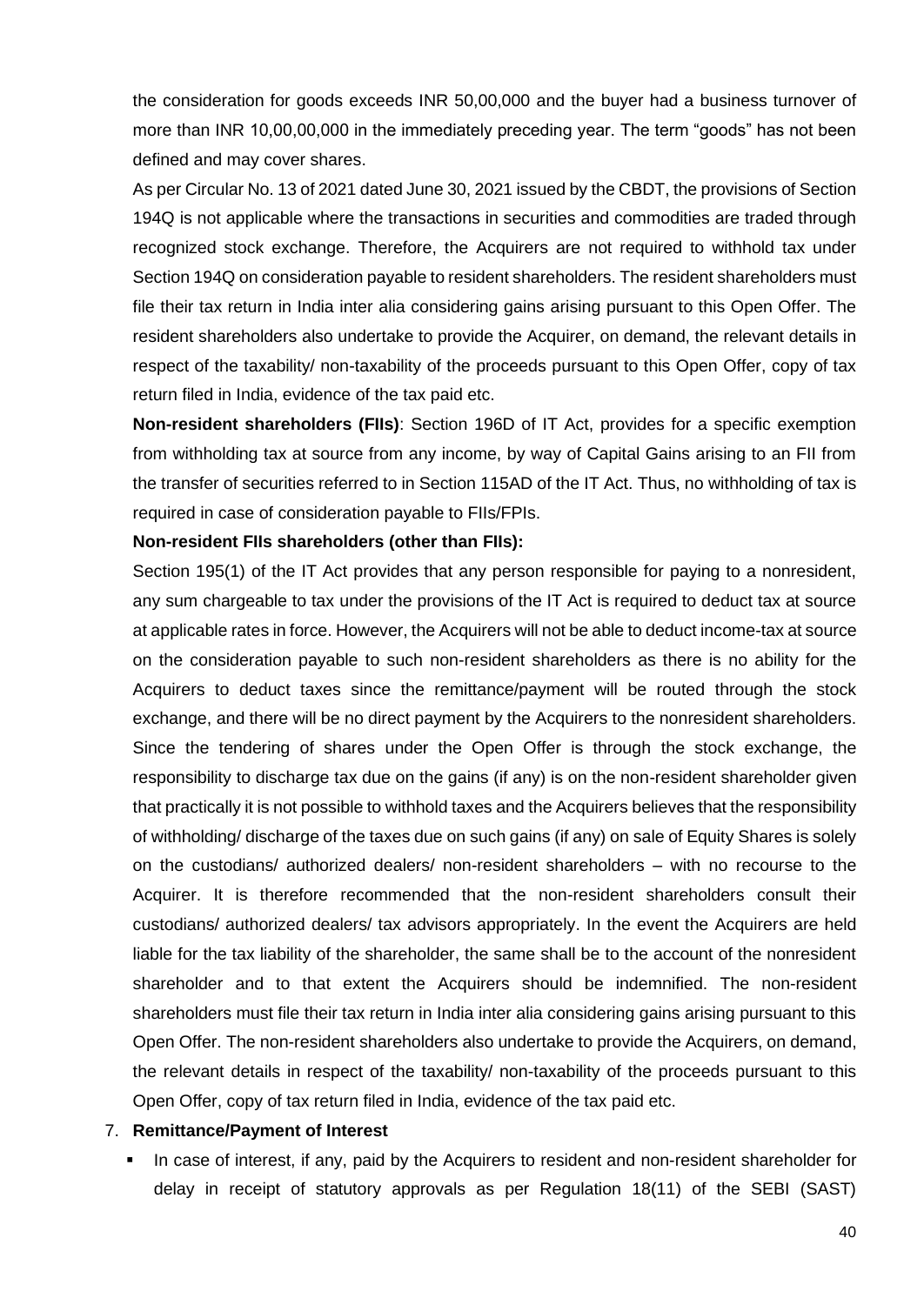Regulations or in accordance with Regulation 18(11A) of the SEBI (SAST) Regulations, the final decision to deduct tax or the quantum of taxes to be deducted rests solely with the Acquirers depending on the settlement mechanism for such interest payments. In the event, to withhold tax, the same shall be basis the documents submitted along with the Form of acceptance or such additional documents as may be called for by the Acquirers.

- It is recommended that the shareholders consult their custodians/ authorized dealers/ tax advisors appropriately with respect to the taxability of such interest amount (including on the categorization of the interest, whether as capital gains or as other income). In the event the Acquirers are held liable for the tax liability of the shareholder, the same shall be to the account of the shareholder and to that extent the Acquirers should be indemnified. The shareholders must file their tax return in India inter alia considering the interest (in addition to the gains on the sale of shares), if any, arising pursuant to this Open Offer.
- **•** The shareholders also undertake to provide the Acquirer, on demand, the relevant details in respect of the taxability/ non-taxability of the proceeds pursuant to this Open Offer, copy of tax return filed in India, evidence of the tax paid etc.
- 8. **Rate of Surcharge and Cess In addition to the basic tax rate, applicable Surcharge, Health and Education Cess are currently leviable as under:** 1
	- **a) Surcharge–**

#### **In case of domestic companies:**

- Surcharge @ 12% is leviable where the total income exceeds INR 10 crore and @ 7% where the total income exceeds INR 1 crore but less than INR 10 crores.
- In case of domestic companies liable to pay tax under section 115BAA or section 115BAB: Surcharge @ 10% is leviable.

#### **In case of companies other than domestic companies:**

▪ Surcharge @ 5% is leviable where the total income exceeds INR 10 crore and @ 2% where the total income exceeds INR 1 crore but less than INR 10 crore.

## **In case of individuals, HUF, AOP, BOI**:

- Surcharge at the rate of 10% is leviable where the total income exceeds INR 50 lakh but does not exceed INR 1 crore.
- Surcharge at the rate of 15% is leviable where the total income exceeds INR 1 crore but does not exceed INR 2 crore.
- Surcharge at the rate of 25% is leviable where the total income exceeds INR 2 crore but does not exceed INR 5 crore.
- Surcharge at the rate of 37% is leviable where the total income exceeds INR 5 crore.
- However, for the purpose of income chargeable under section 111A, 112A and 115AD(1)(b) (for income chargeable to tax under the head capital gains), the surcharge rate shall not exceed 15%.

#### **In case of Firm and Local Authority:**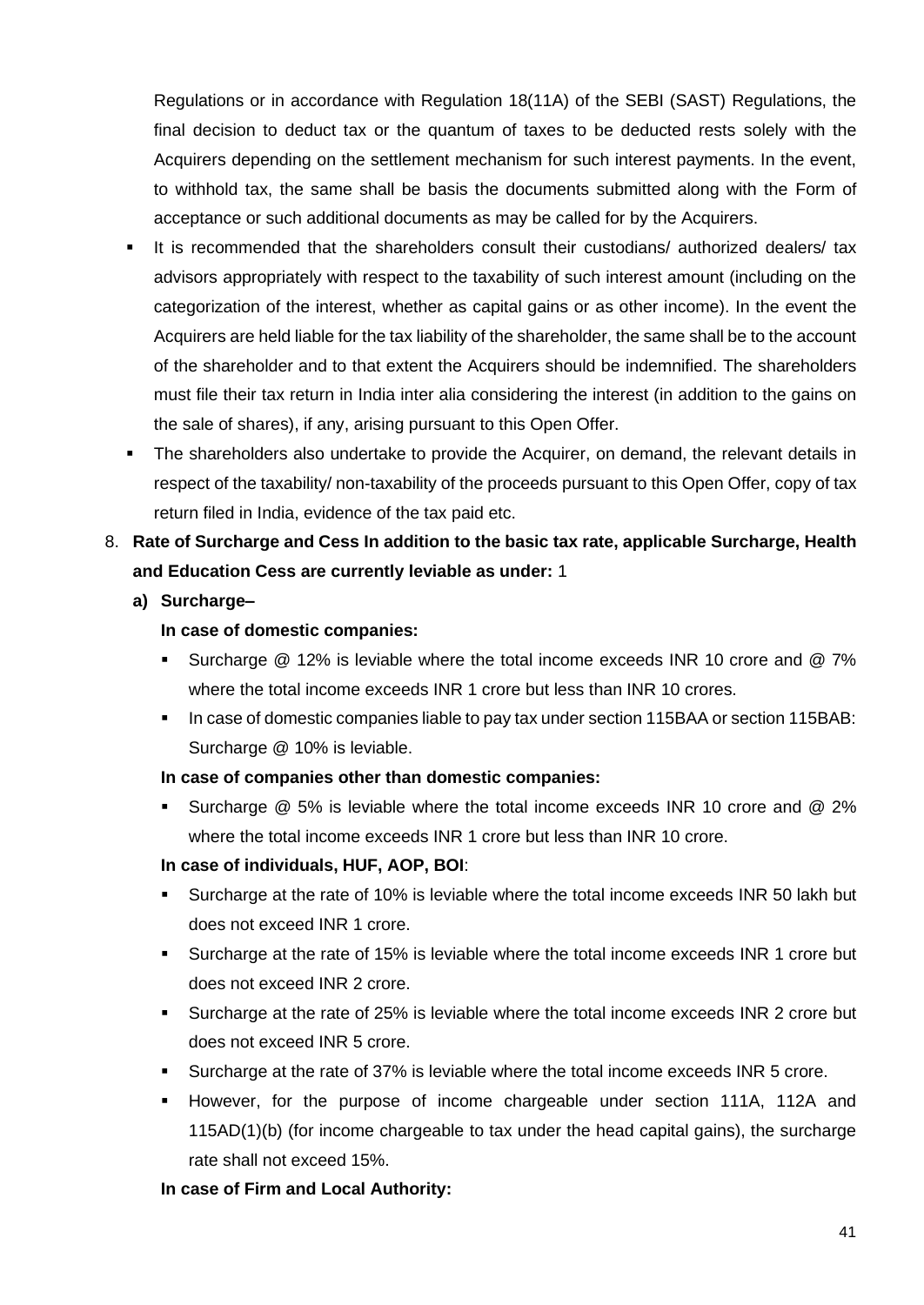- Surcharge @12% is leviable where the total income exceeds Rs. 1 crore.
- b) **Cess** Health and Education Cess @ 4% is currently leviable in all cases.
- **c) Others** 
	- Notwithstanding the details provided above, all payments will be made to the shareholders subject to compliance with prevailing tax laws.
	- **•** The tax deducted by the Acquirers while making payment to a shareholder may not be the final tax liability of such shareholder and shall in no way discharge the obligation of the shareholder to appropriately disclose the amounts received by it, pursuant to this Open Offer, before the income-tax authorities.
	- The Acquirers will deduct tax (if required) as per the information provided and representation made by the shareholders. In the event of any income-tax demand (including interest, penalty, etc.) arising from any misrepresentation, inaccuracy or omission of information provided/to be provided by the shareholder, such shareholder will be responsible to pay such income-tax demand under the IT Act and provide the Acquirers with all information/documents that may be necessary and co-operate in any proceedings before income tax/ appellate authority in India. The Acquirers and the Manager to the Open Offer do not accept any responsibility for the accuracy or otherwise of the tax provisions set forth herein above.

#### **9. DOCUMENTS FOR INSPECTION**

The following documents are regarded as material documents and are available for inspection at the office of the Manager to the Offer at D-28, South Extn. Part-I, New Delhi – 110049 from 10.30 A.M. to 1.00 P.M. on any working day, except Saturdays, Sundays and Holidays until the Closure of the Offer—

- 9.1. The Net Worth certificate by CA Gunjan Jha (Membership No. 529511), Proprietor of Jha Gunjan and Associates, Chartered Accountants (UDIN: 22529511AEAUXK6402) having office at Office: S-191, Fourth Floor, Gali No-04, School Block, Shakarpur, Delhi – 110092; Ph. No.: +91-8802147427; +91-11-22484803; Email ID [jhagunjanandassociates@gmail.com](file:///C:/Users/Nitin/Downloads/jhagunjanandassociates@gmail.com) vide its certificate dated February 25, 2022 certifying that the Acquirer 1 has sufficient resources to meet the fund requirement for the obligation of open offer of the Target Company.
- 9.2. The Net Worth certificate by CA Mansi Gupta (Membership No. 545095, Proprietor of G Mansi and Associates, Chartered Accountants (UDIN: 22545095ADQWPV8647) having office at Office: 2518/A, Sheesh Mahal, Sarak Prem Narain, Delhi - 110006; Ph. No.: +91 9540264537; Email id [camansigupta17@gmail.com](mailto:camansigupta17@gmail.com) vide its certificate dated February 25, 2022 certifying that Acquirer 2 has sufficient resources to meet the fund requirement for the obligation of open offer of the Target Company.
- 9.3. Audited Annual Accounts of GESL for last three years.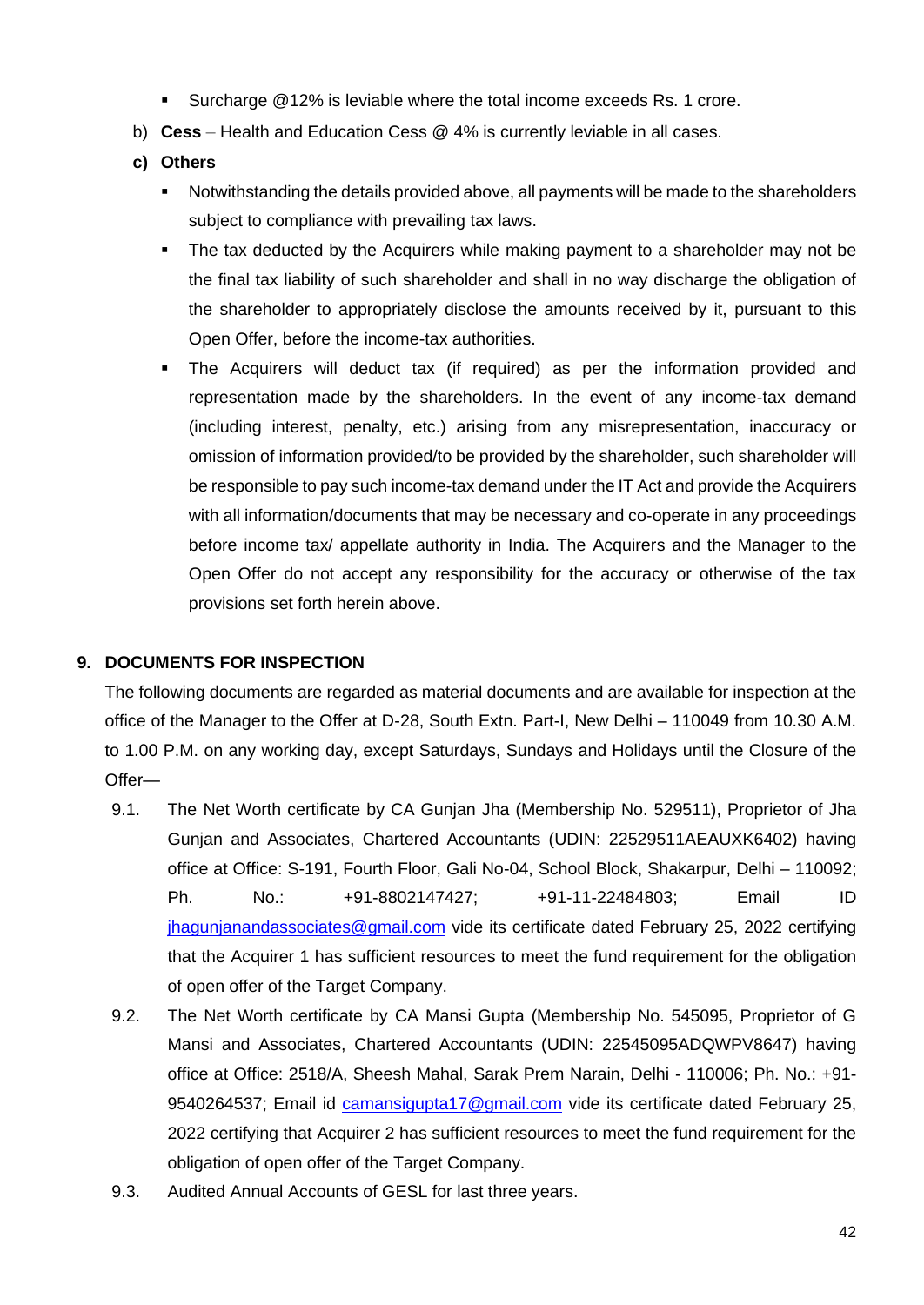- 9.4. Escrow Agreement between Acquirers, Yes Bank Limited and Manager to the Offer.
- 9.5. Copy of Share Purchase Agreement dated March 04, 2022 entered between the Acquirers and Sellers.
- 9.6. Confirmation from Yes Bank Limited confirming the amount kept in Escrow Account opened as per SEBI (SAST) Regulations, 2011.
- 9.7. Copy of Public Announcement filed on March 04, 2022, Published copy of the Detailed Public Statement which appeared in the Newspapers on March 11, 2022, Issue Opening PA and any corrigendum to these, if any.
- 9.8. A copy of the recommendation made by the committee of independent directors of the Target Company published in the newspapers.
- 9.9. A copy of the Observation letter from SEBI.
- 9.10. Copy of Agreement between Acquirers and the Registrar to the Offer.
- 9.11. Consent letter of Registrar to the Offer.

#### **10. DECLARATION BY ACQUIRERS**

The Acquirers accept full responsibility for the information contained in this Letter of Offer and also for the obligations of Acquirers as laid down in the SEBI (SAST) Regulations, 2011 and subsequent amendments made thereof. The Acquirers would be responsible for ensuring compliance with the concerned Regulations.

#### **For and on behalf of**

#### **For Vrindaa Advanced Materials Limited**

| Sd/-                     |  |
|--------------------------|--|
| <b>Mr. Vishesh Gupta</b> |  |
| <b>Acquirer 1</b>        |  |

**Sd/- Mr. Hari Bhagwan Sharma Acquirer 2**

## **Place: New Delhi Date: May 21, 2022**

#### **11. ENCLOSURES**

- 11.1. Form of Acceptance cum Acknowledgement
- 11.2. Blank Share Transfer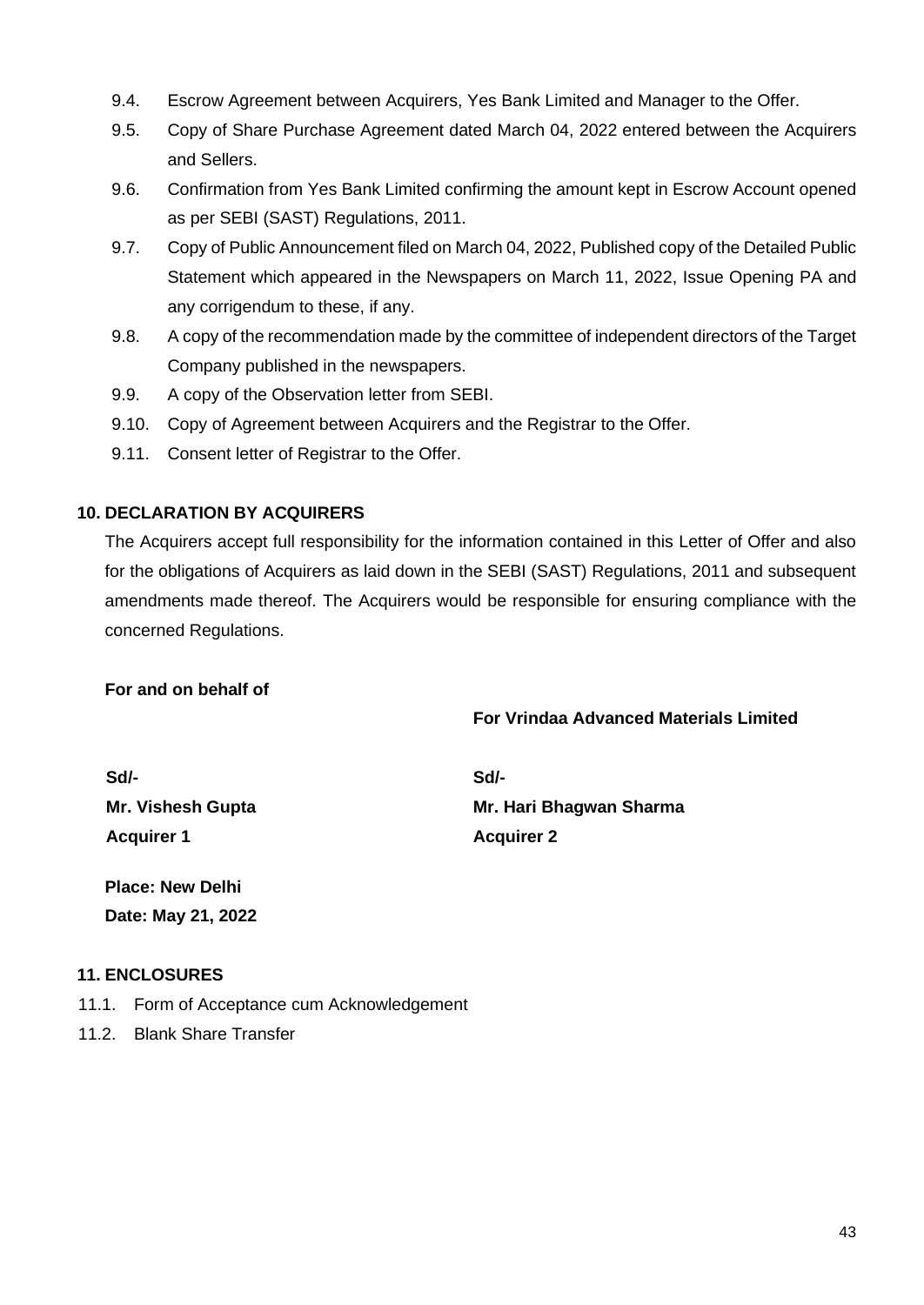## **FORM OF ACCEPTANCE CUM ACKNOWLEDGEMENT**

#### **(For physical shares being tendered)**

## **(All terms and expressions used herein shall have the same meaning as described thereto in**

#### **the Letter of Offer)**

| THIS DOCUMENT IS IMPORTANT AND REQUIRES YOUR IMMEDIATE ATTENTION                    |  |                               |  |  |  |
|-------------------------------------------------------------------------------------|--|-------------------------------|--|--|--|
| (Please send this Form of Acceptance with enclosures to the Registrar to the Offer) |  |                               |  |  |  |
| <b>OFFER OPENS ON</b>                                                               |  | <b>JUNE 07, 2022, TUESDAY</b> |  |  |  |
| <b>OFFER CLOSES ON</b>                                                              |  | <b>JUNE 20, 2022, MONDAY</b>  |  |  |  |
| Please read the Instructions overleaf before filling-in this Form of Acceptance     |  |                               |  |  |  |

| FOR OFFICE USE ONLY               |  |
|-----------------------------------|--|
| <b>Acceptance Number</b>          |  |
| Number of equity shares Offered   |  |
| Number of equity shares accepted  |  |
| Purchase consideration (Rs.)      |  |
| Cheque/Demand Draft/Pay Order No. |  |

#### **From:**

Tel. No.: Fax No.: E-mail:

To,

## **Acquirer**

## **C/O SKYLINE FINANCIAL SERVICES PRIVATE LIMITED**

D-153A, 1<sup>st</sup> Floor, Okhla Industrial Area, Phase – I, New Delhi – 110020

Dear Sir/s,

# **OPEN OFFER TO THE SHAREHOLDERS OF GI ENGINEERING SOLUTIONS LIMITED ('GESL'/ 'TARGET COMPANY') BY MR. VISHESH GUPTA AND VRINDAA ADVANCED MATERIALS LIMITED ('ACQUIRERS') PURSUANT TO SEBI (SUBSTANTIAL ACQUISITION OF SHARES AND TAKEOVERS) REGULATIONS, 2011**

I / we, refer to the Letter of Offer dated **the equiring the equity shares held** by me / us in **GI ENGINEERING SOLUTIONS LIMITED.**

I / we, the undersigned have read the Letter of Offer and understood its contents including the terms and conditions as mentioned therein.

I / We, unconditionally Offer to sell to Acquirers the following equity shares in GESL held by me/ us at a price of INR 10 (Indian Rupees Ten Only) per fully paid-up equity share.

1. I/We enclose the original share certificate(s) and duly signed valid Transfer Deed(s) in respect of my / our equity shares as detailed below (please enclose additional sheet(s), if required).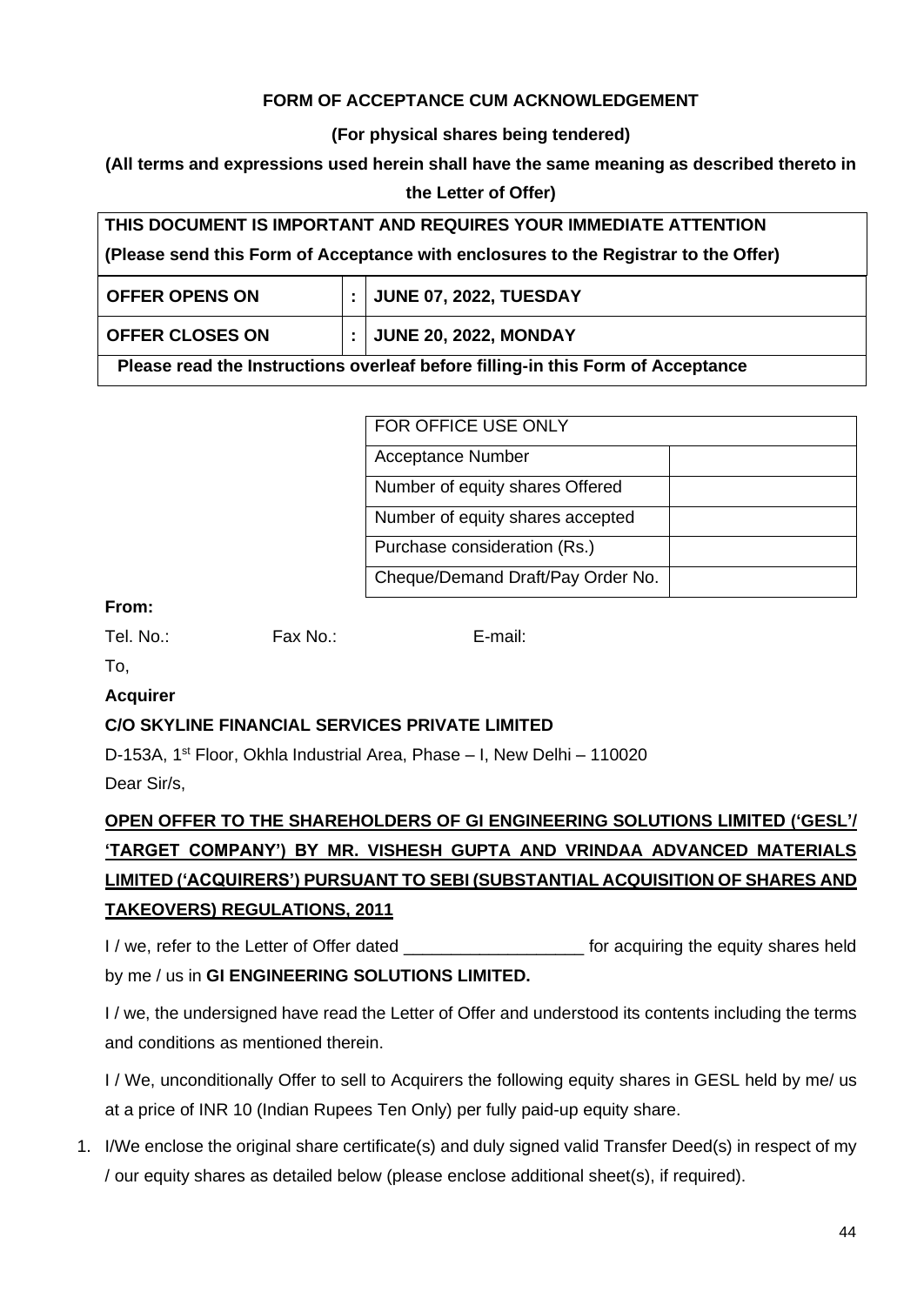| Ledger                               | <b>Folio</b> | NoNumber |                                 | οf       | share | certificates |  |  |  |
|--------------------------------------|--------------|----------|---------------------------------|----------|-------|--------------|--|--|--|
| attached                             |              |          |                                 |          |       |              |  |  |  |
| Representing  equity shares          |              |          |                                 |          |       |              |  |  |  |
| Number of equity shares held in GESL |              |          | Number of equity shares Offered |          |       |              |  |  |  |
| In figures                           | In words     |          | In figures                      | In words |       |              |  |  |  |
|                                      |              |          |                                 |          |       |              |  |  |  |

| Sr. No. | <b>Share Certificate No.</b>      | <b>Distinctive Nos.</b> |    | No. of equity shares |
|---------|-----------------------------------|-------------------------|----|----------------------|
|         |                                   | <b>From</b>             | To |                      |
|         |                                   |                         |    |                      |
|         |                                   |                         |    |                      |
| 3       |                                   |                         |    |                      |
|         | <b>Total No. of Equity Shares</b> |                         |    |                      |

- 2. I / We confirm that the Equity Shares of GESL which are being tendered herewith by me / us under the Offer are free from liens, charges and encumbrances of any kind whatsoever.
- 3. I / We authorize Acquirers to accept the Equity Shares so offered or such lesser number of equity shares that Acquirers may decide to accept in consultation with the Manager to the Offer and in terms of the said Letter of Offer and I / we further authorise Acquirers to apply and obtain on our behalf split of share certificate(s) as may be deemed necessary by them for the said purpose. I further authorize Acquire to return to me / us, equity share certificate(s) in respect of which the Offer is not found / not accepted, specifying the reason thereof.
- 4. My / Our execution of this Form of Acceptance shall constitute my / our warranty that the equity shares comprised in this application are owned by me / us and are transferred by me / us free from all liens, charges, claims of third parties and encumbrances. If any claim is made by any third party in respect of the said equity shares, I / we will hold Acquire, harmless and indemnified against any loss they or either of them may suffer in the event of Acquirers acquiring these equity shares. I / We agree that Acquirers may pay the Offer Price only after due verification of the document(s) and signature(s) and on obtaining the necessary approvals as mentioned in the said Letter of Offer.
- 5. I / We also note and understand that the shares/ Original Share Certificate(s) and Transfer Deed(s) will be held by the Registrar to the Offer in trust for me / us till the date Acquirers make payment of consideration or the date by which Shares/ Original Share Certificate(s), Transfer Deed(s) and other documents are dispatched to the shareholders, as the case may be.
- 6. I/We note and understand that the Shares would held in trust by the Registrar until the time Acquirers make payment of purchase consideration as mentioned in the Letter of Offer.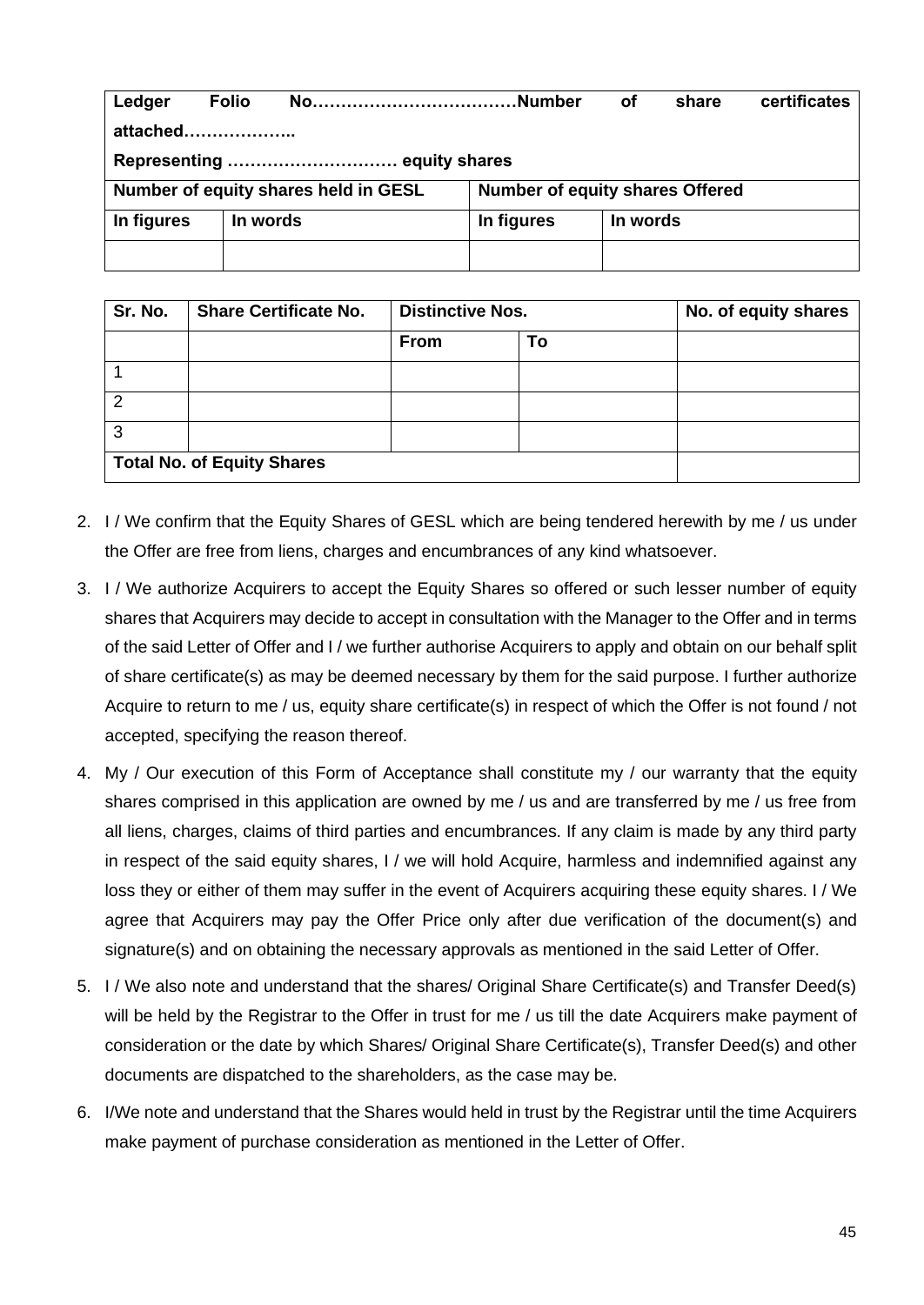- 7. I/We undertake to execute such further document(s) and give such further assurance(s) as may be required or expedient to give effect to my / our agreeing to sell the said equity shares.
- 8. I / We irrevocably authorise Acquirers to send by Registered Post at my / our risk, the Cheque(s) / Demand Draft(s) / Pay Order(s) in settlement of consideration payable and excess share certificate(s), if any, to the Sole / First holder at the address given hereunder and if full address is not given below the same will be forwarded at the address registered with GESL:

**Name and complete address of the Sole/ First holder (in case of member(s), address as registered with GESL):**

**-------------------------------------------------------------------------------------------------------------------------------- ---------------------------------------------------------------------------------------------------------------- Place: ----------------------------------- Date: ----------------------------- Tel. No(s). : --------------------------- Fax No.: -------------------------**

**So as to avoid fraudulent encashment in transit, the shareholder(s) have an option to receive the sale consideration through RTGS/ECS mode and requested to kindly provide following information compulsorily in order to received payment through RTGS/ECS**

Bank Account No.: ----------------------------------- Type of Account: ----------------------

*(Savings /Current /Other (please specify))*

Name of the Bank: ---------------------------------------------------------------------------

Name of the Branch and Address: ----------------------------------------------------------

MICR Code of Bank--------------------------------------

IFCS Code of Bank-----------------------------------------

The Permanent Account Number (PAN / GIR No.) allotted under the Income Tax Act, 1961 is as under:

|               | 1 st        | $\mathsf{C}$ nd | 3 <sup>rd</sup> |
|---------------|-------------|-----------------|-----------------|
|               | Shareholder | Shareholder     | Shareholder     |
| PAN / GIR No. |             |                 |                 |

Yours faithfully,

Signed and Delivered:

|                        | FULL NAME (S) OF THE HOLDERS   SIGNATURE (S) |  |
|------------------------|----------------------------------------------|--|
| First/Sole Shareholder |                                              |  |
| Joint Holder 1         |                                              |  |
| Joint Holder 2         |                                              |  |

*Note: In case of joint holdings all the holders must sign. In case of body corporate, stamp of the Company should be affixed and necessary Board Resolution should be attached.*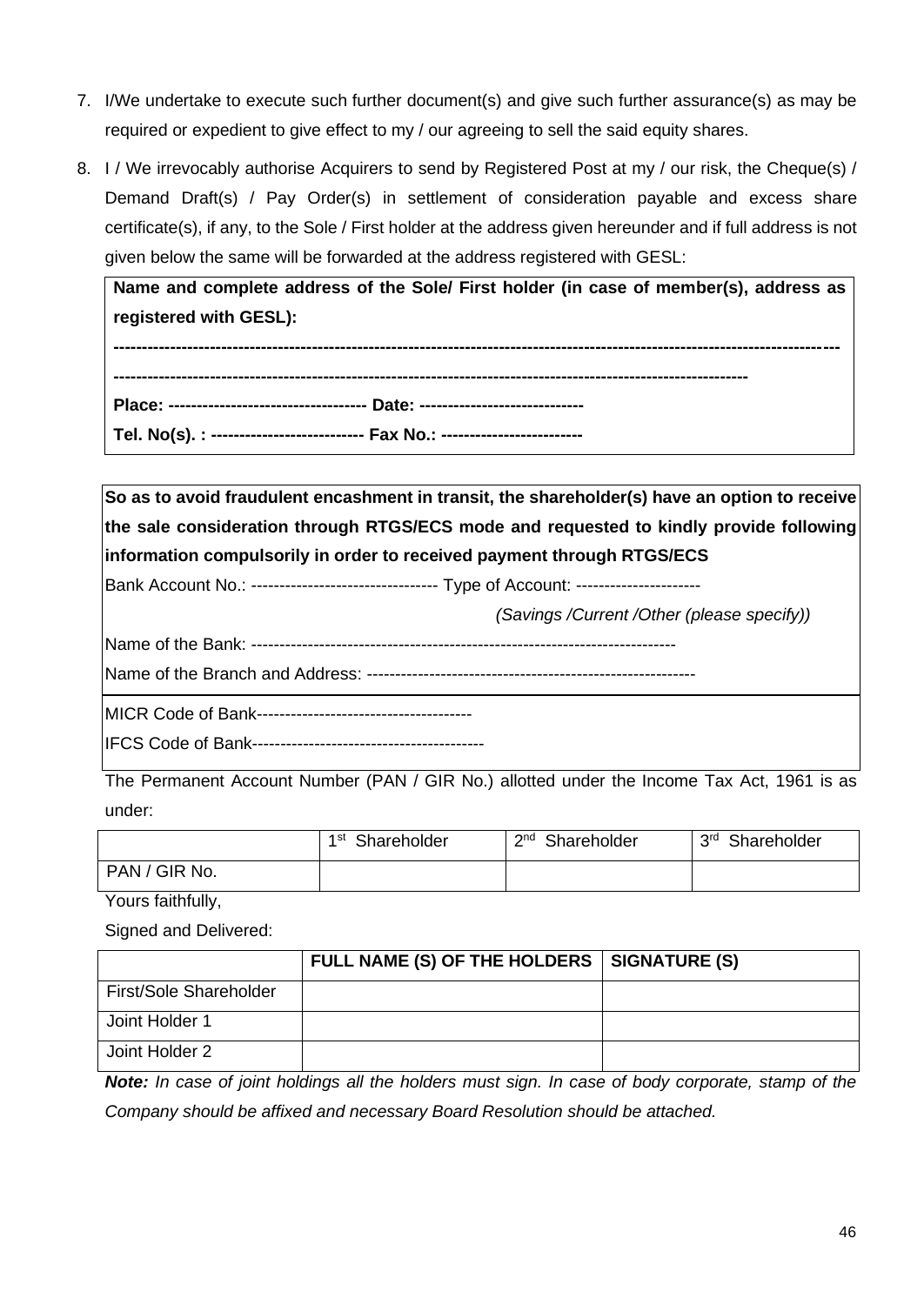## **INSTRUCTIONS**

- 1 Please read the enclosed Letter of Offer carefully before filling-up this Form of Acceptance.
- 2 The Form of Acceptance should be filled-up in English only.
- 3 Signature(s) other than in English, Hindi, and thumb impressions must be attested by a Notary Public under his Official Seal.
- 4 **Mode of tendering the Equity Shares Pursuant to the Offer:**
	- I. The acceptance of the Offer made by Acquirers is entirely at the discretion of the equity shareholder of GESL.
	- II. Shareholders of GESL to whom this Offer is being made, are free to Offer his / her / their shareholding in GESL for sale to the Acquirers, in whole or part, while tendering his / her / their equity shares in the Offer.